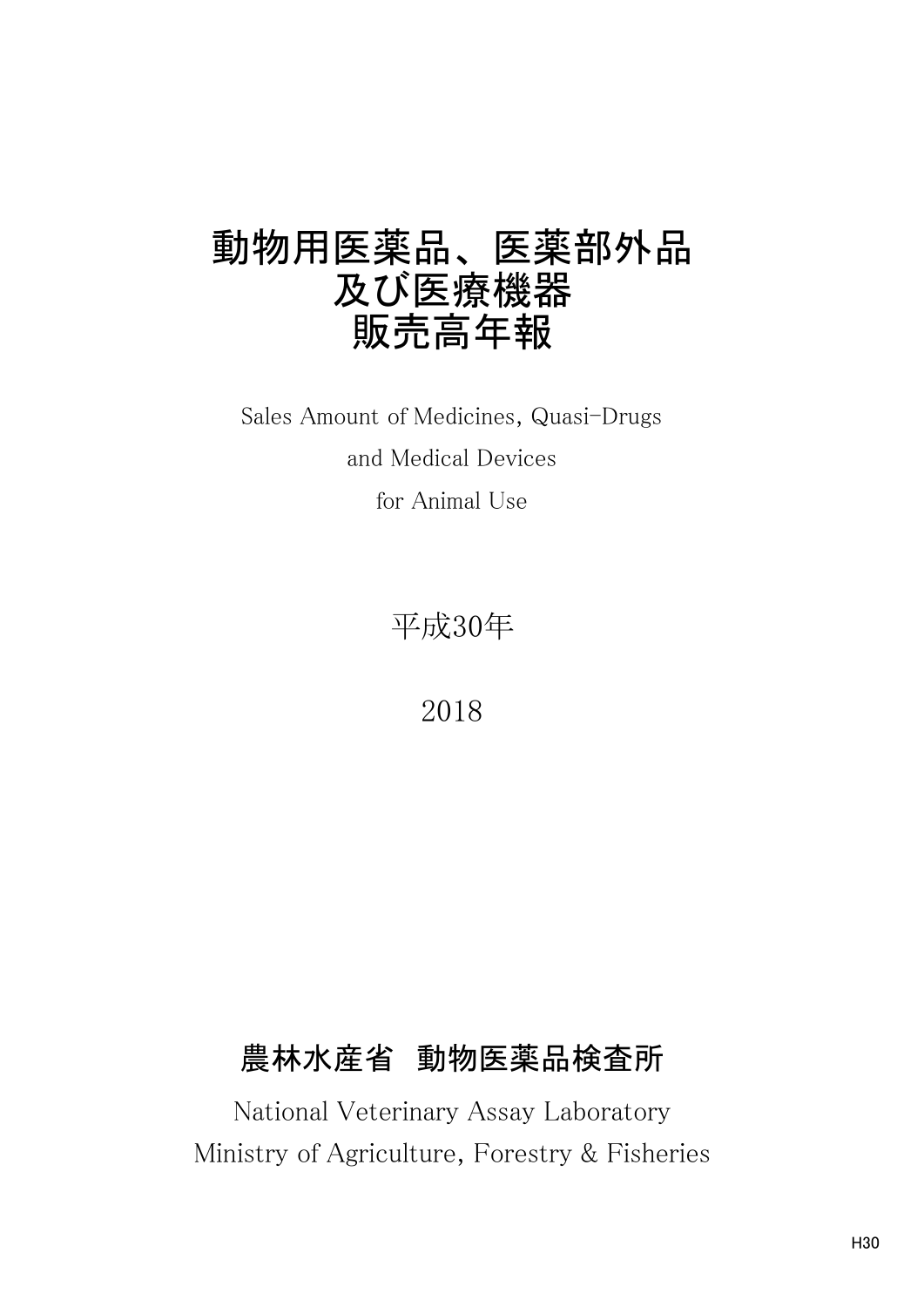## 目 次

## **Contents**

### 第1表 動物用医薬品・医薬部外品・医療機器の販売高及び許可業者数の年次概況

Table 1 Annual Outlook of Sales Amount and Number of Licences of Medicines, Quasi-Drugs and Medical Devices,for Animal Use

### 第2表 薬理作用別分類の販売高

Table 2 Sales Amount of Medicines Classified by Pharmacological Action

### 第3表 動物用医薬品の製造販売高

Table 3 Sales Amount of Manufactured Medicines for Animal Use

### 第4表 動物用医薬部外品の製造販売高

Table 4 Sales Amount of Manufactured Quasi-Drugs for Animal Use

### 第5表 動物用生物学的製剤の製造販売高

Table 5 Sales Amount of Manufactured Biological Products for Animal Use

### 第6表 動物用医療機器の製造販売高

Table 6 Sales Amount of Manufactured Medical Devices for Animal Use

※ 各表中、製造とは、製造工程のすべて又は包装・表示・保管の行程より以前の工程を国内で行ってい る場合、輸入とは、包装・表示・保管のみを国内で行っているもの又は製造工程の全てを海外で行ってい る場合を指す。

※ 各表に原薬は含まない。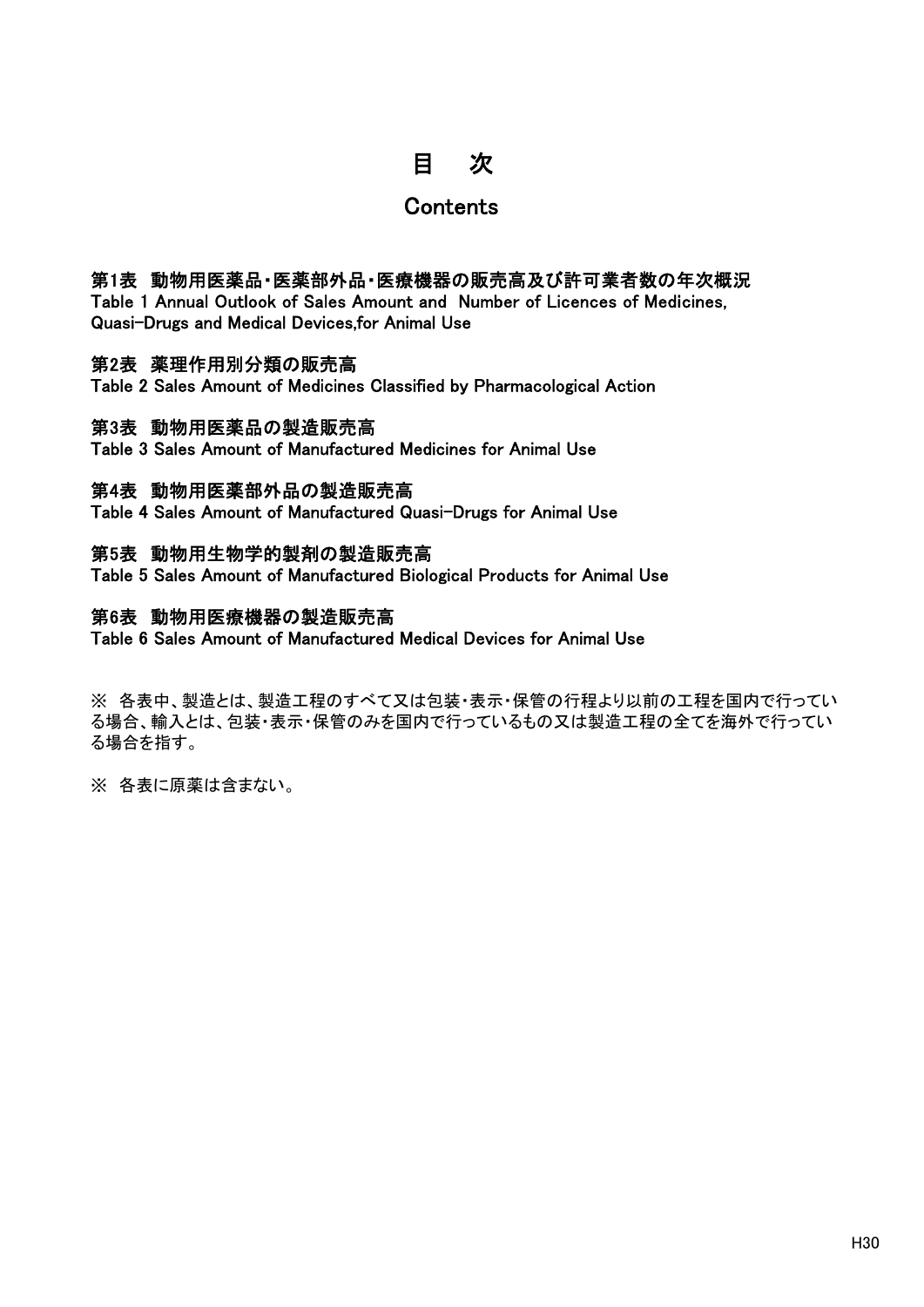## 第1表 動物用医薬品(医薬部外品)・医療機器の販売高及び許可業者数の年次概況<br>Table 1 Annual Outlook of Medicines (Quasi-Drugs) and Medical Devices, for Animal L

Table 1 Annual Outlook of Medicines (Quasi-Drugs) and Medical Devices, for Animal Use Sales, Number of Licences

金額単位 : 千円 Unit : ¥1,000

| 年次<br>Year      |                     | 区分<br>Classification          | 許可数*<br>Number<br>of<br>Licences | 販売高<br>Sales Amount      | 届出提出業者数**<br>Number of Company<br><b>Submitted Report</b> |
|-----------------|---------------------|-------------------------------|----------------------------------|--------------------------|-----------------------------------------------------------|
|                 | 医薬品製造販売業            | 医薬品 Medicines                 | 173                              | 80,719,287               |                                                           |
|                 | Drug Marketing      | 医薬部外品 Quasi-Drugs             | 58                               | 2,420,886                |                                                           |
|                 | Approval Holder     | 医療機器 Medical Devices          | 237                              | 10,107,678               | 498                                                       |
| 平成25年<br>(2013) |                     | 医薬品 Medicines                 | 258                              |                          |                                                           |
|                 | 製造業<br>Manufacturer | 医薬部外品 Quasi-Drugs             | 77                               |                          |                                                           |
|                 |                     | 医療機器 Medical Devices          | 328                              |                          |                                                           |
|                 |                     | 計                             | 1,131                            | 93,247,851               |                                                           |
|                 | 医薬品製造販売業            | 医薬品 Medicines                 | 165                              | 83,198,786               |                                                           |
|                 | Drug Marketing      | 医薬部外品 Quasi-Drugs             | 59                               | 3,888,404                |                                                           |
|                 | Approval Holder     | 医療機器 Medical Devices          | 253                              | 8,768,163                | 537                                                       |
| 平成26年<br>(2014) |                     | 医薬品 Medicines                 | 269                              |                          |                                                           |
|                 | 製造業<br>Manufacturer | 医薬部外品 Quasi-Drugs             | 81                               |                          |                                                           |
|                 |                     | 医療機器 Medical Devices          | 353                              |                          |                                                           |
|                 |                     | 計                             | 1,015                            | 95,855,353               |                                                           |
|                 | 医薬品製造販売業            | 医薬品 Medicines                 | 152                              | 90,774,809               |                                                           |
|                 | Drug Marketing      | 医薬部外品 Quasi-Drugs             | 54                               | 2.177.406                |                                                           |
|                 | Approval Holder     | 医療機器 Medical Devices          | 240                              | 9,008,032                | 561                                                       |
| 平成27年<br>(2015) |                     | 医薬品 Medicines                 | 245                              |                          |                                                           |
|                 | 製造業<br>Manufacturer | 医薬部外品 Quasi-Drugs             | 74                               |                          |                                                           |
|                 |                     | 医療機器 Medical Devices          | 328                              |                          |                                                           |
|                 |                     | 計                             | 1,093                            | 101,960,247              |                                                           |
|                 | 医薬品製造販売業            | 医薬品 Medicines                 | 162                              | 98,776,804               |                                                           |
|                 | Drug Marketing      | 医薬部外品 Quasi-Drugs             | 60                               | 2,045,869                |                                                           |
|                 | Approval Holder     | 医療機器 Medical Devices          | 251                              | 9,627,327                | 561                                                       |
| 平成28年<br>(2016) |                     | 医薬品 Medicines                 | 229                              |                          |                                                           |
|                 | 製浩業<br>Manufacturer | 医薬部外品 Quasi-Drugs             | 74                               |                          |                                                           |
|                 |                     | 医療機器 Medical Devices          | 329                              |                          |                                                           |
|                 |                     | 計                             | 1,105                            | 110,450,000              |                                                           |
|                 | 医薬品製造販売業            | 医薬品 Medicines                 | 145                              | 105,111,620              |                                                           |
|                 | Drug Marketing      | 医薬部外品 Quasi-Drugs             | 51                               | 2,146,265                |                                                           |
|                 | Approval Holder     | 医療機器 Medical Devices          | 245                              | 10,377,163               | 565                                                       |
| 平成29年<br>(2017) |                     | 医薬品 Medicines                 | 224                              |                          |                                                           |
|                 | 製造業<br>Manufacturer | 医薬部外品 Quasi-Drugs             | 72                               | $\overline{\phantom{a}}$ |                                                           |
|                 |                     | 医療機器 Medical Devices          | 330                              |                          |                                                           |
|                 |                     | 計                             | 1,067                            | 117,635,048              |                                                           |
|                 |                     | 医薬品 Medicines                 | 172                              | 109,845,723              |                                                           |
|                 | 医薬品製造販売業            | 医薬部外品 Quasi-Drugs             | 59                               | 1,901,596                |                                                           |
|                 | Drug Marketing      | 医療機器 Medical Devices          | 288                              | 10,456,028               |                                                           |
|                 | Approval Holder     | 体外診断用医薬品 In Vitro Diagnostics | 39                               | $\overline{a}$           |                                                           |
|                 |                     | 再生医療等製品                       | $\overline{2}$                   | $\overline{\phantom{a}}$ | 594                                                       |
| 平成30年<br>(2018) |                     | 医薬品 Medicines                 | 259                              |                          |                                                           |
|                 |                     | 医薬部外品 Quasi-Drugs             | 81                               |                          |                                                           |
|                 | 製造業<br>Manufacturer | 医療機器 Medical Devices          | 407                              |                          |                                                           |
|                 |                     | 体外診断用医薬品 In Vitro Diagnostics | 52                               |                          |                                                           |
|                 |                     | 再生医療等製品                       | $\overline{2}$                   |                          |                                                           |
|                 |                     | 計                             | 0                                | 122,203,347              |                                                           |

\* 許可数については年度集計

\*\* 届出提出業者数:動物用医薬品等取締規則第71条の2、第76条、第91条の58、第91条の65、第91条の134及び第91条の140により届出が提出された業者数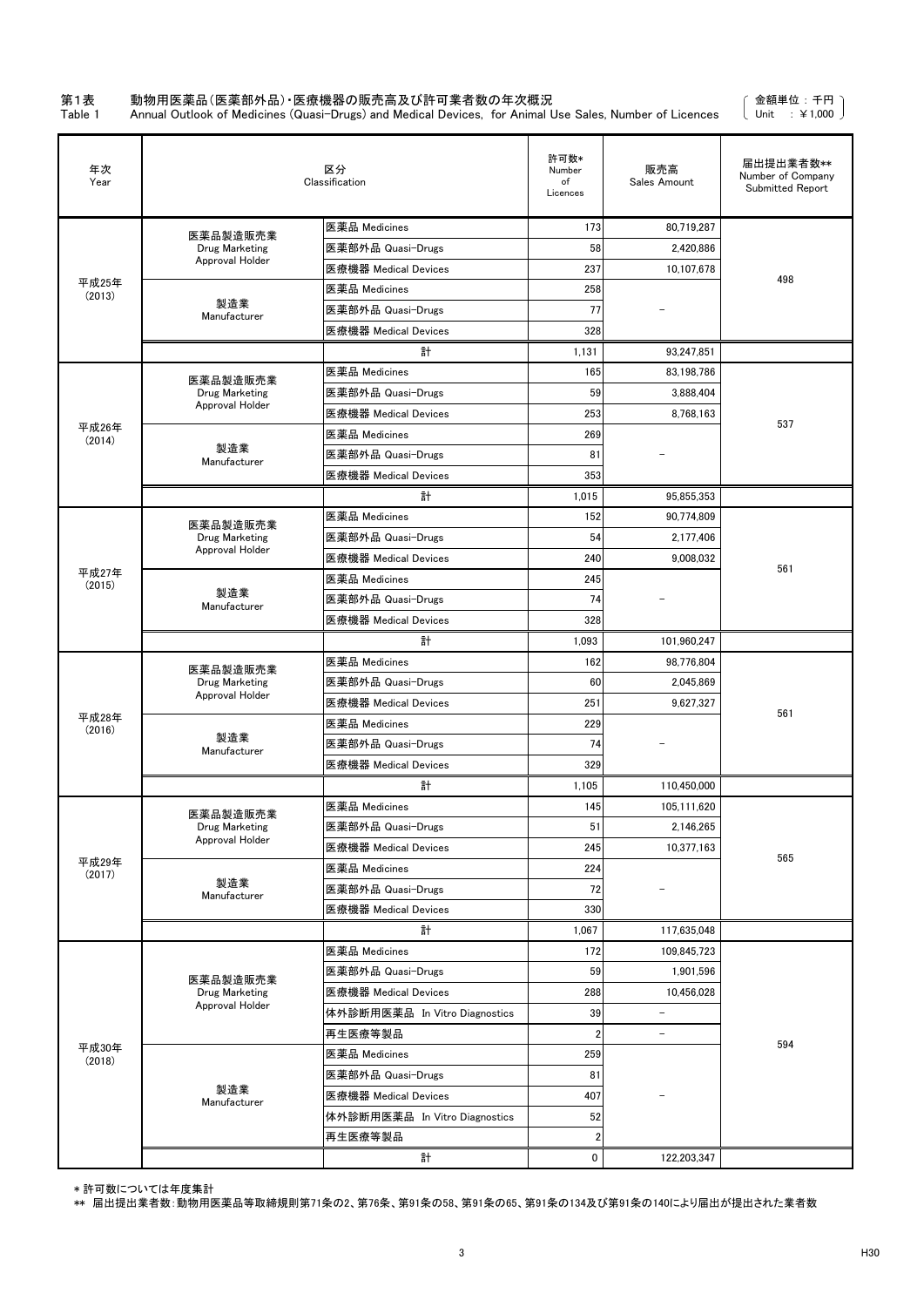#### 第2表 薬理作用別分類の販売高 さんじょう しょうしょう かんしょう かんしゅう かんしゅう かんしゅう かんきょう すいのい てんきゅう すいのえん

Table 2 Sales Amount of Medicines Classified by Pharmacological Action Unit:¥1,000

| 分類番号<br>No. | 薬理作用別の分類<br>Classification by<br>Pharmacological Action                                                                                          | 医薬品<br><b>Medicines</b> | 医薬部外品<br>Quasi-Drugs | 計<br>Total  | 販売高<br>百分率<br>% |
|-------------|--------------------------------------------------------------------------------------------------------------------------------------------------|-------------------------|----------------------|-------------|-----------------|
| 8791        | 神経系用薬<br>Agents affecting nervous system                                                                                                         | 2,922,949               | 0                    | 2,922,949   | 2.6             |
| 8792        | 循環器官、呼吸器官及び泌尿器官系用薬<br>Agents affecting circulatory organs, respiratory organs<br>and urinary organs                                              | 5,370,506               | $\mathbf{0}$         | 5,370,506   | 4.8             |
| 8793        | 消化器官用薬<br>Agents affecting digestive organs                                                                                                      | 3,210,484               | 69,508               | 3,279,992   | 2.9             |
| 8794        | 繁殖用薬<br>Agents for breeding                                                                                                                      | 3,324,340               | 0                    | 3,324,340   | 3.0             |
| 8795        | 外用薬<br>Agents for external use                                                                                                                   | 3,319,199               | 434,098              | 3,753,297   | 3.4             |
| 8796        | 代謝性用薬<br>Agents affecting metabolism                                                                                                             | 6,685,174               | $\mathbf{0}$         | 6,685,174   | 6.0             |
| 8797        | 病原微生物及び内寄生虫用薬(生物学的製剤、消毒剤を<br>除く)<br>Agents against pathogenic micro-organisms and<br>parasites<br>(except biological products and disinfectants) | 30,641,230              | $\mathbf{0}$         | 30,641,230  | 27.4            |
| 8798        | 生物学的製剤<br><b>Biological preparations</b>                                                                                                         | 35,445,378              | 0                    | 35,445,378  | 31.7            |
| 8799        | 治療を目的としない医薬品<br>Agents for not mainly purpose of therapeutic                                                                                     | 18,926,463              | 1,397,990            | 20,324,453  | 18.2            |
|             | 計<br>Total                                                                                                                                       | 109,845,723             | 1,901,596            | 111,747,319 | 100.0           |
|             | 販売高百分率<br>%                                                                                                                                      | 98.3                    | 1.7                  | 100.0       |                 |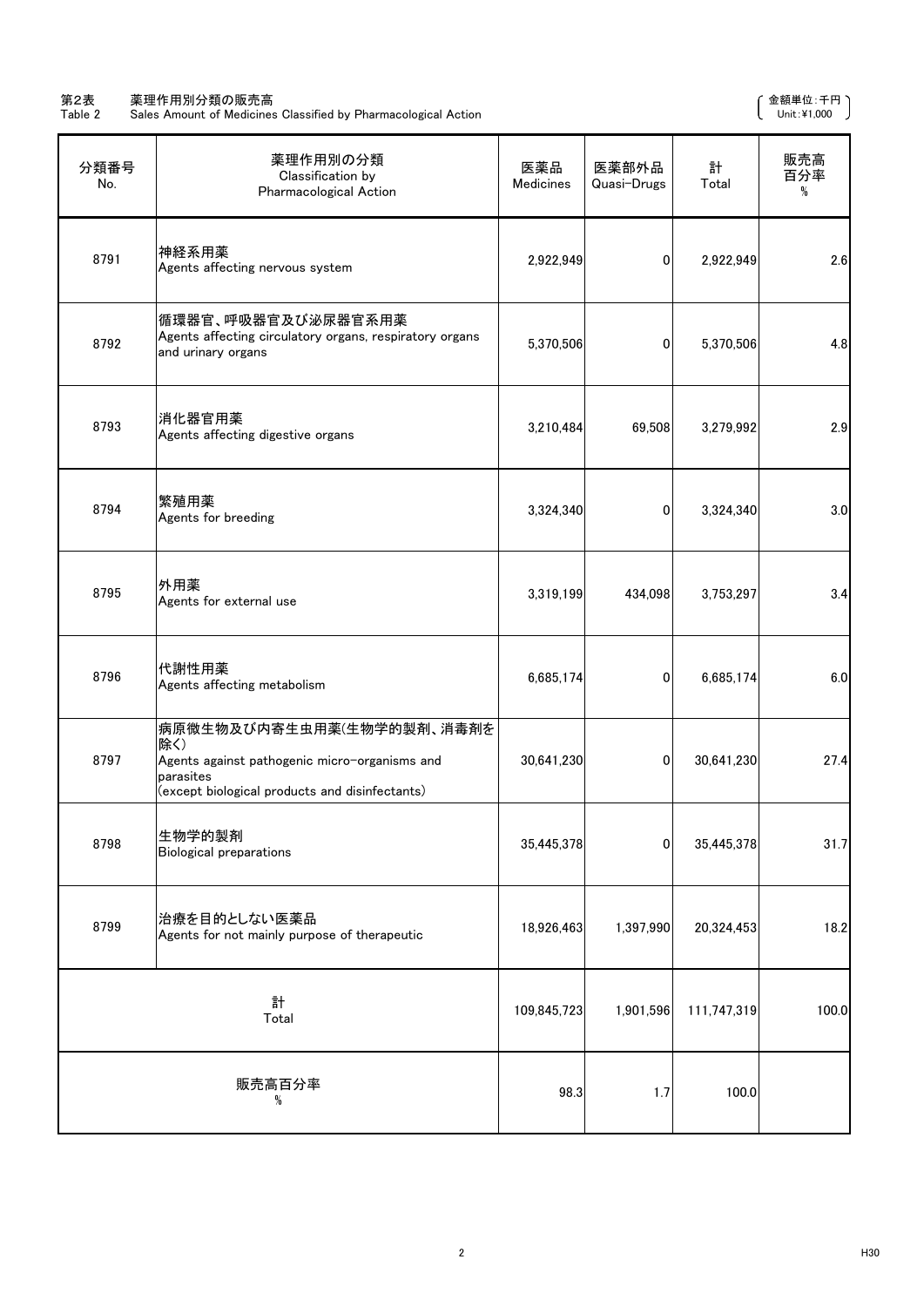#### 第3表 動物用医薬品の製造販売高

Table 3 Sales Amount of Manufactured Medicines for Animal Use

 $\overline{\phantom{a}}$ 

|                     | 薬理作用別の分類番号及び名称                                                                | 剤型               | 単位   | 品目数<br>Number           | 製造数量                     | 輸入数量                 | 販売高<br>Sales   |              |
|---------------------|-------------------------------------------------------------------------------|------------------|------|-------------------------|--------------------------|----------------------|----------------|--------------|
|                     | Number and Name Classified by Pharmacological Action                          | Dosage           | Unit | of<br>Medicine          | Manufactured<br>Quantity | Imported<br>Quantity | 数量<br>Quantity | 金額<br>Amount |
| 91_神経系用<br>薬        | 9111 エーテル系製剤<br>Ethers and preparations                                       | 液剤 Solu.         | L    | $\mathbf{1}$            | 0                        | 0                    | 0              | 0            |
| Agents<br>affecting |                                                                               | 注射剤 Inj.         | L    | 1                       | 0                        | 2,448                | 5,737          | 152,684      |
| nervous<br>system   | 9119 その他の全身麻酔剤<br>Other general anesthetics                                   | その他<br>Others    | L    | $\overline{\mathbf{c}}$ | 0                        | 1,657                | 1,346          | 51,129       |
|                     |                                                                               | 液剤 Solu.         | L    | $\overline{\mathbf{c}}$ | 382                      | 4,891                | 5,443          | 120,247      |
|                     |                                                                               | 注射剤 Inj.         | L    | 4                       | 227                      | 1,130                | 1,432          | 112,525      |
|                     | 911 全身麻酔剤 合計<br><b>General anesthetics Subtotal</b>                           |                  |      | 10                      |                          |                      |                | 436,585      |
|                     | 9121 バルビツール酸系. チオバルビツール酸系製剤<br>Barbituric acids, thiobarbituric acids soluble | 注射剤 Inj.         | L    | 1                       | 0                        | 370                  | 809            | 27,209       |
|                     | 9129 その他の催眠鎮静剤<br>Other hypnotis and sedatibes                                | 注射剤 Inj.         | L    | 9                       | 811                      | 575                  | 1,362          | 251,158      |
|                     | 912 催眠鎮静剤 合計<br><b>Hyponotics and sadatives Subtotal</b>                      |                  |      |                         |                          |                      |                |              |
|                     | 9131 サリチル酸系製剤                                                                 | 注射剤 Inj.         | L    | 10                      |                          |                      |                | 278,367      |
|                     | Salicylic acids, derivatives and preparations                                 | 粒剤 Gra.          | kg   | 4                       | 7,814                    | 0                    | 7,547          | 17,735       |
|                     |                                                                               |                  |      | 2                       | 27                       | 0                    | 32             | 1,000        |
|                     | 9132 ビラゾロン系製剤<br>Pyrazolone, derivatives and preparation                      | 注射剤 Inj.         | L    | $\overline{\mathbf{2}}$ | 8,844                    | $\mathbf 0$          | 8,601          | 45.477       |
|                     | 9135 ビラビタール系及びサリチル酸系を主成分とする<br>製剤                                             | 注射剤 Inj.         |      |                         |                          |                      |                |              |
|                     | Pyrabital, salicylic acids derivatives and prepatations                       |                  |      | $\mathbf{1}$            | 0                        | 0                    | 0              | 0            |
|                     | 9139 その他の解熱鎮痛消炎剤<br>Other antipyretics, analgesics and antiinflammatory       | チュアブル<br>剤 Chew. | kg   | 4                       | 51                       | 0                    | 33             | 5,603        |
|                     |                                                                               |                  | 個    | 3                       | 0                        | 297,240              | 327,600        | 22,832       |
|                     |                                                                               | ペースト剤<br>Pas.    | kg   |                         |                          |                      |                |              |
|                     |                                                                               | 懸濁剤              |      | 1                       | 0                        | 63                   | 59             | 3,514        |
|                     |                                                                               | Susp.            | L    |                         |                          |                      |                |              |
|                     |                                                                               | 散剤 Pulv.         | kg   | 4                       | 0                        | 1,023                | 763            | 83,969       |
|                     |                                                                               | 錠剤 Tab.          | (空白) | $\overline{\mathbf{c}}$ | 7,950                    | 0                    | 8,541          | 29,894       |
|                     |                                                                               |                  |      | $\overline{\mathbf{c}}$ | 0                        | 0                    | 0              | 0            |
|                     |                                                                               |                  | kg   | 5                       | 0                        | 0                    | 0              | 0            |
|                     |                                                                               |                  | 個    | 17                      | 0                        | 7,524,978            | 6,787,414      | 477,838      |
|                     |                                                                               | 注射剤 Inj.         | kg   |                         |                          |                      |                |              |
|                     |                                                                               |                  | L    |                         |                          |                      |                |              |
|                     | 913 解熱鎮痛消炎剤 合計                                                                |                  |      | 23                      | 2,008                    | 6,084                | 9,059          | 1,031,231    |
|                     | Antipyretics, analgesics and antiinflammatory Subtotal<br> 9153 マグネシウム塩製剤     | 注射剤 Inj.         | IL   | 70                      |                          |                      |                | 1,719,093    |
|                     | Magnesium salts and preparations<br> 915 鎮けい剤 合計                              |                  |      | $\mathbf{1}$            | 2,635                    | 0                    | 2,097          | 37,746       |
|                     | Antispasmodics Subtotal                                                       |                  |      | 1                       |                          |                      |                | 37,746       |
|                     | 9162 アミノ安息香酸アルキルエステル製剤<br>Alkyl aminobenzoates and preparations               | 注射剤 Inj.         | IL   | 1                       | 0                        | 0                    | 65             | 426          |
|                     | 9163 ジブカイン系製剤<br>Dibcaine, derivatives and preparations                       | 注射剤 Inj.         | L    |                         |                          |                      |                |              |
|                     | 916 局所麻酔剤 合計                                                                  |                  |      | 1                       | 3,855                    | 0                    | 2,577          | 9,299        |
|                     | Local anesthetics Subtotal<br>9172 ネオスチグミン系製剤                                 | 注射剤 Inj.         | L    | $\overline{2}$          |                          |                      |                | 9,725        |
|                     | Neostigmine, derivatives and preparations                                     |                  |      | 1                       | 1,015                    | 0                    | 856            | 4,988        |
|                     | 9175 ベタネコール製剤<br>Bethanecol and preparations                                  | 注射剤 Inj.         | L    | $\mathbf{1}$            | 338                      | 0                    | 291            | 1,745        |
|                     | 9179 その他の自律神経剤<br>Other autonomic agents                                      | 錠剤 Tab.          | 個    | 6                       | 0                        | 306,000              | 356,790        | 21,434       |
|                     |                                                                               | 注射剤 Inj.         | L    | 2                       | 98                       | 0                    | 129            | 58,651       |
|                     | 917 自律神経剤 合計                                                                  |                  |      |                         |                          |                      |                |              |
|                     | Autonomic agents (Autonomics) Subtotal<br>9190 その他の神経系用薬                      | 錠剤 Tab.          | 空白)  | 10                      |                          |                      |                | 86,818       |
|                     | Other agents affecting nervous system                                         |                  | kg   | 3                       | 0                        | 0                    | 0              | 0            |
|                     |                                                                               |                  |      | 6                       | 2,579                    | 0                    | 2,383          | 276,735      |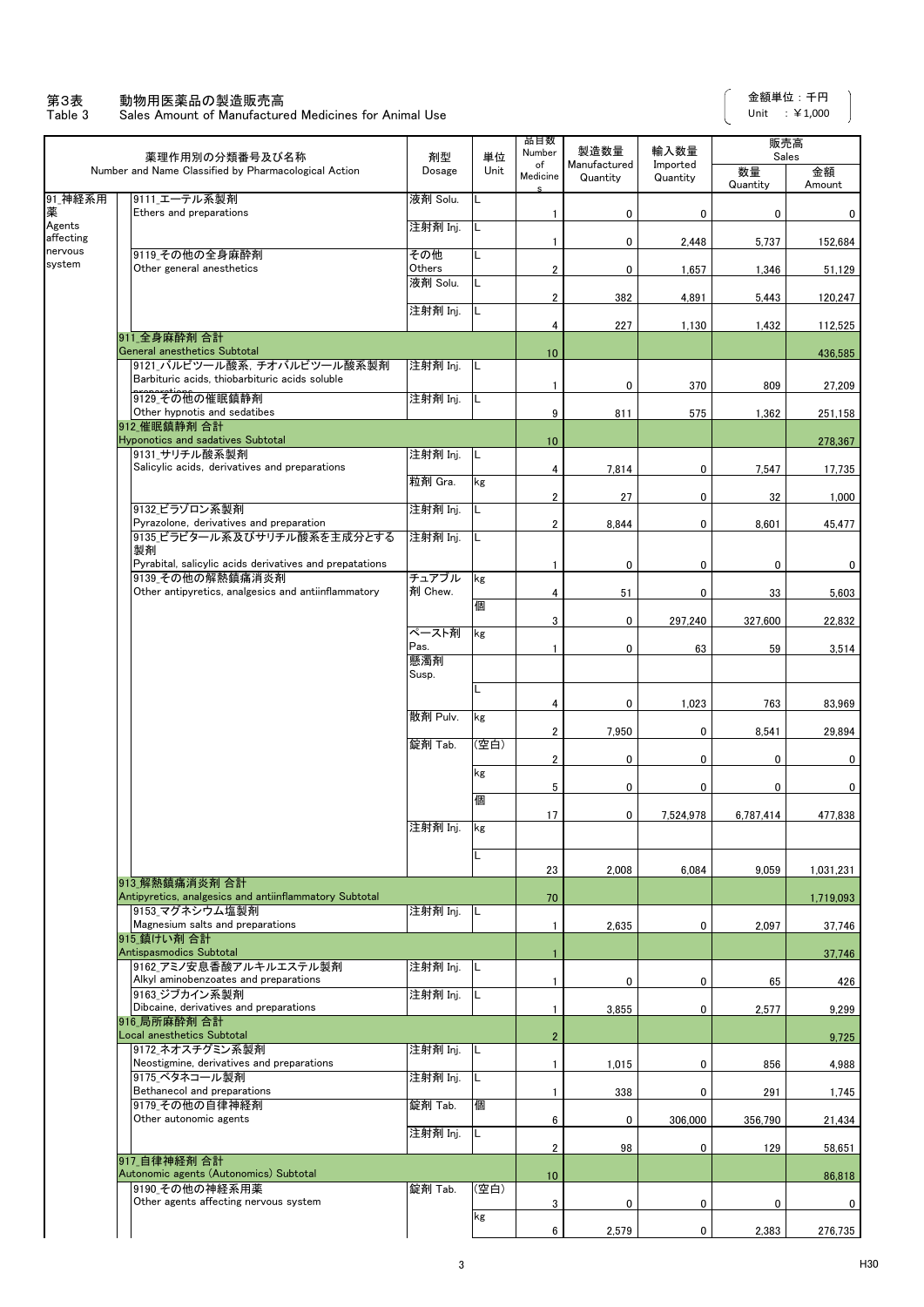|                           |                                                                                              | 注射剤 Inj.         | IL. |                         |              |                |            |           |
|---------------------------|----------------------------------------------------------------------------------------------|------------------|-----|-------------------------|--------------|----------------|------------|-----------|
|                           | 919 その他の神経系用薬 合計                                                                             |                  |     | 5                       | 58           | 161            | 219        | 77,880    |
|                           | Other agents affecting nervous system Subtotal                                               |                  |     | 14                      |              |                |            | 354,615   |
|                           | 合計 Subtotal                                                                                  |                  |     | 117                     |              |                |            | 2,922,949 |
| 92 循環器官<br>呼吸器官及び         | 9212 カフェイン系及びプリン系製剤<br>Caffeine, purine, derivatives and preparations                        | 注射剤 Inj.         | IL  |                         |              |                |            |           |
| 泌尿器官系                     | 9219 その他の強心剤                                                                                 | 錠剤 Tab.          | kg  | 1                       | 169          | 0              | 149        | 1,044     |
| 用薬<br>Agents              | Other cardiotonics                                                                           |                  | 個   | 5                       | 3,080        | 0              | 3,541      | 1,505,540 |
| affecting<br>circulatory  |                                                                                              |                  |     | 6                       | 0            | 20,413,500     | 15,141,903 | 652,309   |
| organs,                   | 921 強心剤 合計<br><b>Cardiotonics Subtotal</b>                                                   |                  |     |                         |              |                |            |           |
| respiratory<br>organs and | 9229 その他の利尿剤                                                                                 | 散剤 Pulv.         | kg  | 12                      |              |                |            | 2,158,893 |
| urinary organs            | Other diuretics                                                                              |                  |     | $\overline{\mathbf{2}}$ | 6,256        | 0              | 3,118      | 59.497    |
|                           |                                                                                              |                  |     |                         |              |                |            |           |
|                           |                                                                                              | 注射剤 Inj.         |     | $\mathbf{1}$            | $\mathbf{0}$ | 0              | 31         | 3,726     |
|                           |                                                                                              | 舐剤 Elec.         | kg  |                         |              |                |            |           |
|                           | 922 利尿剤 合計                                                                                   |                  |     | 1                       | 21,090       | 0              | 20,926     | 14,172    |
|                           | <b>Diuretics Subtotal</b>                                                                    |                  |     | 4                       |              |                |            | 77,395    |
|                           | 9232 エフェドリン及びマオウ製剤<br>Ephedrine, ephedra and preparations                                    | 注射剤 Inj.         | IL  | 3                       | 19,900       | 0              | 18,956     | 143,433   |
|                           | 9239 その他の鎮咳去たん剤                                                                              | 注射剤 Inj.         | L   |                         |              |                |            |           |
|                           | Other antitussives and expectorante<br>923 鎮咳去たん剤 合計                                         |                  |     | $\overline{\mathbf{2}}$ | 508          | 0              | 527        | 2,814     |
|                           | Antitussives and expectorante Subtotal                                                       |                  |     | $\sqrt{5}$              |              |                |            | 146,247   |
|                           | 9290 その他の循環器官, 呼吸器官及び泌尿器官系製<br>剤                                                             | 液剤 Solu.         | L   | $\boldsymbol{2}$        | 0            | 6,034          | 7,012      | 444,789   |
|                           | Other agents affecting circulatory organs, respiratory                                       | 散剤 Pulv.         | kg  |                         |              |                |            |           |
|                           | organs and urinary organs                                                                    | 錠剤 Tab.          | kg  | $\mathbf{1}$            | 27,180       | 0              | 26,530     | 14,313    |
|                           |                                                                                              |                  |     | 15                      | 2,800        | 1              | 2,511      | 975,376   |
|                           |                                                                                              |                  | 個   | 12                      | 0            | 37,285,340     | 40,000,484 | 1,553,493 |
|                           | 929 その他の循環器官. 呼吸器官及び泌尿器官系製剤 合計                                                               |                  |     |                         |              |                |            |           |
|                           | Other agents affecting circulatory organs, respiratory organs and urinary organs<br>Subtotal |                  |     | 30                      |              |                |            | 2,987,971 |
|                           | 合計 Subtotal                                                                                  |                  |     |                         |              |                |            |           |
| 93 消化器官                   | 9311 消化酵素製剤                                                                                  | 散剤 Pulv.         | kg  | 51                      |              |                |            | 5,370,506 |
| 用薬<br>Agents              | Digestive enzymes and preparations                                                           | 散剤 Pulv.         |     | $\overline{\mathbf{2}}$ | 490          | 0              | 1,870      | 2,297     |
| affecting                 | 9312 酵母製剤<br>Yeast and preparations                                                          |                  | kg  | 3                       | 227,940      | 0              | 228,155    | 128,976   |
| digestive                 |                                                                                              |                  |     |                         |              |                |            |           |
|                           | 9316 制酸剤                                                                                     | ペースト剤            | 個   |                         |              |                |            |           |
| organs                    | Antacids<br>9317 複合製剤                                                                        | Pas.<br>散剤 Pulv. | kg  | $\mathbf{1}$            | 0            | 45,724         | 35,274     | 72,548    |
|                           | Mixed digestive preparations                                                                 |                  |     | 4                       | 52,012       | $\overline{0}$ | 54,199     | 155,653   |
|                           |                                                                                              | 錠剤 Tab.          | kg  | 2                       | 0            | 0              | 0          | 0         |
|                           |                                                                                              | 粒剤 Gra.          | kg  |                         |              |                |            |           |
|                           | 9319 その他の健胃消化剤及び制酸剤                                                                          | 散剤 Pulv.         | kg  | 2                       | 120          | 0              | 115        | 3,857     |
|                           | Other stomachics, digestive and antacids                                                     |                  |     | 3                       | 8,224        | 0              | 8,819      | 27,260    |
|                           |                                                                                              | 錠剤 Tab.          | 個   | $\mathbf{1}$            | 152          | 0              | 152        | 424       |
|                           |                                                                                              | 粒剤 Gra.          | kg  |                         |              |                |            |           |
|                           | 931 健胃消化剤及び制酸剤 合計                                                                            |                  |     | 1                       | 18,938       | 0              | 18,938     | 53,974    |
|                           | Stomachics, digestive and antacids Subtotal<br>9321 収斂剤                                      |                  |     | 19                      |              |                |            | 444,989   |
|                           | Astringents and preparations                                                                 | 散剤 Pulv.         | kg  | 1                       | 12,630       | 0              | 12,630     | 14,038    |
|                           | 9322 吸着剤<br>Absorptives                                                                      | 散剤 Pulv.         | kg  |                         |              |                |            |           |
|                           | 9323 生菌製剤                                                                                    | 散剤 Pulv.         | kg  | $\mathbf{1}$            | 24,000       | 0              | 21,860     | 5,060     |
|                           | Viable bacterial preparations                                                                | 錠剤 Tab.          |     | 8                       | 835,944      | 0              | 826,279    | 668,337   |
|                           |                                                                                              |                  | kg  | 1                       | 2,285        | 0              | 2.296      | 156,773   |
|                           | 9324 ベルベリン系製剤<br>Berberin, derivatives and preparations                                      | 散剤 Pulv.         | kg  |                         |              |                |            |           |
|                           |                                                                                              | 錠剤 Tab.          | kg  | 2                       | 8,825        | 0              | 7,430      | 11,284    |
|                           |                                                                                              | 注射剤 Inj.         | L   | 5                       | 3,423        | 0              | 3,973      | 223,080   |
|                           |                                                                                              |                  |     | $\overline{2}$          | 5,252        | 0              | 3,223      | 4,991     |
|                           | 9325_消泡剤<br>Antibubble and preparations                                                      | 液剤 Solu.         | L   | 2                       | 294          | 0              | 368        | 4,300     |
|                           |                                                                                              | 懸濁剤              | L   |                         |              |                |            |           |
|                           |                                                                                              | Susp.<br>乳剤 Emu. | L   | 1                       | 0            | 0              | 26         | 264       |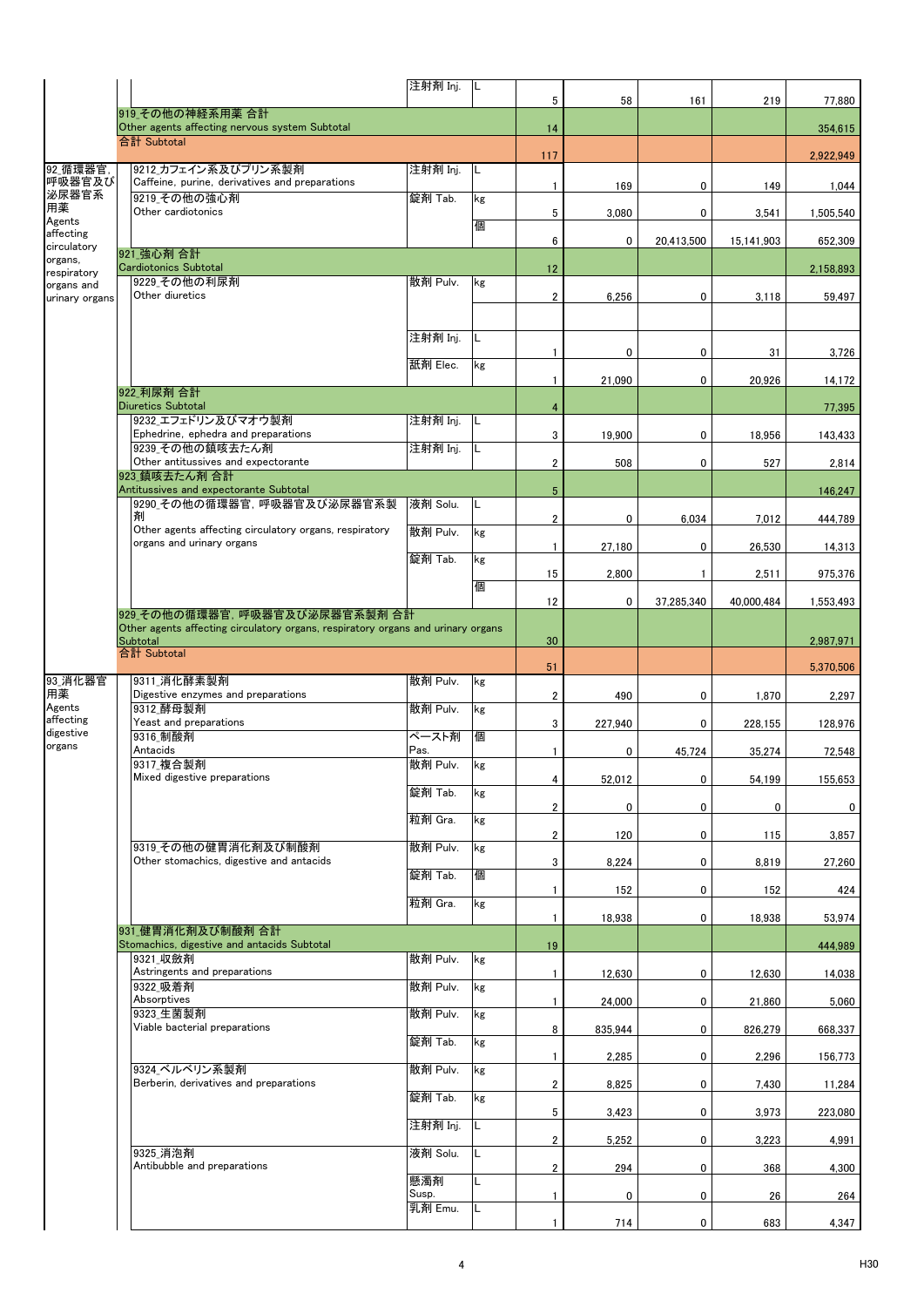|            | 9326_収斂剤と吸着剤を含む製剤<br>Including astringents, absorptives and preparations                                        | 散剤 Pulv.         | kg  | 1              | 301     | 0       | 300     | 8,401     |
|------------|-----------------------------------------------------------------------------------------------------------------|------------------|-----|----------------|---------|---------|---------|-----------|
|            | 9327 複合整胃腸剤<br>Mixed antistomach, antidiarrhoics and preparations                                               | 散剤 Pulv.         | kg  |                |         |         |         |           |
|            |                                                                                                                 | 錠剤 Tab.          | 錠   | 8              | 112,883 | 0       | 112,975 | 247,854   |
|            |                                                                                                                 |                  |     |                |         |         |         |           |
|            | 9329 その他の整胃腸剤<br>Other antistomach, antidiarrhoics and preparations                                             | 散剤 Pulv.         | kg  | 5              | 5,134   | 0       | 5,541   | 67,264    |
|            |                                                                                                                 | 錠剤 Tab.          | kg  |                |         |         |         |           |
|            |                                                                                                                 | 注射剤 Inj.         | L   | 3              | 902     | 0       | 742     | 92.260    |
|            |                                                                                                                 | 粒剤 Gra.          | kg  | 6              | 3,945   | 3,809   | 8,822   | 116,693   |
|            | 932 整胃腸剤(止瀉, 吸着, 消泡剤を含む。) 合計                                                                                    |                  |     | 1              | 600     | 0       | 665     | 7,847     |
|            | Antistomachics, antidiarrhoics (including absorptives, antidiarrhoics, antibubble<br>and preparations) Subtotal |                  |     | 48             |         |         |         | 1,632,793 |
|            | 9351 胆汁酸製剤<br>Bile acid, derivatives preparation                                                                | 散剤 Pulv.         | kg  | 9              | 107,148 | 0       | 95,334  | 502,960   |
|            |                                                                                                                 | 注射剤 Inj.         | L   | 8              | 7,109   | 0       | 7,325   | 138,495   |
|            | 935 利胆剤 合計<br><b>Cholagogues Subtotal</b>                                                                       |                  |     | 17             |         |         |         | 641,455   |
|            | 9369 その他鎮吐剤, 催吐剤<br>Other antiemetics and emetics                                                               | 錠剤 Tab.          | 個   | 3              | 0       | 541,752 | 500,776 | 126,264   |
|            |                                                                                                                 | 注射剤 Inj.         | L   | 1              | 0       | 978     | 932     | 307,571   |
|            | 936 鎮吐剤. 催吐剤 合計<br>Antiemetics and emetics Subtotal                                                             |                  |     |                |         |         |         |           |
|            | 9390 その他の消化器官用薬                                                                                                 | 粒剤 Gra.          | kg  | $\overline{4}$ |         |         |         | 433,835   |
|            | Other agents affecting digestive organs                                                                         | 注射剤 Inj.         | L   | $\mathbf{1}$   | 0       | 0       | 0       | 0         |
|            | 939 その他の消化器官用薬 合計                                                                                               |                  |     | 2              | 63      | 0       | 23      | 57,412    |
|            | Other agents affecting digestive organs Subtotal<br>合計 Subtotal                                                 |                  |     | $\mathbf{3}$   |         |         |         | 57,412    |
| 94 繁殖用薬    | 9411 胎盤性性腺刺激ホルモン製剤                                                                                              | 注射剤 Inj.         |     | 91             |         |         |         | 3,210,484 |
| Agents for | Chorionic gonadotrophic hormone and preparations                                                                |                  | -lL | 17             | 546     | 0       | 587     |           |
| breeding   | 9412 血清性性腺刺激ホルモン製剤<br>Equine gonadotropic hormone and preparations                                              | 注射剤 Inj.         | L   |                |         |         |         | 83,052    |
|            | 9413 脳下垂体前葉性性腺刺激ホルモン製剤                                                                                          | 注射剤 Inj.         | L   | 11             | 2,773   | 0       | 2,814   | 319,331   |
|            | Anterior pituitary gonadotrophic hormone and<br>preparations                                                    |                  |     | 5              | 320     | 0       | 327     | 107,874   |
|            | 9414 卵胞ホルモン製剤<br>Follicle stimulating hormone and preparations                                                  | 注射剤 Inj.         | L   | 4              | 860     | 0       | 784     |           |
|            | 9415_黄体ホルモン製剤<br>Luteinizing hormone and preparations                                                           | その他<br>Others    | 個   |                |         |         |         | 45,752    |
|            |                                                                                                                 | ペレット剤            | 個   | 4              | 1,350   | 361,450 | 446,325 | 681,890   |
|            |                                                                                                                 | Pel.<br>注射剤 Inj. | L   |                |         |         |         |           |
|            | 9416 睾丸ホルモン製剤                                                                                                   | 注射剤 Inj.         | L   | 5              | 340     | 10      | 419     | 27,959    |
|            | Testicular hormone and preparations<br>9417 合成発情物質製剤                                                            | 注射剤 Inj.         | L   | $\mathbf{1}$   | 14      | 0       | 14      | 7,023     |
|            | Synthetic oestrogenic substionces and preparations                                                              |                  |     | 2              | 0       | 0       | 0       | 0         |
|            | 9418 複合ホルモン製剤<br>Mixed hormone and preparations                                                                 | その他<br>Others    | 個   | 1              | 0       | 0       | 0       | 0         |
|            |                                                                                                                 | 注射剤 Inj.         | L   | 4              | 0       | 567     | 439     | 24,134    |
|            | 9419 その他のホルモン製剤<br>Other hormone preparations (except posterior pituitary                                       | 注射剤 Inj.         | L   |                |         |         |         |           |
|            | hormone and preparations)                                                                                       |                  |     | 28             | 4,986   | 2,309   | 6,322   | 1,492,666 |
|            | 941 ホルモン製剤(脳下垂体後葉ホルモン剤を除く。) 合計<br>Hormone preparations (except posterior-pituitary hormone and preparations)    |                  |     |                |         |         |         |           |
|            | Subtotal<br>9421 スパルテイン製剤                                                                                       | 注射剤 Inj.         | IL. | 82             |         |         |         | 2,789,681 |
|            | Sparteine and preparation<br>9422 脳下垂体後葉ホルモン製剤                                                                  | 注射剤 Inj.         | IL. | $\mathbf{1}$   | 0       | 0       | 0       | 0         |
|            | Posterior pituitary hormone and preparations<br>9429 その他の子宮収縮剤                                                  |                  | IL. | 6              | 3,007   | 0       | 3,162   | 111,253   |
|            | Other oxytonics                                                                                                 | 注射剤 Inj.         |     | $\mathbf{1}$   | 1,490   | 0       | 1,338   | 35,091    |
|            | 942 子宮収縮剤 合計<br><b>Oxytocics Subtotal</b>                                                                       |                  |     | 8              |         |         |         | 146.344   |
|            | 9433 繁殖用薬:子宮膣内殺菌剤(抗生物質製剤. サル<br>ファ剤, ニトロフラン系製剤を除く。):ハロゲン系製剤                                                     | 液剤 Solu.         | IL. |                |         |         |         |           |
|            | Halogen derivatives and preparations<br>943 子宮膣内殺菌剤(抗生物質製剤, サルファ剤, ニトロフラン系製剤を除く。)合                              |                  |     | $\mathbf{1}$   | 8,475   | 0       | 8,248   | 10,299    |
|            | 計<br>Disinfectants for uterus and vagina                                                                        |                  |     |                |         |         |         | 10,299    |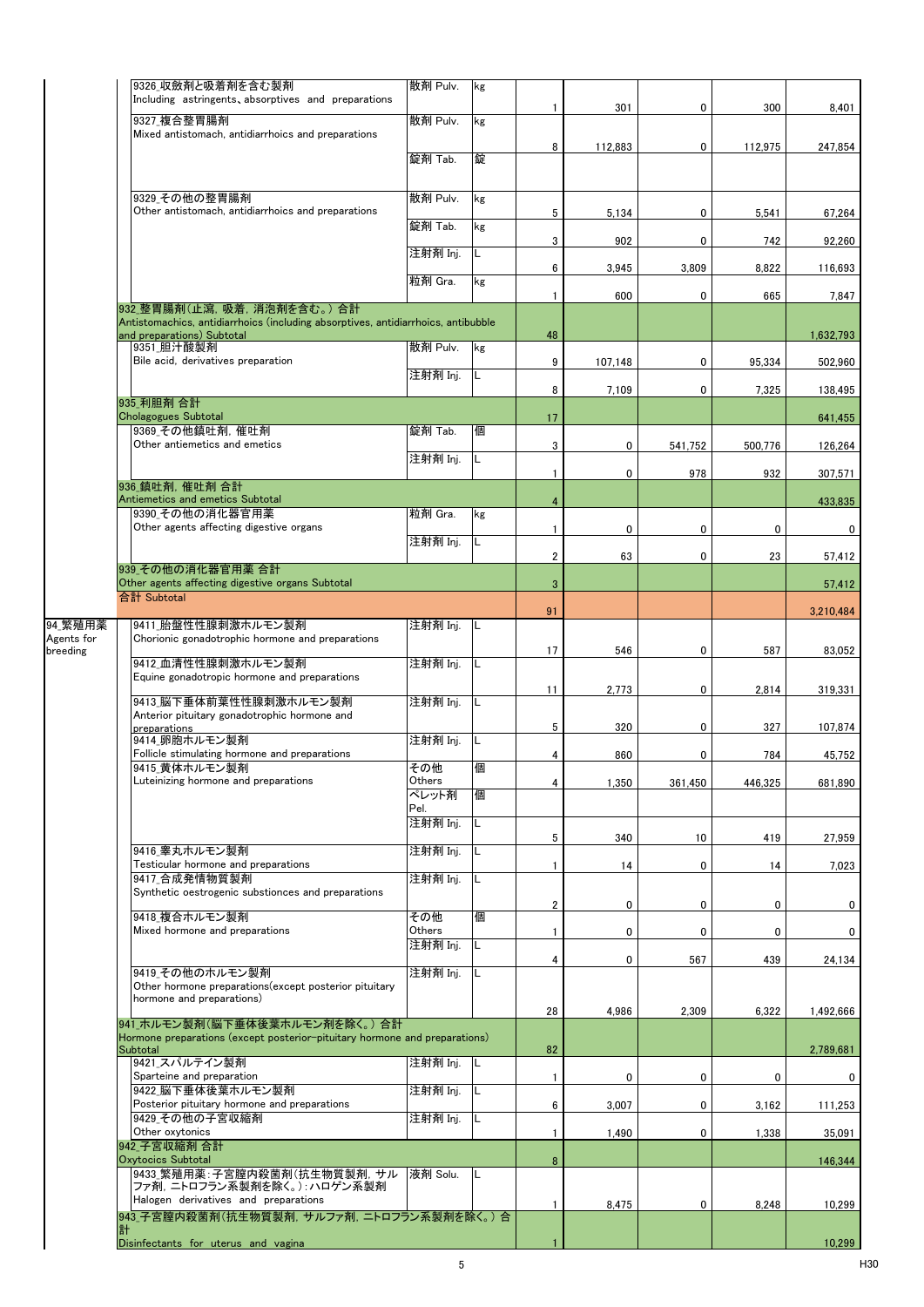|                      | 9449 その他の乳房炎用剤<br>Other agents for mastitist                                                                         | 液剤 Solu.           | L   |                 |           |           |             |                |
|----------------------|----------------------------------------------------------------------------------------------------------------------|--------------------|-----|-----------------|-----------|-----------|-------------|----------------|
|                      |                                                                                                                      | 注射剤 Inj.           | L   | 1               | 464       | 0         | 542         | 40,119         |
|                      | 944_乳房炎用剤(抗生物質製剤, サルファ剤を除く。)合計<br>Agents for mastitis (except antibiotics, sulfonamide derivatives and preparations) |                    |     | $\mathbf{1}$    | 0         | 0         | 0           | $\mathbf{0}$   |
|                      | Subtotal<br>9490 その他の繁殖用薬                                                                                            | 液剤 Solu.           | L   | $\overline{2}$  |           |           |             | 40,119         |
|                      | Other agents for breeding                                                                                            | 注射剤 Inj.           | IL. | $\mathbf{1}$    | 7,550     | 0         | 7,161       | 11,386         |
|                      | 949 その他の繁殖用薬 合計                                                                                                      |                    |     | $\overline{2}$  | 0         | 2,086     | 1,791       | 326,511        |
|                      | Other agents for breeding Subtotal                                                                                   |                    |     | $\mathbf{3}$    |           |           |             | 337,897        |
|                      | 合計 Subtotal                                                                                                          |                    |     | 96              |           |           |             | 3,324,340      |
| 95_外用薬<br>Agents for | 9511 ヨウ素化合物製剤<br>Iodine compounds and preparations                                                                   | その他<br>Others      | kg  |                 |           |           |             |                |
| external use         |                                                                                                                      | チンキ剤               | L   |                 |           |           |             |                |
|                      |                                                                                                                      | Tinc.<br>液剤 Solu.  | kg  | 1               | 0         | 0         | 1,175       | 1,555          |
|                      |                                                                                                                      |                    | Г   | $7\overline{ }$ | 394,229   | 0         | 397,795     | 99,443         |
|                      |                                                                                                                      | 軟膏剤                |     | 27              | 726,652   | 4,806,171 | 5,993,383   | 2.061.693      |
|                      |                                                                                                                      | Ungu.              | kg  |                 |           |           |             |                |
|                      | 9519 その他の外皮用殺菌消毒剤<br>Other antimicrobials for dermatologic use                                                       | 液剤 Solu.           | L   | 10              | 26,780    | 13,937    | 38,841      | 73,087         |
|                      |                                                                                                                      | 散剤 Pulv.           | kg  |                 |           |           |             |                |
|                      |                                                                                                                      | 軟膏剤                | kg  | $\mathbf{1}$    | 500       | 0         | 500         | 2,709          |
|                      | 951 外皮用殺菌消毒剤 合計                                                                                                      | Ungu.              |     | $\mathbf{1}$    | 951       | 0         | 831         | 2,533          |
|                      | Antimicrobials for dermatologic use Subtotal<br>9531 サリチル酸メチル製剤                                                      |                    |     | 47              |           |           |             | 2,241,020      |
|                      | Methyl salicylate and preparations                                                                                   | 液剤 Solu.           | L   | $\mathbf{1}$    | 10,476    | 0         | 27,485      | 53,252         |
|                      |                                                                                                                      | 軟膏剤<br>Ungu.       | kg  | $\overline{2}$  | 60,077    | 0         | 57,176      | 78,004         |
|                      | 9532 抗ヒスタミン製剤<br>Anti-histaminics and preparations                                                                   | 液剤 Solu.           | L.  |                 |           |           |             |                |
|                      |                                                                                                                      | 軟膏剤                | kg  | $\mathbf{1}$    | 0         | 0         | 0           | 0              |
|                      | 9536 皮ふ刺激剤                                                                                                           | Ungu.<br>液剤 Solu.  | Г   |                 |           |           |             |                |
|                      | Stimulants for epidermis                                                                                             | 軟膏剤                |     |                 |           |           |             |                |
|                      |                                                                                                                      | Ungu.              | kg  |                 |           |           |             |                |
|                      | 9537 外用ホルモン剤<br>Hormone preparations for external use                                                                | 液剤 Solu.           | L   | 4               | 635       | 2,459     | 3,566       | 87,545         |
|                      | 9539 その他の鎮痛、鎮痒、収斂、消炎剤<br>Other analgesics, anti-itchings, astringents and                                            | エアゾール<br>剤 Aero.   | L   | $\mathbf{1}$    | 0         | 0         | 0           | 0              |
|                      | inflammatory agents                                                                                                  | 液剤 Solu.           | L   |                 |           |           |             |                |
|                      |                                                                                                                      | 散剤 Pulv.           | kg  | 2               | 0         | 0         | 0           | $\mathbf{0}$   |
|                      |                                                                                                                      | 軟膏剤                | kg  | 1               | 221       | 0         | 227         | 6,187          |
|                      |                                                                                                                      | Ungu.              |     | 3               | 19,872    | 0         | 21,427      | 39,347         |
|                      | 953 鎮痛, 鎮痒, 収斂, 消炎剤 合計<br>Analgesics, anti-itchings, astringents and antiinflammatory agents Subtotal                |                    |     |                 |           |           |             |                |
|                      | 9541 サリチル酸系製剤                                                                                                        | その他                |     | 15              |           |           |             | 264,335        |
|                      | Salicylic acids, derivatives and preparations                                                                        | Others<br>液剤 Solu. | L   | $\mathbf{1}$    | 0         | 1,599     | 2,231       | 10,994         |
|                      |                                                                                                                      |                    |     | 3               | 675       | 5,574     | 7,913       | 32,727         |
|                      | 9544 硫黄化合物製剤<br>Sulfur compounds and preparations                                                                    | 懸濁剤<br>Susp.       | kg  | $\mathbf{1}$    | 0         | 0         | 0           | 0              |
|                      |                                                                                                                      | 軟膏剤<br>Ungu.       | kg  | $\mathbf{1}$    | 0         | 0         | 0           | 0              |
|                      | 9549 その他の寄生性皮ふ疾患用剤                                                                                                   | 液剤 Solu.           | kg  |                 |           |           |             |                |
|                      | Other anti-dermoinfectives                                                                                           | 軟膏剤                | kg  | 5               | 1,243,840 | 0         | 1,187,795   | 225,401        |
|                      | 954 寄生性皮ふ疾患用剤 合計                                                                                                     | Ungu.              |     | $\mathbf{1}$    | 0         | 0         | 0           | 0              |
|                      | Anti-dermoinfectives Subtotal                                                                                        |                    |     | 12              |           |           |             | 269,122        |
|                      | 9559 その他の皮ふ軟化剤 <br>Other emollients                                                                                  | 液剤 Solu.           | L   | $\mathbf{1}$    | 780       | 0         | 665         | 3,763          |
|                      | 955 皮ふ軟化剤(腐食剤を含む。)合計<br>Emollients (including caustics) Subtotal                                                     |                    |     | 1               |           |           |             | 3,763          |
|                      | 9561 硫黄製剤, 硫化物製剤<br>Sulfur preparations, sulfide preparations                                                        | その他<br>Others      | kg  |                 | 903       | 0         |             |                |
|                      |                                                                                                                      | 懸濁剤                | L.  | 1               |           |           | 1,525       | 3,987          |
|                      | 9562 皮ふ洗浄剤                                                                                                           | Susp.<br>液剤 Solu.  | kg  |                 |           |           |             |                |
|                      | Disinfectants preparations<br>9569 その他の浴剤及び皮ふ洗浄剤                                                                     | その他                | L.  | $\mathbf{1}$    | 1,978,240 | 0         | 1,935,440   | 237,489        |
|                      | Other bath and disinfectants preparations                                                                            | Others             |     |                 | 0         | 0         | $\mathbf 0$ | $\overline{0}$ |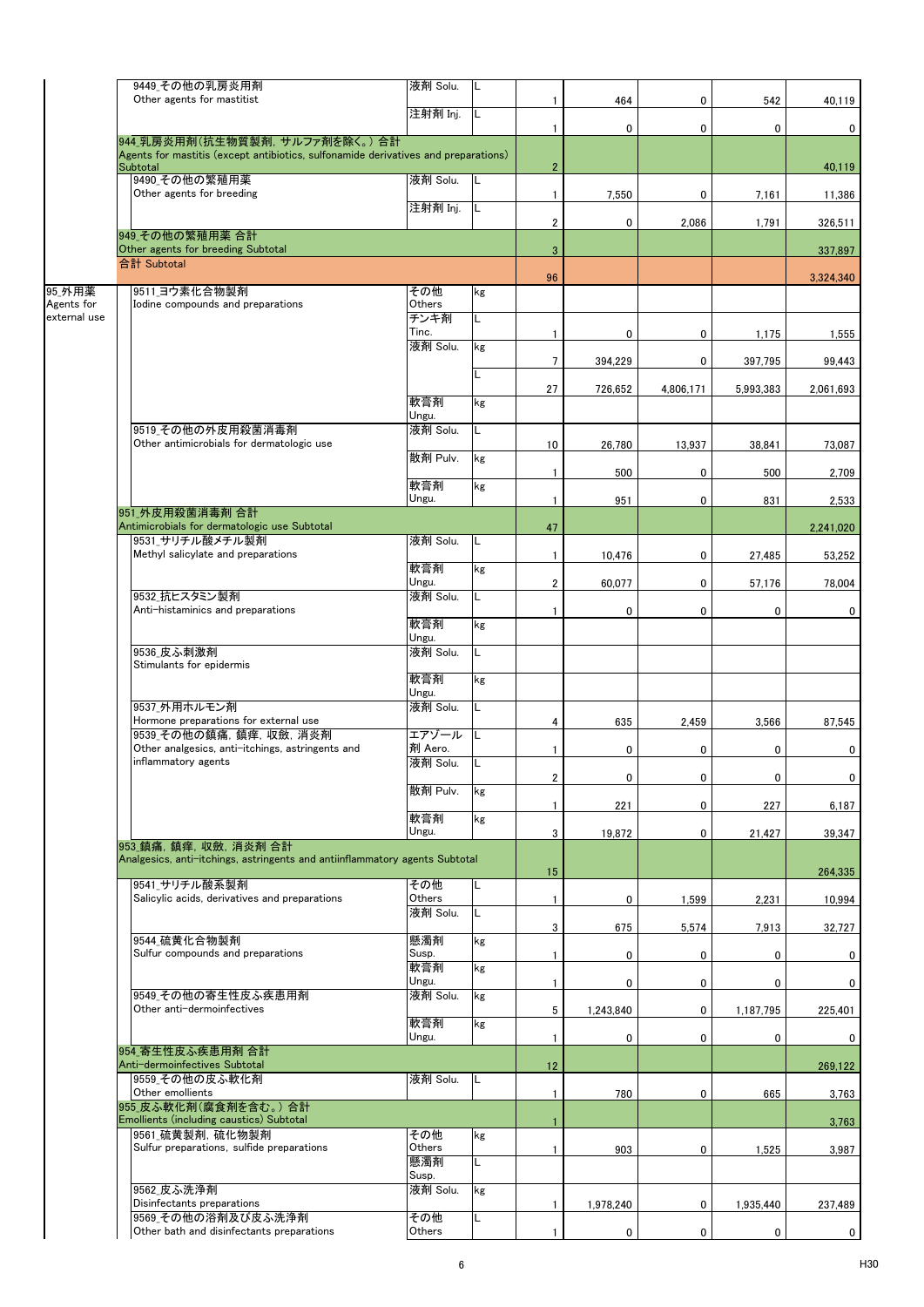|                         |                                                                                                                  | 液剤 Solu.          | L    |                         |         |         |         |             |
|-------------------------|------------------------------------------------------------------------------------------------------------------|-------------------|------|-------------------------|---------|---------|---------|-------------|
|                         |                                                                                                                  | 散剤 Pulv.          | kg   | $\mathbf{1}$            | 0       | 0       | 0       | 0           |
|                         | 956 浴剤及び皮ふ洗浄剤 合計                                                                                                 |                   |      | $\overline{\mathbf{2}}$ | 365     | 0       | 364     | 3,944       |
|                         | Bath and disinfectants preparations Subtotal<br>9581 蹄用剤                                                         | 軟膏剤               | kg   | $\boldsymbol{6}$        |         |         |         | 245,420     |
|                         | Agents for hoots<br>9589 その他の皮ふ保護剤                                                                               | Ungu.<br>液剤 Solu. | L    | $\mathbf{1}$            | 1,130   | 0       | 1,002   | 7,473       |
|                         | Other agents for protective skin                                                                                 |                   |      | $\mathbf{1}$            | 1,493   | 0       | 1,327   | 7,498       |
|                         |                                                                                                                  | 軟膏剤<br>Ungu.      | kg   | $\mathbf{1}$            | 558     | 0       | 577     | 2,139       |
|                         | 958 皮ふ保護剤 合計<br>Agents for protective skin Subtotal                                                              |                   |      | 3                       |         |         |         | 17,110      |
|                         | 9590 その他の外用薬<br>Other agents for external skin                                                                   | 液剤 Solu.          | L    | 9                       | 10,435  | 0       | 10,422  | 242,599     |
|                         |                                                                                                                  | 乳剤 Emu.           | L    | $\mathbf{1}$            | 509     | 0       | 509     | 35,830      |
|                         | 959 その他の外用薬合計<br>Other agents for external skin Subtotal                                                         |                   |      | 10                      |         |         |         | 278,429     |
|                         | 合計 Subtotal                                                                                                      |                   |      | 94                      |         |         |         | 3,319,199   |
| 96_代謝性用                 | 9612 副腎ホルモン剤                                                                                                     | 注射剤 Inj.          | L    |                         |         |         |         |             |
| 薬<br>Agents             | Adrenal hormone preparations                                                                                     | 懸濁剤               |      | 10                      | 11,226  | 0       | 12,468  | 184,514     |
| affecting<br>metabolism | 9614 甲状腺, 副甲状腺ホルモン剤(抗甲状腺ホルモン                                                                                     | Susp.<br>液剤 Solu. | L    | $\mathbf{1}$            | 0       | 0       |         | 8           |
|                         | 製剤を除く。)<br>Thyroid and para-thyroid hormone preparations (except                                                 |                   |      |                         |         |         |         |             |
|                         | agents anti-thyroid)<br>9619 その他のホルモン剤                                                                           | カプセル剤             | kg   | $\mathbf{1}$            | 0       | 153     | 354     | 56,669      |
|                         | Other hormone preparations                                                                                       | Cap.              |      | 4                       | 0       | 948     | 1,044   | 629,152     |
|                         |                                                                                                                  | 錠剤 Tab.           | kg   | $\mathbf{1}$            | 17      | 0       | 17      | 16,935      |
|                         |                                                                                                                  | 注射剤 Inj.          |      | $\mathbf{1}$            | 0       | 408     | 257     | 98,799      |
|                         | 961 ホルモン剤(繁殖及び外用に用いるホルモン製剤を除く。)合計<br>Hormone preparations (except agents for breeding and external use) Subtotal |                   |      |                         |         |         |         |             |
|                         |                                                                                                                  |                   | 18   |                         |         |         | 986,077 |             |
|                         | 9621 ビタミンA及びD製剤<br>Vitamin A, D and preparations                                                                 | 注射剤 Inj.          | L    | 5                       | 372     | 168     | 597     | 49,459      |
|                         | 9622 ビタミンB1製剤                                                                                                    | 注射剤 Inj.          | L    |                         |         |         |         |             |
|                         | Vitamin B1 and preparations                                                                                      |                   | (空白) | $\overline{4}$          | 7,474   | 1,435   | 9,387   | 92,928      |
|                         | 9623 ビタミンB製剤(ビタミンB1製剤を除く。)                                                                                       | 散剤 Pulv.          | kg   | -1                      | 0       | 0       | 0       | 0           |
|                         | Vitamin B and preparations (except vitamin B1<br>preparations)                                                   | 注射剤 Inj.          | L    |                         |         |         |         |             |
|                         |                                                                                                                  |                   |      | 4                       | 4,947   | 0       | 5,001   | 23,312      |
|                         | 9624_ビタミンC製剤<br>Vitamin C and preparations                                                                       | 注射剤 Inj.          |      | $\mathbf{1}$            | 0       | 0       | 0       | $\mathbf 0$ |
|                         | 9625 ビタミンE製剤<br>Vitamin E and preparations                                                                       | 液剤 Solu.          | L    | 1                       | 291     | 0       | 291     | 5,092       |
|                         |                                                                                                                  | 散剤 Pulv.          | kg   | 1                       | 0       | 0       | 0       | $\mathbf 0$ |
|                         |                                                                                                                  | 注射剤 Inj.          | L.   |                         |         |         |         |             |
|                         | 9626 ビタミンK製剤                                                                                                     | 注射剤 Inj.          | L.   | $\mathbf{1}$            | 603     | 0       | 614     | 14,985      |
|                         | Vitamin K and preparations<br>9627 混合ビタミン製剤                                                                      | 液剤 Solu.          | (空白) | $\mathbf{1}$            | 563     | 0       | 441     | 6,408       |
|                         | Mixed vitamin preparations                                                                                       |                   | L    | $\mathbf{1}$            | 0       | 0       | 0       | 0           |
|                         |                                                                                                                  | 散剤 Pulv.          | kg   | 8                       | 33,296  | 135,564 | 95,885  | 225,417     |
|                         |                                                                                                                  |                   |      | $\overline{2}$          | 85,560  | 0       | 74,727  | 60,529      |
|                         |                                                                                                                  | 注射剤 Inj.          | L    | 11                      | 3,552   | 3,160   | 6,613   | 169,764     |
|                         | 9629 その他のビタミン剤<br>Other vitamin preparations                                                                     | 注射剤 Inj.          | L    | $\mathbf{1}$            | 0       | 0       | 0       | $\mathbf 0$ |
|                         | 962 ビタミン類 合計<br>Vitamin preparerations Subtotal                                                                  |                   |      | 42                      |         |         |         | 647,894     |
|                         | 9631_カルシウム製剤(ヨウ化カルシウム及び臭化カルシ<br>ウムを除く。)                                                                          | ペースト剤<br>Pas.     | kg   | $\mathbf{1}$            |         |         | 12,765  |             |
|                         | Calcium compounds and preparations (except calcium<br>iodid and calcium bromide)                                 | 散剤 Pulv.          | kg   |                         | 0       | 11,439  |         | 19,502      |
|                         |                                                                                                                  | 注射剤 Inj.          | L.   | 3                       | 0       | 0       | 0       | 0           |
|                         |                                                                                                                  |                   | (空白) | 12                      | 342,594 | 0       | 335,623 | 269,325     |
|                         | 9632 ハロゲン化合物製剤                                                                                                   | 注射剤 Inj.          |      | $\mathbf{1}$            | 0       | 0       | 0       | $\mathbf 0$ |
|                         | Halogen compounds and preparations                                                                               |                   |      | $\overline{2}$          | 7,009   | 0       | 6,498   | 10,712      |
|                         | 9634 金属化合物製剤<br>Mineral compounds and preparations                                                               | 液剤 Solu.          | L.   | $\mathbf{1}$            | 0       | 0       | 25      | 546         |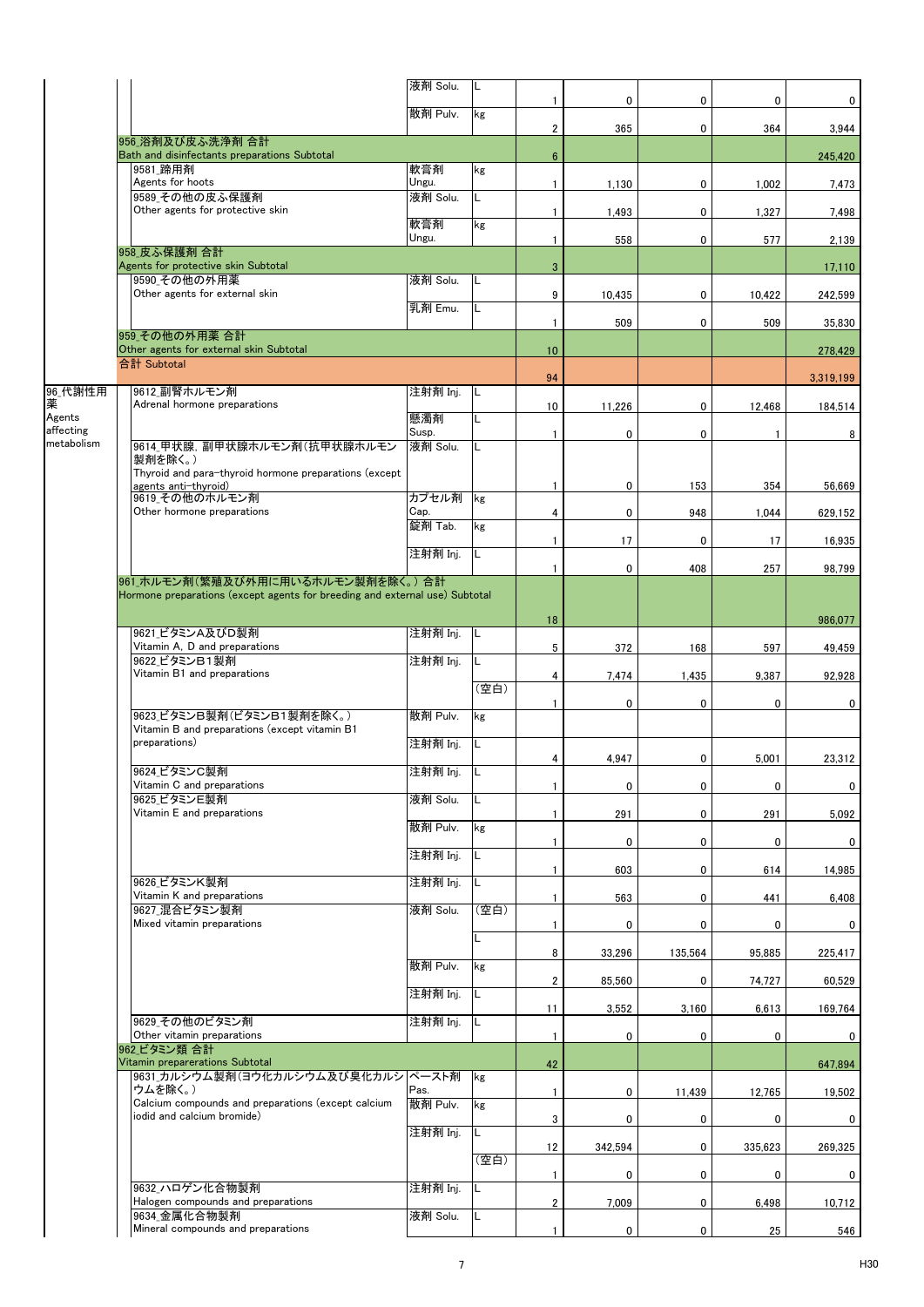|                                                                           | 注射剤 Inj. | IL  |                         |           |           |            |           |
|---------------------------------------------------------------------------|----------|-----|-------------------------|-----------|-----------|------------|-----------|
| 9639 その他の無機質製剤                                                            | 注射剤 Inj. | IL. | 8                       | 27,248    | 1,463     | 27,082     | 202,626   |
| Other mineral and preparations                                            |          |     | $\mathbf{1}$            | 9,534     | 0         | 8,299      | 15,524    |
| 963 無機質製剤 合計                                                              |          |     |                         |           |           |            |           |
| Mineral and preparations Subtotal<br>9641 ブドウ糖製剤                          | 注射剤 Inj. | IL  | 29                      |           |           |            | 518,235   |
| Dextrose and preparations                                                 |          |     | 17                      | 624,685   | 0         | 542,095    | 149.470   |
| 9643 キシリトール製剤                                                             | 注射剤 Inj. | L   |                         |           |           |            |           |
| Xylitol and preparations                                                  |          |     | $\overline{7}$          | 41,705    | 0         | 45,665     | 30,974    |
| 9644 生理食塩液類製剤<br>Physiological saline solutions and preparations          | 注射剤 Inj. | L   |                         |           |           |            |           |
|                                                                           |          |     | 6                       | 1,028,620 | 0         | 959.595    | 177,268   |
| 9646 プロピレングリコール製剤<br>Propylene glycol and preparations                    | 液剤 Solu. | L   |                         |           |           |            |           |
| 9649 その他の糖類剤及び血液代用剤                                                       | その他      | L   | 6                       | 111,731   | 0         | 114,226    | 73,687    |
| Other saccharide preparations and blood substitutes                       | Others   |     |                         |           |           |            |           |
|                                                                           | 錠剤 Tab.  | 個   |                         |           |           |            |           |
|                                                                           | 注射剤 Inj. | L   | $\mathbf{1}$            | 0         | 257,280   | 301,584    | 33,288    |
|                                                                           |          |     | 6                       | 676,570   | 0         | 648,495    | 149,235   |
| 964 糖類剤及び血液代用剤 合計                                                         |          |     |                         |           |           |            |           |
| Saccharide preparations and blood substitutes Subtotal<br>9659 その他の止血剤    | その他      | 個   | 43                      |           |           |            | 613,922   |
| Other hemostatics                                                         | Others   |     |                         |           |           |            |           |
|                                                                           | 液剤 Solu. | L   |                         |           |           |            |           |
|                                                                           | 注射剤 Inj. | L   |                         |           |           |            |           |
|                                                                           |          |     | $\overline{2}$          | 15,079    | 0         | 12,142     | 109,019   |
| 965 止血剤 合計                                                                |          |     |                         |           |           |            |           |
| <b>Hemostatics Subtotal</b>                                               |          |     | $\overline{2}$          |           |           |            | 109,019   |
| 9671 メチオニン製剤<br>Methionine and preparations                               | 注射剤 Inj. | L   | 3                       | 15.008    | 0         | 11,237     | 13,677    |
| 9674 タウリン製剤                                                               | 注射剤 Inj. | L   |                         |           |           |            |           |
| Taurine and preparations                                                  |          |     | 5                       | 10,662    | 0         | 11,933     | 24,141    |
| 9676 その他のアミノ酸製剤<br>Other amino acid and preparations                      | 散剤 Pulv. | kg  | 6                       | 42,494    | 0         |            |           |
|                                                                           | 注射剤 Inj. | L   |                         |           |           | 39,875     | 109,856   |
|                                                                           |          |     | 1                       | 0         | 0         | 0          | 0         |
| 9679 その他の肝臓疾患用剤及び解毒剤<br>Other agents for liver disease and antidotes      | 液剤 Solu. | L   |                         |           |           |            |           |
|                                                                           | 散剤 Pulv. | kg  | $\mathbf{1}$            | 82,058    | 0         | 78,789     | 41,758    |
|                                                                           |          |     | $\overline{\mathbf{2}}$ | 3,704     | 0         | 3,500      | 76,179    |
|                                                                           | 注射剤 Inj. | L   |                         |           |           |            |           |
|                                                                           | 粒剤 Gra.  | kg  | 9                       | 172,790   | 0         | 177.206    | 167,992   |
|                                                                           |          |     | $\mathbf{1}$            | 0         | 0         | 0          | 0         |
| 967 肝臓疾患用剤及び解毒剤 合計                                                        |          |     |                         |           |           |            |           |
| Agents for liver disease and antidotes Subtotal<br>9682_クロルフェニラミン系製剤      | 注射剤 Inj. | IL  | 28                      |           |           |            | 433,603   |
| Chlorpheniramine, derivatives and preparations                            |          |     |                         |           |           |            |           |
|                                                                           |          |     | $\mathbf{1}$            | 95        | 0         | 95         | 208       |
| 9683 たん白製剤<br>Protein preparations                                        | 注射剤 Inj. |     | 6                       | 16        | 0         | 11         | 21,758    |
| 9689 その他のアレルギー用剤                                                          | カプセル剤    | kg  |                         |           |           |            |           |
| Oher antillergic agents                                                   | Cap.     |     | 3                       | 48        | 0         | 5          | 1,596     |
|                                                                           |          | 個   |                         |           |           |            |           |
|                                                                           | 液剤 Solu. | L   | 4                       | 0         | 1,543,680 | 1,431,480  | 232,590   |
|                                                                           |          |     | $\mathbf{1}$            | 0         | 110       | 130        | 79,410    |
|                                                                           | 錠剤 Tab.  | 個   |                         |           |           |            |           |
| 968 アレルギー用剤(非特異性免疫原製剤を含む。) 合計                                             |          |     | 4                       | 0         | 2,682,320 | 20,054,080 | 2,484,626 |
| Antiallergic agents (including nonspecific antigen preparations) Subtotal |          |     |                         |           |           |            |           |
| 9691 総合代謝性用薬                                                              | 注射剤 Inj. |     | 19                      |           |           |            | 2,820,188 |
| Combined preparations for metabolic disease                               |          |     | 1                       | 29        | 0         | 29         | 403       |
| 9694 臓器製剤                                                                 | 注射剤 Inj. |     |                         |           |           |            |           |
| Organotherapeutics<br>9696 有機酸製剤                                          |          |     | 5                       | 427       | 0         | 515        | 23,616    |
| Organic acid and preparations                                             | 液剤 Solu. |     | $\mathbf{1}$            | 3,570     | 0         | 3,509      | 3,508     |
|                                                                           | 散剤 Pulv. | kg  |                         |           |           |            |           |
|                                                                           |          |     | 1                       | 0         | 0         | 638        | 753       |
|                                                                           | 注射剤 Inj. | L   | 2                       |           | 0         |            |           |
| 9699 他に分類されない代謝性用薬                                                        | カプセル剤    | kg  |                         | 11,280    |           | 11,220     | 8,582     |
| Agents affecting metabolism, n.e.c                                        | Cap.     |     | 3                       | 231       | 0         | 232        | 66,349    |
|                                                                           | 散剤 Pulv. | kg  |                         |           |           |            |           |
|                                                                           | 注射剤 Inj. | L   | 4                       | 62,035    | 0         | 66,737     | 126,371   |
|                                                                           |          |     | 4                       | 0         | 1,956     | 1,078      | 220,777   |
|                                                                           | 軟膏剤      | kg  |                         |           |           |            |           |
|                                                                           | Ungu.    |     | $\mathbf{1}$            | 0         | 219       | 219        | 105,877   |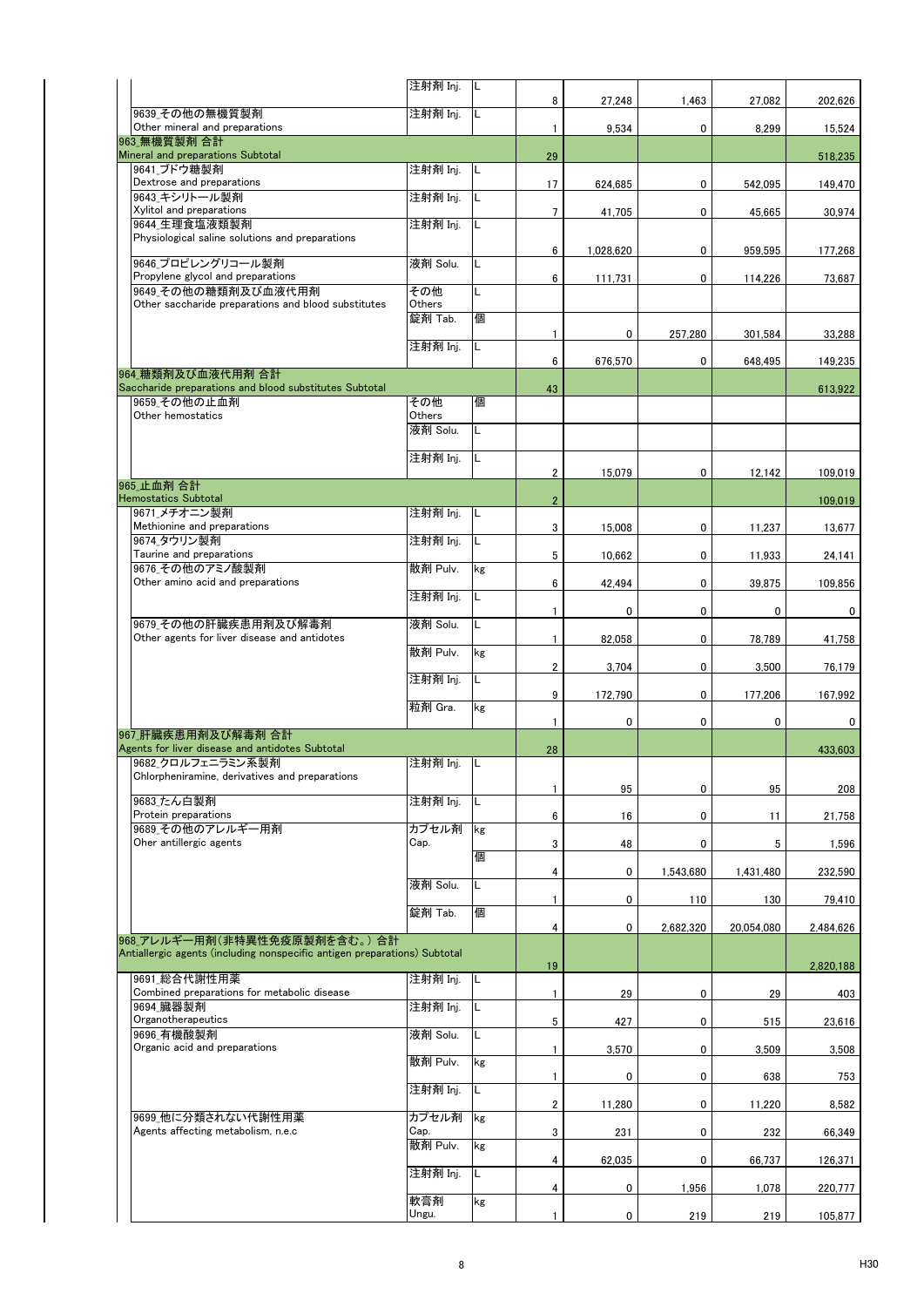|                                              |                                                                                                        | 969 その他の代謝性用薬 合計<br>Other agents affecting metabolism Subtotal      |                   |      |                |                |         |                 | 556.236     |
|----------------------------------------------|--------------------------------------------------------------------------------------------------------|---------------------------------------------------------------------|-------------------|------|----------------|----------------|---------|-----------------|-------------|
|                                              | 合計 Subtotal                                                                                            |                                                                     |                   |      | 22<br>203      |                |         |                 | 6,685,174   |
| 97 病原微生                                      |                                                                                                        | 9711 注射に用いるサルファ剤                                                    |                   |      |                |                |         |                 |             |
| 物及び内寄生<br>虫用薬(生物                             |                                                                                                        | Sulfonamide preparations for injection use<br>97114 ピリミジン核を有するサルファ剤 | 散剤 Pulv.          | kg   |                |                |         |                 |             |
| 学的製剤, 消<br>毒剤を除く。)                           |                                                                                                        | Sulfonamide preparations with pyrimidin                             | 注射剤 Inj.          |      | 1              | 1,385          | 0       | 3,145           | 27.764      |
| Agents<br>against                            |                                                                                                        | 97117 複合製剤                                                          | 注射剤 Inj.          | L    | 7              | 10,642         | 0       | 10,832          | 40,562      |
| pathogenic<br>micro-                         |                                                                                                        | Mixed (sulfonamide) preparations                                    |                   |      | 4              | 1,339          | 200     | 1,717           | 36,431      |
| organisms<br>and parasites<br>(except        | 9712 経口及び飼料に添加して用いるサルファ剤<br>Sulfonamide preparations for personal and feed additive<br>use             |                                                                     |                   |      |                |                |         |                 |             |
| biological<br>products and<br>disinfectants) |                                                                                                        | 97123 イソキサゾール核を有するサルファ剤<br>Sulfonamide preparations with isoxazole  | 散剤 Pulv.          | kg   | 4              | 482,460        | 0       | 486,230         | 214,486     |
|                                              |                                                                                                        | 97124 ピリミジン核を有するサルファ剤<br>Sulfonamide preparations with pyrimidin    | (空白)              | (空白) | 7              | 0              | 0       | 0               | 0           |
|                                              |                                                                                                        |                                                                     | 散剤 Pulv.          | (空白) | 3              | 0              | 0       | 0               | 0           |
|                                              |                                                                                                        |                                                                     |                   | kg   |                |                |         |                 |             |
|                                              |                                                                                                        | 97127 複合製剤                                                          | 液剤 Solu.          | L.   | 13             | 110,218        | 0       | 117,909         | 290,226     |
|                                              |                                                                                                        | Mixed (sulfonamide) preparations                                    | 散剤 Pulv.          | (空白) | $\overline{2}$ | 58,459         | 0       | 57,105          | 189,850     |
|                                              |                                                                                                        |                                                                     |                   |      | 1              | 0              | 0       | 0               | 0           |
|                                              |                                                                                                        |                                                                     |                   | Kg   | 14             | 226,782        | 0       | 295,237         | 140,999     |
|                                              | 9713 外用・注入・挿入剤として用いるサルファ剤<br>Sulfonamide preparations for external use, pessaries<br>and suppositories |                                                                     |                   |      |                |                |         |                 |             |
|                                              |                                                                                                        | 97136 複合製剤                                                          | 液剤 Solu.          | L    |                |                |         |                 |             |
|                                              |                                                                                                        | Mixed (sulfonamide) preparations                                    | 散剤 Pulv.          | kg   | 1              | 218            | 0       | 180             | 430         |
|                                              | 971 サルファ剤 合計                                                                                           |                                                                     |                   |      | 3              | 235            | 0       | 232             | 2,686       |
|                                              | Sulfonamide Subtotal                                                                                   |                                                                     |                   |      | 60             |                |         |                 | 943,434     |
|                                              |                                                                                                        | 9723 ニトロフラゾン製剤<br>Nitroflazone preparations                         | 散剤 Pulv.          | kg   | 1              | $\overline{7}$ | 0       | $7\phantom{.0}$ | 44          |
|                                              |                                                                                                        |                                                                     | 粒剤 Gra.           | kg   | 1              | 357            | 0       | 357             | 8,575       |
|                                              |                                                                                                        | 9724 ニフルスチレン酸ナトリウム製剤<br>Sodium nifurstyrenate preparations          | 散剤 Pulv.          | kg   | 1              |                |         |                 |             |
|                                              |                                                                                                        |                                                                     | 粒剤 Gra.           | kg   |                | 1,680          | 0       | 1,922           | 9,009       |
|                                              |                                                                                                        | 972 ニトロフラン系製剤 合計                                                    |                   |      | 3              | 12,795         | 0       | 9,727           | 83,043      |
|                                              |                                                                                                        | Agents affecting nitrofuran Subtotal<br>9731 チアンフェニコール製剤            | 液剤 Solu.  L       |      | 6              |                |         |                 | 100,671     |
|                                              |                                                                                                        | Thiamphenicol and preparations                                      |                   |      | 4              | 0              | 0       | 390             | 2,601       |
|                                              |                                                                                                        |                                                                     | 散剤 Pulv.          | (空白) | 4              | 0              | 0       | 0               | $\mathbf 0$ |
|                                              |                                                                                                        |                                                                     |                   | kg   | 21             | 391,460        | 0       | 384,740         | 172,677     |
|                                              |                                                                                                        |                                                                     | 注射剤 Inj.          | L    |                |                |         |                 |             |
|                                              |                                                                                                        | 9732 オキソリン酸製剤                                                       | 液剤 Solu.          | L.   | 8              | 2,925          | 990     | 4,016           | 148,015     |
|                                              |                                                                                                        | Oxolinic acid and preparations                                      | 懸濁剤               | L.   | 5              | 4,712          | 0       | 4,636           | 17,991      |
|                                              |                                                                                                        |                                                                     | Susp.<br>散剤 Pulv. | (空白) | 3              | 3,655          | 0       | 4,922           | 15,555      |
|                                              |                                                                                                        |                                                                     |                   |      | 2              | 0              | 0       | 0               | 0           |
|                                              |                                                                                                        |                                                                     |                   | kg   | 9              | 13,605         | 0       | 10,975          | 32,516      |
|                                              |                                                                                                        |                                                                     | 油剤 Oil            | L.   |                | 670            | 0       | 355             | 2,840       |
|                                              |                                                                                                        |                                                                     | 粒剤 Gra.           | kg   |                |                | 0       |                 |             |
|                                              |                                                                                                        | 9734 キノロン系製剤                                                        | 液剤 Solu.          | L.   |                | 331            |         | 331             | 1,805       |
|                                              |                                                                                                        | Quinolone, derivatives and preparations                             | 散剤 Pulv.          | kg   | 7              | 25,281         | 9,666   | 36,066          | 909,617     |
|                                              |                                                                                                        |                                                                     | 錠剤 Tab.           | kg   | 3              | 43,038         | 0       | 43,178          | 118,965     |
|                                              |                                                                                                        |                                                                     |                   |      | 16             | 1,731          | 496     | 1,964           | 737,221     |
|                                              |                                                                                                        |                                                                     |                   | 個    | 9              | 554,750        | 979,400 | 1,767,250       | 111,758     |
|                                              |                                                                                                        |                                                                     | 注射剤 Inj.          | L    | 16             | 13,510         | 21,403  | 35,828          | 2,205,169   |
|                                              |                                                                                                        |                                                                     | 軟膏剤<br>Ungu.      | kg   | 1              | 2,722          | 0       | 2,305           | 320,329     |
|                                              |                                                                                                        |                                                                     | 粒剤 Gra.           | kg   |                |                |         |                 |             |
|                                              |                                                                                                        |                                                                     |                   |      | 1              | 0              | 0       |                 | 95          |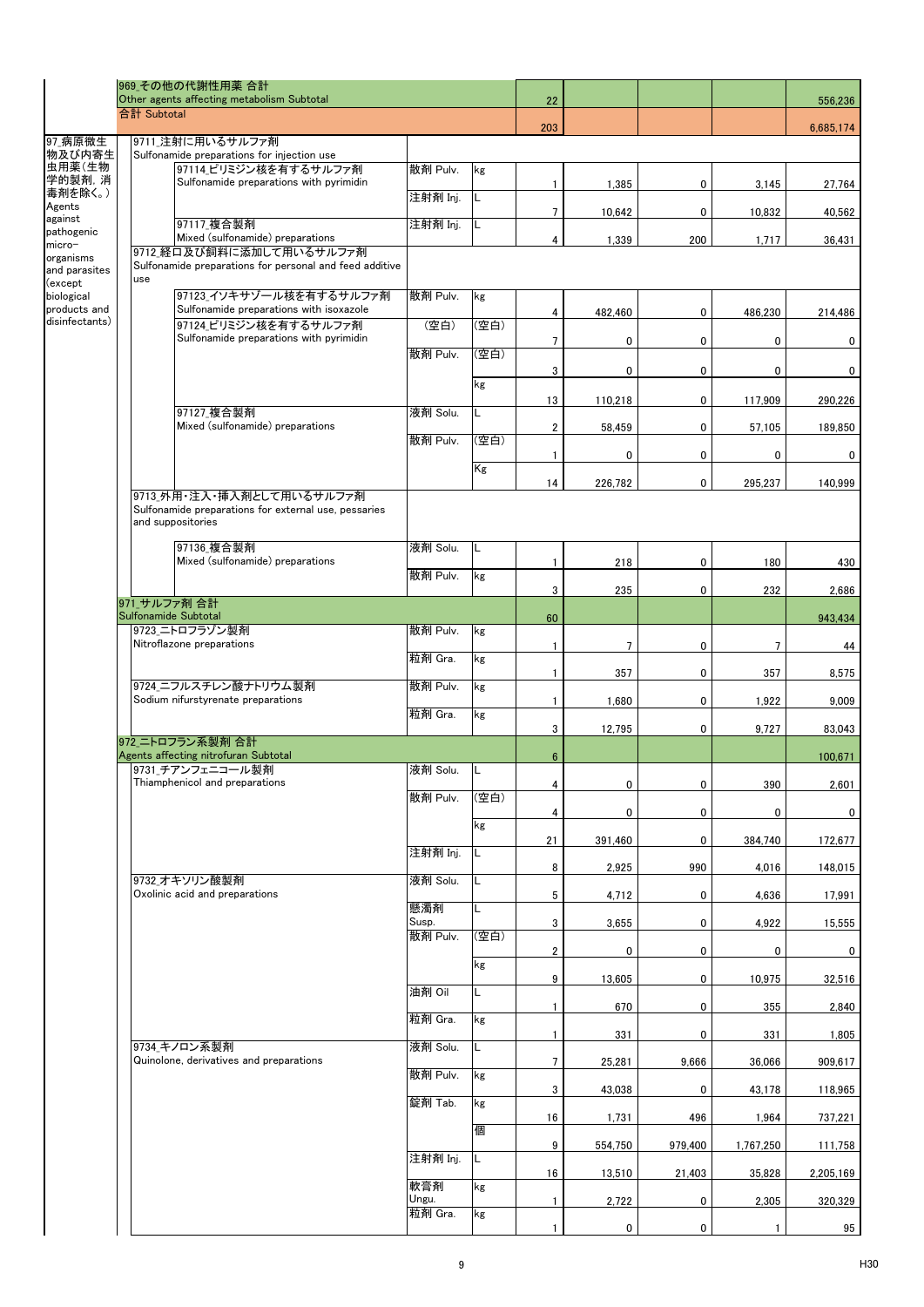| 9739 その他の合成抗菌剤<br>Other synthetic antimicrobials               | 液剤 Solu.          | L    | 10                      | 178,269   | 8,001     | 180,193        | 665,034      |
|----------------------------------------------------------------|-------------------|------|-------------------------|-----------|-----------|----------------|--------------|
|                                                                | 散剤 Pulv.          | kg   |                         |           |           |                |              |
|                                                                | 錠剤 Tab.           | kg   | 12                      | 964,690   | 0         | 959,155        | 625,247      |
|                                                                | 注射剤 Inj.          | L    | 3                       | 0         | 0         | 0              | 0            |
| 973 合成抗菌剤 合計                                                   |                   |      | $7\overline{ }$         | 15,304    | 2,630     | 18,461         | 711,733      |
| Synthetic antimicrobials Subtotal<br>9741 アミノキノリン製剤            | 注射剤 Inj.          | L    | 143                     |           |           |                | 6,799,168    |
| Aminoquinoline and preparations                                |                   |      | $\overline{\mathbf{c}}$ | 0         | 0         | 0              | 0            |
| 9745 抗チアミン系製剤<br>Antithiamine, derivatives and preparations    | 注射剤 Inj.          | L    | $\mathbf{1}$            | 0         | 0         | $\overline{7}$ | 226          |
| 9746 複合製剤<br>Mixed preparations                                | 散剤 Pulv.          | (空白) | $\overline{\mathbf{c}}$ | 0         | 0         | 0              | 0            |
|                                                                |                   | kg   | 6                       | 7,780     | 0         | 7,920          | 15,423       |
|                                                                | 注射剤 Inj.          | kg   |                         |           |           |                |              |
|                                                                |                   | L    | $\mathbf{1}$            |           | 0         | 0              |              |
| 9749 その他の抗原虫剤                                                  | 液剤 Solu.          | L    |                         | 0         |           |                | 0            |
| Other antiprotozoan agents                                     | 懸濁剤               | L    | 3                       | 0         | 2,965     | 4,236          | 171,223      |
|                                                                | Susp.<br>散剤 Pulv. | kg   | 6                       | 798       | 15,130    | 14,138         | 686,588      |
|                                                                | 注射剤 Inj.          | L    | 9                       | 32,248    | 0         | 33,192         | 124,842      |
| 974 抗原虫剤 合計                                                    |                   |      | $\mathbf{1}$            | 4         | 0         | $\overline{2}$ | 2,557        |
| Antiprotozoan agents Subtotal                                  |                   |      | 31                      |           |           |                | 1,000,859    |
| 9751 ピペラジン系製剤<br>Piperazine and preparations                   | その他<br>Others     | kg   | $\mathbf{2}$            | 188       | 0         | 212            | 1,323        |
|                                                                | 液剤 Solu.          | L    | 3                       | 689       | 0         | 741            | 4,307        |
|                                                                | 散剤 Pulv.          | kg   | $\mathbf{1}$            | 95        | 0         | 96             | 7,537        |
|                                                                | 錠剤 Tab.           | kg   | 5                       | 88        | 0         | 89             | 5,710        |
| 9752 チアベンダゾール系製剤<br>Thiabendazole derivatives and preparations | 散剤 Pulv.          | kg   |                         |           |           |                |              |
| 9755 ヒ素化合物製剤                                                   | 注射剤 Inj.          | kg   | 6                       | 337,470   | 0         | 291,464        | 274,370      |
| Arsenic compounds and preparations                             |                   | L    | $\mathbf{1}$            | 0         | 0         | 0              | $\mathbf{0}$ |
| 9757 複合製剤                                                      | チュアブル             | kg   | $\mathbf{1}$            | 0         | 0         | 0              | $\mathbf{0}$ |
| Mixed preparations                                             | 剤 Chew.           | 個    | 12                      | 33,588    | 0         | 37,771         | 762,847      |
|                                                                | 散剤 Pulv.          | kg   | $\overline{4}$          | 0         | 3,244,800 | 2,711,262      | 303,940      |
|                                                                | 錠剤 Tab.           | 個    | 1                       | 1,199     | 0         | 1,236          | 7,169        |
|                                                                |                   |      | 6                       | 0         | 685,732   | 478,170        | 74,785       |
|                                                                |                   | kg   | 4                       | 0         | 0         | 0              | $\mathbf{0}$ |
|                                                                | 粒剤 Gra.           | kg   | $\overline{\mathbf{2}}$ | 0         | 0         | 0              | $\mathbf{0}$ |
| 9759 その他の内寄生虫駆除剤<br>Other anthelmintics for digestive organs   | その他<br>Others     | kg   | 6                       | 0         | 0         | 0              | $\mathbf 0$  |
|                                                                | チュアブル<br>剤 Chew.  | kg   | 11                      | 1,592     | 0         | 971            | 124,470      |
|                                                                |                   | 個    | 6                       | 0         | 0         | 212,694        | 25,084       |
|                                                                | ペースト剤<br>Pas.     | kg   | 4                       | 0         |           |                |              |
|                                                                |                   | 個    |                         |           | 762       | 151            | 28,556       |
|                                                                | 液剤 Solu.          | kg   | $\overline{\mathbf{c}}$ | 0         | 122,780   | 73,950         | 82,894       |
|                                                                |                   | L    | $\mathbf{1}$            | 0         | 0         | 0              | 0            |
|                                                                | 懸濁剤               | L    | 17                      | 24,321    | 78,277    | 92,687         | 2,051,458    |
|                                                                | Susp.<br>散剤 Pulv. | kg   | $\mathbf{1}$            | 0         | 0         | $\pmb{0}$      | 0            |
|                                                                | 錠剤 Tab.           | kg   | 18                      | 98,811    | 3,670     | 99,207         | 373,236      |
|                                                                |                   | 個    | 24                      | 495       | 218       | 768            | 469,313      |
|                                                                |                   |      | 21                      | 5,744,120 | 0         | 4,098,870      | 403,764      |
|                                                                | 注射剤 Inj.          | kg   | 4                       | 0         | 9         | 15             | 417,450      |
|                                                                |                   | L    | 11                      | 1,101     | 3,947     | 4,089          | 244,759      |
|                                                                |                   |      |                         |           |           |                |              |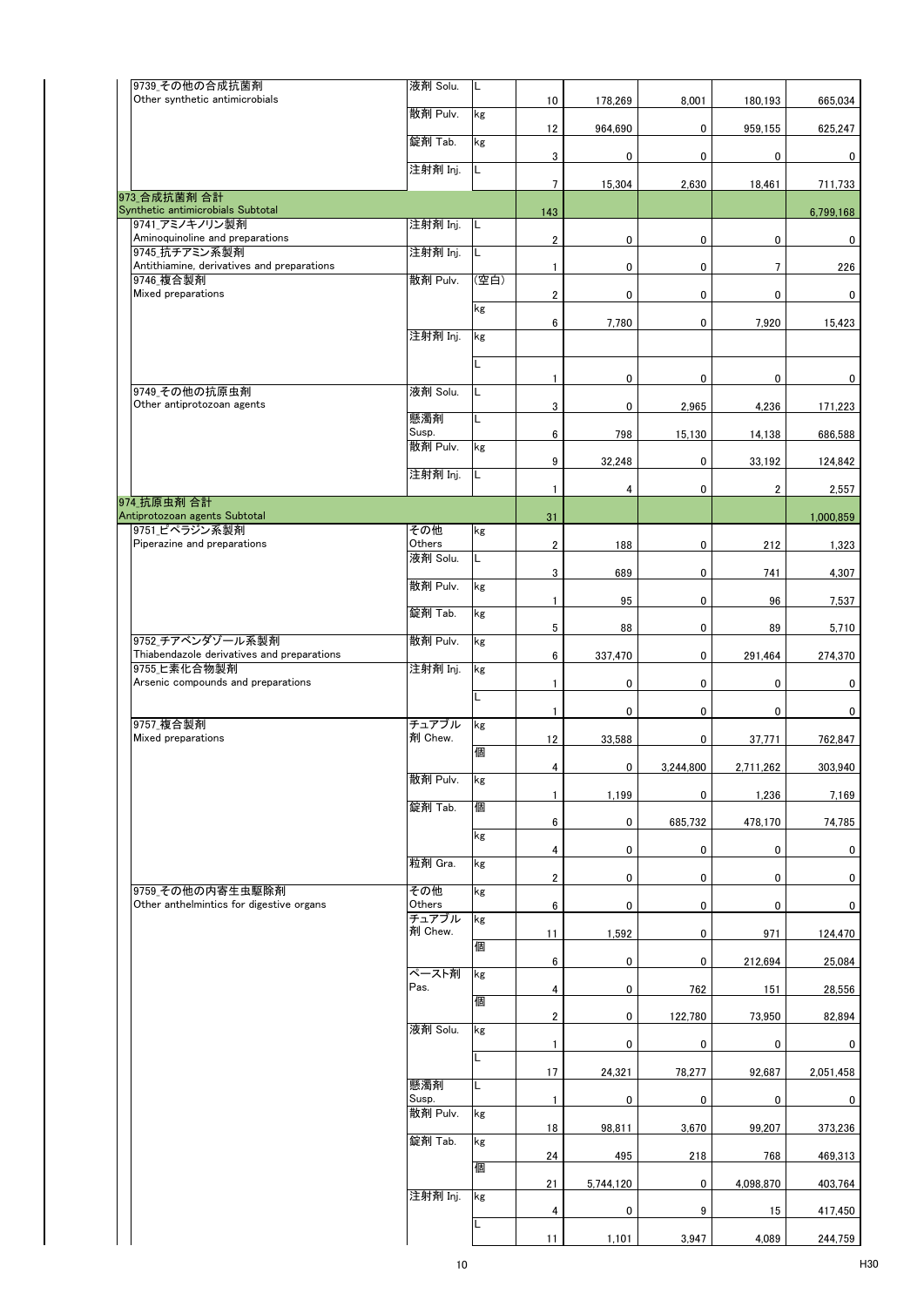| 4<br>10,697<br>5,312<br>0<br>(空白)<br>(空白)<br>3<br>0<br>0<br>0<br>975 内寄生虫駆除剤 合計                                        | 81,777<br>0 |
|------------------------------------------------------------------------------------------------------------------------|-------------|
|                                                                                                                        |             |
|                                                                                                                        |             |
| Anthelmintics for digestive organs Subtotal<br>181<br>9761 注射に用いる抗生物質製剤                                                | 5,744,749   |
| Antibiotic preparations for injection use                                                                              |             |
| 97611 主としてグラム陽性菌に作用するもの:<br>懸濁剤<br>L<br>ペニシリン等<br>Susp.<br>3<br>0<br>43,432<br>35,732                                  | 78,479      |
| Antibiotic preparations acting mainly on gram-<br>注射剤 Inj.<br>L<br>positive bacteria; penicillin, etc.<br>3<br>0       |             |
| 34,083<br>36,849<br>kg                                                                                                 | 164,577     |
| $\mathbf{0}$<br>$\mathbf{1}$<br>0<br>0<br>個                                                                            | 0           |
| 32,740<br>0<br>$\mathbf{1}$<br>26,500<br>97612 主としてグラム陰性菌に作用するもの:<br>注射剤 Inj.<br>L                                     | 11,792      |
| コリスチン等<br>Antibiotic preparations acting mainly on gram-                                                               |             |
| negaitive bacteria; colistin, etc.<br>0<br>0<br>0<br>1                                                                 | 0           |
| 97613_主としてグラム陽性·陰性菌に作用する<br>液剤 Solu.<br>L<br>もの:アンピシリン等                                                                |             |
| Antibiotic preparations acting mainly on gram-<br>注射剤 Ini.<br>(空白)<br>positive and gram-negative bacteria; ampicillin, |             |
| 1<br>0<br>0<br>0<br>etc.<br>kg                                                                                         | 0           |
| 13<br>7,452<br>945<br>9,305<br>L                                                                                       | 3,602,185   |
| 1,107<br>9,996<br>14<br>5,960<br>97614 主としてグラム陽性菌. マイコプラズマに 注射剤 Ini.<br>(空白)                                           | 485,412     |
| 作用するもの:エリスロマイシン, タイロシン等<br>$\overline{2}$<br>$\mathbf 0$<br>0<br>0<br>Antibiotic preparations acting mainly on gram-   | 0           |
| kg<br>positive bacteria mycoplasma; erithrimycin,                                                                      |             |
| tylosin, etc.<br>L<br>7,795<br>11,577<br>18<br>4,161                                                                   | 978.266     |
| 97615_主としてグラム陽性・陰性菌, リケッチ<br>注射剤 Inj.<br>(空白)<br>ア, クラミジアに作用するもの :クロラムフェニ                                              |             |
| 0<br>0<br>$\mathbf{1}$<br>0<br>コール, テトラサイクリン等<br>L                                                                     | 0           |
| Antibiotic preparations acting mainly on gram-<br>positive and gram-negative bacteria, rickettsia                      |             |
| and chlamydia; chloramphenicol, tetracycline,<br>etc.<br>8<br>12,916<br>4,049<br>16,252                                | 239,329     |
| 97616_主として抗酸菌に作用するもの:ストレプ  注射剤 Inj.<br>(空白)                                                                            |             |
| トマイシン. カナマイシン等<br>$\overline{2}$<br>0<br>0<br>0<br>Antibiotic preparations acting mainly on acid-<br>kg                | 0           |
| fast bacteria: streptomysin, kanamysin, etc.<br>833<br>$\mathbf{1}$<br>0<br>676<br>L                                   | 87,880      |
| 10,848<br>12<br>4,052<br>15,622<br>97618 複合抗生物質製剤(サルファ剤等を含有 懸濁剤<br>L                                                   | 177,285     |
| するものを含む。)<br>Susp.<br>$\mathbf{1}$<br>17,126<br>0<br>14,880                                                            | 38,467      |
| Mixed antibiotic prepararions (including<br>注射剤 Inj.<br>kg<br>sulfonamide. Preparations, etc.)<br>1<br>169<br>0<br>179 | 19,670      |
| L<br>3,999<br>5<br>0<br>3,950                                                                                          | 29,737      |
| 97619 その他の注射に用いる抗生物質製剤<br>注射剤 Inj.<br>kg                                                                               |             |
| Other antibiotic preparations for injecton use<br>2<br>169<br>61<br>306<br>L                                           | 52,564      |
| $\mathbf 0$<br>0<br>0<br>$\mathbf{1}$<br>9762 経口及び飼料に添加して用いる抗生物質製剤                                                     | 0           |
| Antibiotics preparations for peroral and feed additive<br>use                                                          |             |
| 97621 主としてグラム陽性菌に作用するもの:<br>散剤 Pulv.                                                                                   |             |
| kg<br>ペニシリン等                                                                                                           |             |
| Antibiotic preparations acting mainly on gram-<br>positive bacteria; penicillin, etc.                                  |             |
| 369,710<br>8<br>0<br>341,130<br>97622 主としてグラム陰性菌に作用するもの:<br>(空白)<br>散剤 Pulv.                                           | 280,619     |
| コリスチン等<br>Antibiotic preparations acting mainly on gram-                                                               |             |
| negaitive bacteria; colistin, etc.<br>kg                                                                               |             |
| 399,998<br>13<br>0<br>410,928                                                                                          | 204,536     |
| 97623_主としてグラム陽性・陰性菌に作用する<br>カプセル剤<br>個<br>もの:アンピシリン等                                                                   |             |
| Cap.<br>0<br>0<br>1<br>1,155,600<br>Antibiotic preparations acting mainly on gram-<br>液剤 Solu.<br>kg                   | 11,556      |
| positive and gram-negative bacteria; ampicillin,<br>etc.<br>L                                                          |             |
| 2<br>0<br>306<br>187<br>散剤 Pulv.<br>kg                                                                                 | 15,592      |
| 34<br>559,368<br>3,472<br>594,920                                                                                      | 990,662     |
| 錠剤 Tab.<br>kg<br>9<br>2,861<br>2,837<br>5,475                                                                          | 388,729     |
| 個<br>$\overline{2}$<br>1,396,800<br>0<br>1,545,300                                                                     | 121,152     |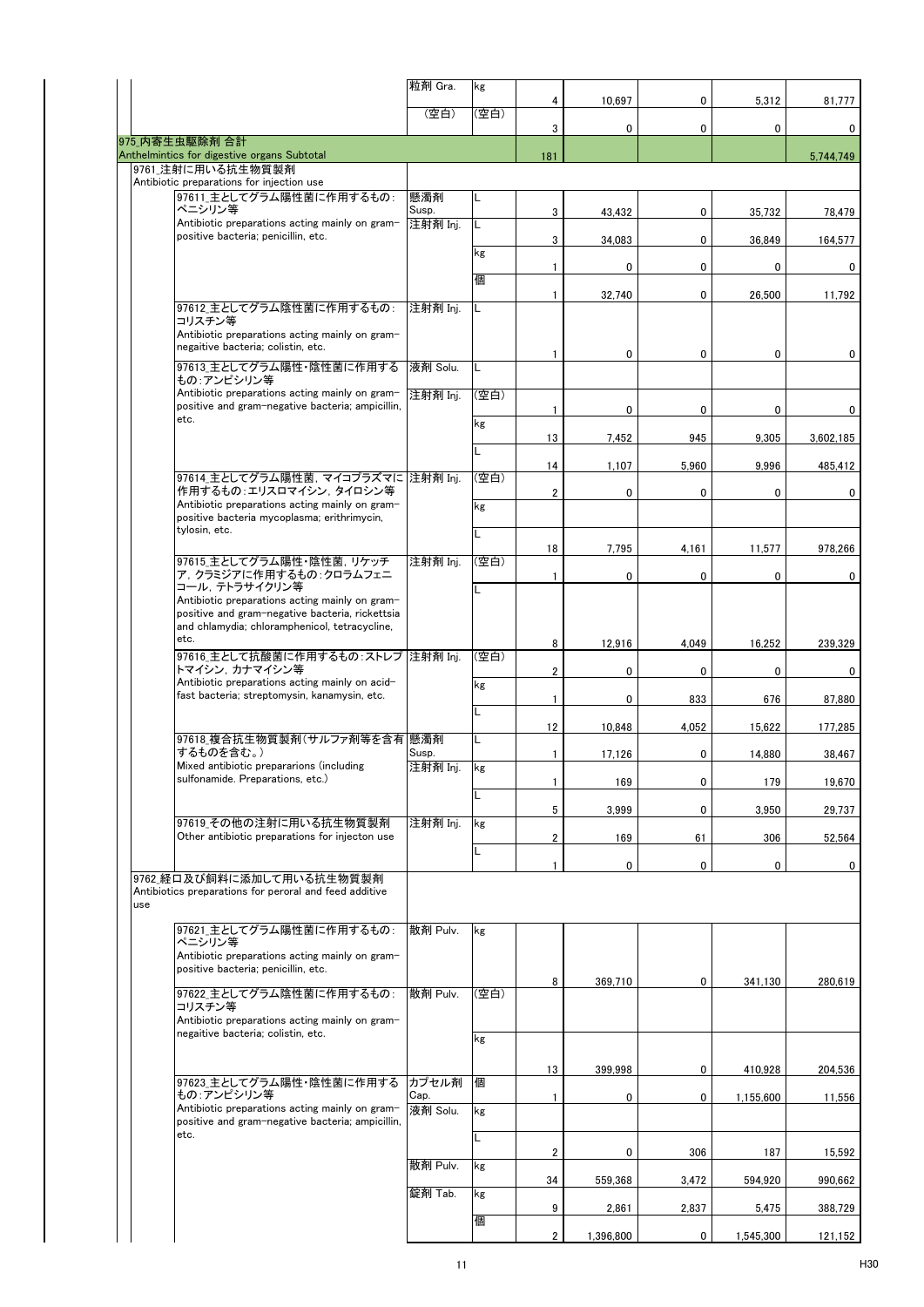|                                                                                                                          | 注射剤 Inj.          | kg   | 1                       | 0            | 0       | 0           | 0              |
|--------------------------------------------------------------------------------------------------------------------------|-------------------|------|-------------------------|--------------|---------|-------------|----------------|
|                                                                                                                          | 粒剤 Gra.           | (空白) | 4                       | $\mathbf{0}$ | 0       | 0           | $\overline{0}$ |
|                                                                                                                          |                   | kg   |                         |              |         |             |                |
| 97624 主としてグラム陽性菌. マイコプラズマに ペースト剤                                                                                         |                   | kg   | 1                       | 1,148        | 0       | 786         | 48,235         |
| 作用するもの:エリスロマイシン、タイロシン等<br>Antibiotic preparations acting mainly on gram-                                                 | Pas.<br>液剤 Solu.  | L    | 1                       | 0            | 0       | 0           | $\mathbf{0}$   |
| positive bacteria mycoplasma; erithrimycin,<br>tylosin, etc.                                                             | 散剤 Pulv.          | (空白) | 3                       | 575          | 1,098   | 1,685       | 38,454         |
|                                                                                                                          |                   | Kg   | 5                       | 0            | 0       | 0           | $\mathbf 0$    |
|                                                                                                                          | 錠剤 Tab.           | kg   | 72                      | 1.687.345    | 456,860 | 2,125,006   | 2,811,548      |
|                                                                                                                          | 注射剤 Inj.          | L    | $\overline{2}$          | 0            | 666     | 654         | 61,822         |
|                                                                                                                          |                   | (空白) | $\overline{\mathbf{2}}$ | 0            | 576     | 257         | 9,071          |
|                                                                                                                          | 粒剤 Gra.           |      | 11                      | 0            | 0       | 0           | $\mathbf 0$    |
|                                                                                                                          |                   | kg   | 3                       | 96,997       | 0       | 88,386      | 84,925         |
| 97625 主としてグラム陽性・陰性菌. リケッチ<br>ア. クラミジアに作用するもの:クロラムフェニ                                                                     | 液剤 Solu.          | L    | 2                       | 0            | 0       | 0           | 0              |
| コール. テトラサイクリン等<br>Antibiotic preparations acting mainly on gram-                                                         | 散剤 Pulv.          | (空白) | $\mathbf{1}$            | 0            | 0       | 0           | 0              |
| positive and gram-negative bacteria, rickettsia<br>and chlamydia; chloramphenicol, tetracycline,                         |                   | Kg   | 67                      | 3,153,638    | 0       | 3,047,492   | 1,729,072      |
| etc.                                                                                                                     | 粒剤 Gra.           | (空白) |                         | 0            | 0       | 0           |                |
| 97626 主として抗酸菌に作用するもの: ストレプ                                                                                               | 散剤 Pulv.          | kg   | 6                       |              |         |             | 0              |
| トマイシン,カナマイシン等<br>Antibiotic preparations acting mainly on acid-                                                          | 粒剤 Gra.           | kg   | 1                       | $\mathbf 0$  | 0       | 0           | $\mathbf 0$    |
| fast bacteria; streptomysin, kanamysin, etc.<br>97627 主としてカビに作用するもの:ナイスタチ                                                | 液剤 Solu.          | Г    | 1                       | 1,920        | 0       | 1,685       | 6,071          |
| ン等<br>Antibiotic preparations acting mainly on mold;                                                                     | 錠剤 Tab.           | kg   | 1                       | 0            | 0       | $\mathbf 0$ | 0              |
| nystatin, etc.<br>97628 複合抗生物質製剤(サルファ剤等を含有 散剤 Pulv.                                                                      |                   | kg   | $\overline{2}$          | $\mathbf{0}$ | 0       | 0           | 0              |
| するものを含む。)<br>Mixed antibiotic prepararions (including                                                                    |                   |      |                         |              |         |             |                |
| sulfonamide. Preparations, etc.)                                                                                         |                   |      | 17                      | 317,720      | 0       | 330,450     | 247,802        |
| 97629 その他の経口及び飼料に添加して用い<br>る抗生物質製剤                                                                                       | 散剤 Pulv.          | kg   | 11                      | 950,530      | 0       | 933,160     | 604,275        |
| Other antibiotic preparations for peroral and<br>feed additive use                                                       | 錠剤 Tab.           | kg   |                         |              |         |             |                |
|                                                                                                                          | 粒剤 Gra.           | kg   |                         | 212          | 0       | 223         | 13,404         |
| 9763_外用, 注入, 挿入剤として用いる抗生物質製剤<br>Antibiotic preparations for external use, pessaries and<br>suppositories                 |                   |      |                         |              |         |             |                |
| 97631_主としてグラム陽性菌に作用するもの:<br>ペニシリン等                                                                                       | その他<br>Others     | kg   | 2                       | 0            | 4,068   | 4,068       | 214,219        |
| Antibiotic preparations acting mainly on gram-<br>positive bacteria; penicillin, etc.                                    | 液剤 Solu.          | 個    | 1                       | 0            | 99,672  | 116,100     | 43,890         |
|                                                                                                                          | 軟膏剤<br>Ungu.      | kg   | 5                       | 0            | 351     | 537         | 21,855         |
|                                                                                                                          |                   | L    |                         |              |         |             |                |
| 97633_主としてグラム陽性・陰性菌に作用する<br>もの:アンピシリン等                                                                                   | その他               | kg   |                         |              |         |             |                |
| Antibiotic preparations acting mainly on gram-                                                                           | Others<br>錠剤 Tab. | kg   | 1                       | 0            | 0       | 5           | 3,955          |
| positive and gram-negative bacteria; ampicillin,<br>etc.                                                                 | 軟膏剤               | kg   | 1                       | 1,884        | 0       | 1,884       | 94,192         |
|                                                                                                                          | Ungu.             |      | 14                      | 2,831        | 4,417   | 7,985       | 326,724        |
|                                                                                                                          | 油剤 Oil            | kg   |                         |              |         |             |                |
| 97634_主としてグラム陽性菌, マイコプラズマに                                                                                               | 軟膏剤               | kg   | 5                       | 9,768        | 0       | 8,808       | 374,538        |
| 作用するもの:エリスロマイシン, タイロシン等<br>Antibiotic preparations acting mainly on gram-<br>positive bacteria mycoplasma; erithrimycin, | Ungu.             |      |                         |              |         |             |                |
| tylosin, etc.                                                                                                            |                   |      | 2                       | 0            | 0       | 0           | $\mathbf{0}$   |
| 97635_主としてグラム陽性・陰性菌, リケッチ<br>ア, クラミジアに作用するもの : クロラムフェニ                                                                   | 液剤 Solu.          | kg   | 1                       | 2,848        | 0       | 2,659       | 2,659          |
| コール等<br>Antibiotic preparations acting mainly on gram-<br>positive and gram-negative bacteria, rickettsia                | 軟膏剤<br>Ungu.      | kg   |                         |              |         |             |                |
| and chlamydia; chloramphenicol, tetracycline,                                                                            |                   |      | 1                       | 36           | 0       | 32          | 2,374          |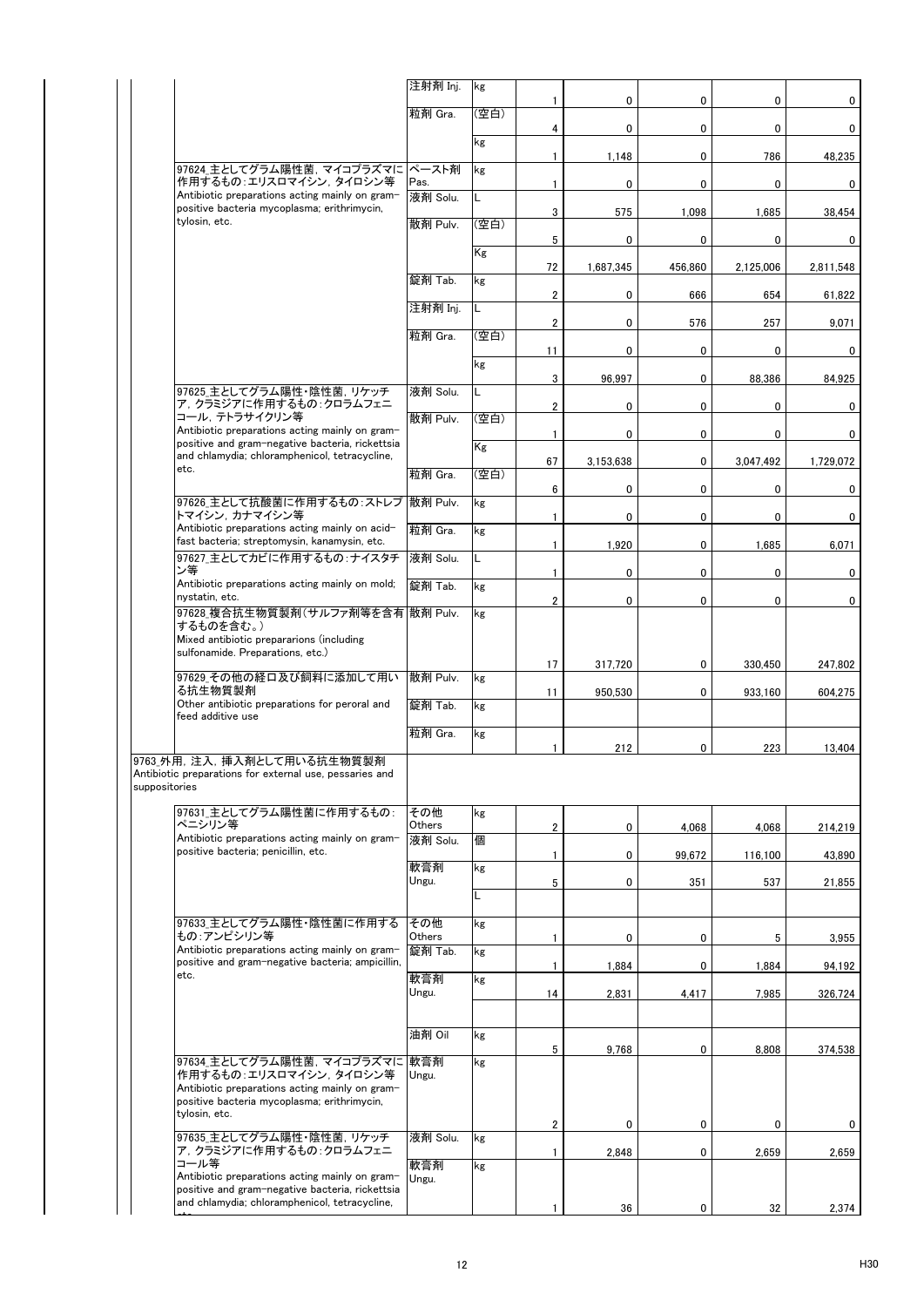|                          |             | 97636_主として抗酸菌に作用するもの: ストレプ  液剤 Solu.<br>トマイシン. カナマイシン等                                                                  |              |      |                         |           |           |           |            |
|--------------------------|-------------|-------------------------------------------------------------------------------------------------------------------------|--------------|------|-------------------------|-----------|-----------|-----------|------------|
|                          |             | Antibiotic preparations acting mainly on acid-                                                                          |              |      |                         |           |           |           |            |
|                          |             | fast bacteria; streptomysin, kanamysin, etc.                                                                            |              |      | $\mathbf{1}$            | 0         | 468       | 475       | 5,704      |
|                          |             | 97637 主としてカビに作用するもの:ナイスタチ<br>ン等                                                                                         | 液剤 Solu.     | L    | $\mathbf{1}$            | 0         | 39,595    | 46,054    | 246,560    |
|                          |             | Antibiotic preparations acting mainly on mold;                                                                          | 油剤 Oil       | L    |                         |           |           |           |            |
|                          |             | nystatin, etc.<br>97638_複合抗生物質製剤(サルファ剤等を含有  液剤 Solu.                                                                    |              | kg   | $\mathbf{1}$            | 3,703     | 0         | 3,700     | 55,500     |
|                          |             | するものを含む。)                                                                                                               |              |      | 1                       | 0         | 902       | 845       | 47,616     |
|                          |             | Mixed antibiotic prepararions (including<br>sulfonamide. Preparations, etc.)                                            |              | L    | 2                       | 674       | 810       | 1,391     | 465,728    |
|                          |             |                                                                                                                         | 懸濁剤          | L    |                         |           |           |           |            |
|                          |             |                                                                                                                         | Susp.<br>軟膏剤 | kg   | 1                       | 156       | 0         | 156       | 10,896     |
|                          |             |                                                                                                                         | Ungu.        |      | $\overline{\mathbf{2}}$ | 624       | 0         | 726       | 43,492     |
|                          |             |                                                                                                                         |              | L    | 2                       | 3,639     | 0         | 3,043     | 142,581    |
|                          |             |                                                                                                                         | 油剤 Oil       | kg   |                         |           |           |           |            |
|                          |             | 97639_その他の外用, 注入, 挿入剤として用い                                                                                              | 液剤 Solu.     | kg   | 6                       | 2,972     | 0         | 2,863     | 60,937     |
|                          |             | る抗生物質製剤<br>Other antibiotic preparations for external use,                                                              |              |      | 1                       | 0         | 2,794     | 2,593     | 181,297    |
|                          |             | pessaries and suppositories                                                                                             |              |      | $\overline{\mathbf{2}}$ | 752       | 0         | 723       | 12,733     |
|                          |             |                                                                                                                         | 軟膏剤<br>Ungu. | kg   | 1                       | 0         | 2,658     | 2,832     | 34,177     |
|                          |             | 976 抗生物質製剤 合計                                                                                                           |              |      |                         |           |           |           |            |
|                          |             | Antibiotic preparations Subtotal<br>9790 その他の病原微生物及び内寄生虫用薬                                                              | 懸濁剤          |      | 429                     |           |           |           | 16,024,795 |
|                          |             | Other agents pathogenic micro-organisms and parasites Susp.                                                             |              |      |                         |           |           |           |            |
|                          |             |                                                                                                                         |              |      | $\mathbf{1}$            | 0         | 124       | 133       | 27,554     |
|                          |             | 979 その他の病原微生物及び内寄生虫用薬 合計<br>Other agents pathogenic micro-organisms and parasites Subtotal                              |              |      |                         |           |           |           |            |
|                          |             |                                                                                                                         |              |      |                         |           |           |           | 27,554     |
|                          | 合計 Subtotal |                                                                                                                         |              |      | 851                     |           |           |           | 30,641,230 |
| 99_治療を主<br>目的としない        |             | 9911_ビタミン製剤<br>Vitamin preparations                                                                                     |              |      |                         |           |           |           |            |
| 医薬品                      |             | 99116 混合ビタミン剤                                                                                                           | 液剤 Solu.     | L    |                         |           |           |           |            |
| Agents for<br>not mainly |             | Mixed Vitamin preparations                                                                                              |              |      | 4                       | 69,440    | 0         | 81,020    | 112,718    |
| purpose of               |             |                                                                                                                         |              | (空白) | $\overline{\mathbf{2}}$ | 0         | 0         | 0         | 0          |
| therapeutic              |             |                                                                                                                         | 散剤 Pulv.     | kg   | 5                       | 0         | 0         |           |            |
|                          |             |                                                                                                                         |              | (空白) |                         |           |           | 321       | 2,183      |
|                          |             | 99119 その他のビタミン製剤                                                                                                        | 散剤 Pulv.     | kg   | 1                       | 0         | 0         | 0         | 0          |
|                          |             | Other vitamin preparations                                                                                              |              |      |                         |           |           |           |            |
|                          |             | 9912 ミネラル類製剤<br>Minerals and preparations                                                                               |              |      |                         |           |           |           |            |
|                          |             | 99129 その他のミネラル類製剤                                                                                                       | 舐剤 Elec.     | kg   |                         |           |           |           |            |
|                          |             | Other minerals and preparations<br>9915 ビタミン, ミネラル, アミノ酸等複合製剤                                                           | 液剤 Solu.     | L    | 8                       | 0         | 7,581,892 | 8,245,348 | 812,443    |
|                          |             | Mixed vitamin, minerals and amino acids preparations                                                                    | 散剤 Pulv.     |      | 1                       | 0         | 0         | 0         | 0          |
|                          |             |                                                                                                                         |              | kg   | $\mathbf{1}$            | 0         | 0         | 0         | 0          |
|                          |             | 991 飼料に添加して用いる製剤(抗生物質製剤及びサルファ剤を除く。)合計<br>Feed additive use preparations (except antibiotic, sulfonamide derivatives and |              |      |                         |           |           |           |            |
|                          |             | preparations) Subtotal                                                                                                  |              |      |                         |           |           |           |            |
|                          |             | 9921_アルコール及びアルデヒド製剤                                                                                                     | 液剤 Solu.     | (空白) | 22                      |           |           |           | 927,344    |
|                          |             | Alchol, aldehyde and preparations                                                                                       |              |      | 2                       | 0         | 0         | 0         | 0          |
|                          |             |                                                                                                                         |              | kg   |                         |           |           |           |            |
|                          |             |                                                                                                                         |              | L    | $\mathbf{1}$            | 0         | 112,733   | 112,733   | 123,190    |
|                          |             | 9923 逆性石けん製剤                                                                                                            |              | (空白) | 5                       | 144,080   | 0         | 143,300   | 164,695    |
|                          |             | Invert soap and preparations                                                                                            | 液剤 Solu.     |      | 2                       | 0         | 0         | 0         | 0          |
|                          |             |                                                                                                                         |              | kg   | 1                       | 106,740   | 0         | 110,620   | 88,608     |
|                          |             |                                                                                                                         |              | L    |                         |           |           |           |            |
|                          |             |                                                                                                                         | 散剤 Pulv.     | kg   | 21                      | 1,436,128 | 0         | 1,433,811 | 582,975    |
|                          |             |                                                                                                                         |              |      | 2                       | 250       | 0         | 315       | 643        |
|                          |             | 9924 両性石けん製剤<br>Amphoteric soap and preparations                                                                        | 液剤 Solu.     | (空白) | 1                       | 0         | 0         | 0         | 0          |
|                          |             |                                                                                                                         |              | kg   |                         |           |           |           |            |
|                          |             |                                                                                                                         |              | L    | 1                       | 8,406     | 0         | 8,406     | 4,763      |
|                          |             | 9926 ハロゲン塩製剤                                                                                                            | 液剤 Solu.     | kg   | 7                       | 18,857    | 0         | 20,925    | 8,660      |
|                          |             | Halogen salts and preparations                                                                                          |              |      | 1                       | 4,029     | 0         | 4,341     | 25,470     |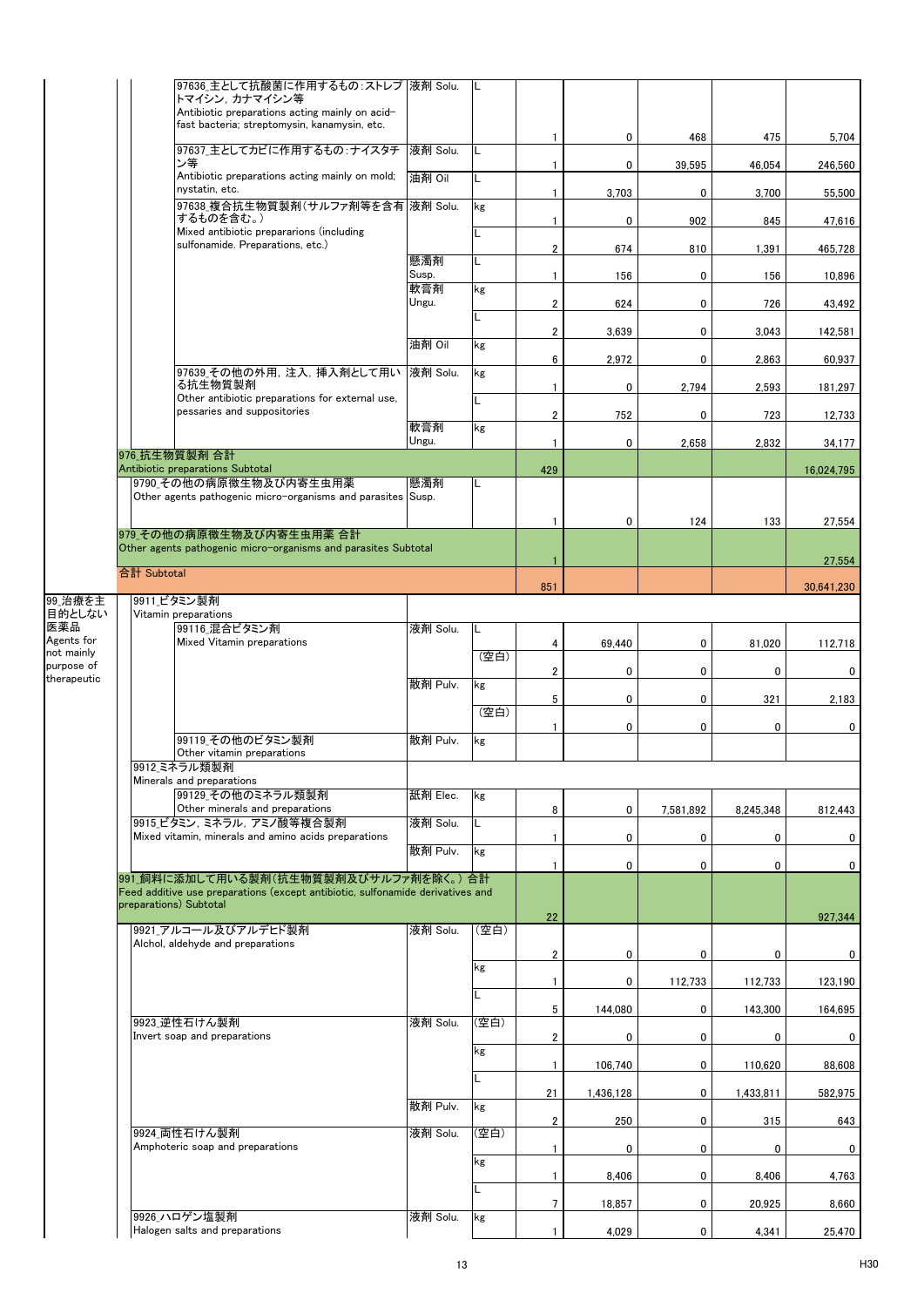|                                                                               |                    | L    |                         |             |             |             |           |
|-------------------------------------------------------------------------------|--------------------|------|-------------------------|-------------|-------------|-------------|-----------|
|                                                                               | 散剤 Pulv.           | kg   | $\overline{\mathbf{2}}$ | 1,120       | 75,565      | 87,295      | 108,313   |
|                                                                               | 錠剤 Tab.            | kg   | 3                       | 30,000      | 0           | 28,000      | 18,070    |
| 9927 複合製剤                                                                     | 液剤 Solu.           | kg   | $\mathbf{1}$            | 5,260       | 0           | 5,260       | 6,103     |
| Mixed prepararions                                                            | 乳剤 Emu.            | kg   | 3                       | 155,732     | 0           | 152,211     | 71,991    |
| 9929 その他の殺菌消毒剤                                                                | (空白)               | (空白) | 1                       | 55,500      | 0           | 55,500      | 47,984    |
| Other agents for disinfections                                                | その他                | kg   | 1                       | 0           | 0           | 0           | 0         |
|                                                                               | Others<br>液剤 Solu. | kg   | 4                       | 0           | 0           | $\pmb{0}$   | 0         |
|                                                                               |                    | L    | 1                       | 0           | 0           | 0           | 0         |
|                                                                               | 散剤 Pulv.           | kg   | 4                       | 193,425     | 2,646       | 192,434     | 88,377    |
|                                                                               |                    | L    | 4                       | 0           | 258,632     | 246,502     | 400,763   |
|                                                                               |                    |      | 1                       | 0           | 0           | 0           | 0         |
|                                                                               | 粒剤 Gra.            | kg   | $\overline{\mathbf{2}}$ | 0           | 14.904      | 13,265      | 82,523    |
| 992 殺菌消毒剤 合計<br>Amphoteric soap and preparations Subtotal                     |                    |      | 71                      |             |             |             | 1,823,128 |
| 9931 除虫菊製剤(合成を含む。)<br>Pyrethrum and preparations (includind synthetic)        | 空白                 | (空白) | 7                       | 0           | 0           | 0           | 0         |
|                                                                               | その他<br>Others      | 個    | 5                       | 103,020     | 0           | 103,020     | 53,232    |
|                                                                               |                    | (空白) | 1                       | 0           | 0           | 0           | 0         |
|                                                                               | 液剤 Solu.           | (空白) | $\overline{\mathbf{c}}$ | 0           | 0           | 0           | 0         |
|                                                                               |                    | L    |                         |             |             |             |           |
|                                                                               | 乳剤 Emu.            | kg   | 3                       | 20,756      | 15,465      | 36,029      | 277,933   |
|                                                                               |                    | Г    | $\overline{\mathbf{c}}$ | 10,560      | 0           | 10,560      | 61,299    |
|                                                                               | 油剤 Oil             | Г    | 6                       | 30,927      | 0           | 25,510      | 128,276   |
| 9932 有機リン製剤                                                                   | (空白)               | (空白) | $\mathbf{1}$            | 2,323       | $\mathbf 0$ | 2,284       | 25,700    |
| Organic phosphorus and preparations                                           | その他                | kg   | 3                       | 0           | $\mathbf 0$ | $\mathbf 0$ | 0         |
|                                                                               | Others<br>液剤 Solu. | L    | 1                       | 0           | 0           | 0           | 0         |
|                                                                               | 散剤 Pulv.           |      | $\overline{\mathbf{c}}$ | 1,014       | 0           | 838         | 6,616     |
|                                                                               |                    | kg   | 4                       | 86,970      | 31,350      | 107,253     | 280,879   |
|                                                                               |                    | (空白) | $\overline{2}$          | 0           | 0           | 0           | 0         |
|                                                                               | 乳剤 Emu.            | (空白) | $\overline{2}$          | 0           | 0           | 0           | 0         |
|                                                                               |                    | L    | 5                       | 51,875      | 0           | 47,359      | 31,995    |
|                                                                               | 粒剤 Gra.            | kg   | $\mathbf{1}$            | 926         | 0           | 926         | 4,063     |
| 9933 除虫菊製剤・有機リン酸等含有製剤<br>Mixed prepararions of pyrecthrum, organic phosphorus | 乳剤 Emu.            | (空白) | $7\overline{ }$         | 0           | 0           | 0           | 0         |
| and preparations                                                              |                    | L    | $\mathbf{1}$            | 2,277       | 0           | 2,277       | 17,988    |
|                                                                               | 粒剤 Gra.            | kg   |                         |             |             |             |           |
| 9935 カーバメイト系製剤                                                                | その他                | 個    | $\overline{2}$          | 4,390       | 0           | 4,390       | 5,644     |
| Carbamate, derivatives and preparations                                       | Others<br>液剤 Solu. | L    | $\mathbf{1}$            | 0           | 51,840      | 58,342      | 164,740   |
|                                                                               | 散剤 Pulv.           | (空白) | $\mathbf{1}$            | 15,710      | 0           | 8,680       | 23,870    |
|                                                                               |                    | kg   | $\mathbf{1}$            | 0           | 0           | 0           | 0         |
|                                                                               | 首輪剤                | 個    | 4                       | 77,045      | 0           | 71,626      | 224,283   |
|                                                                               | Collor<br>乳剤 Emu.  | L.   | $\mathbf{2}$            | 0           | 12,750      | 11,230      | 10,763    |
| 9936 ジクロルベンゼン系製剤                                                              | 乳剤 Emu.            | (空白) | $\mathbf{1}$            | 19,482      | 0           | 19,482      | 20,170    |
| Dichilorobenzene, derivatives and preparations                                |                    |      | $\mathbf{1}$            | 0           | 0           | 0           | 0         |
| 9939 その他の防虫剤, 殺虫剤<br>Other insecticides and insect repellents                 | その他                | 個    |                         |             |             |             |           |
|                                                                               | Others<br>チュアブル    | 個    | 1                       | 23,532      | 0           | 20,474      | 62,354    |
|                                                                               | 剤 Chew.            |      | 14                      | $\mathbf 0$ | 11,367,480  | 10,393,962  | 7,890,068 |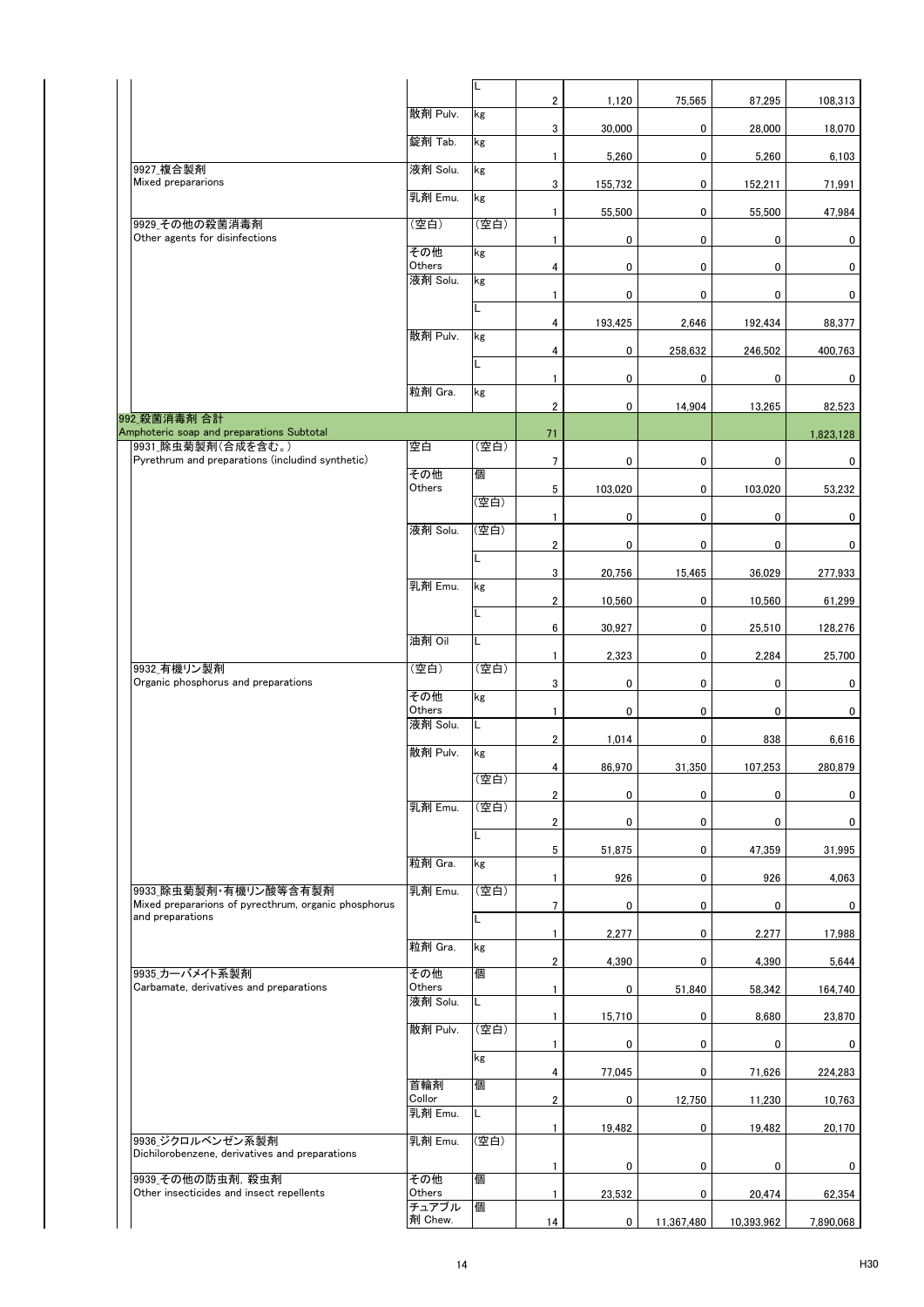|                                                                                                       | 液剤 Solu.      | (空白) |                         |                  |           |             |            |
|-------------------------------------------------------------------------------------------------------|---------------|------|-------------------------|------------------|-----------|-------------|------------|
|                                                                                                       |               | L    | $\boldsymbol{2}$        | 0                | 0         | $\mathbf 0$ | 0          |
|                                                                                                       | 懸濁剤           | L.   | 34                      | 29,300           | 10,353    | 42.074      | 3,795,788  |
|                                                                                                       | Susp.         |      | $\mathbf{1}$            | 0                | 8,668     | 7,569       | 175,186    |
|                                                                                                       | 散剤 Pulv.      | kg   | 5                       | 757              | 7,060     | 4,134       | 91,187     |
|                                                                                                       |               | (空白) | $\overline{\mathbf{c}}$ | 0                | 0         | 0           | 0          |
|                                                                                                       | 首輪剤<br>Collor | 個    | $\mathbf{1}$            | 0                | 0         | 0           | 0          |
|                                                                                                       |               | L    | $\mathbf{1}$            | 0                | 0         | 0           | 0          |
|                                                                                                       | 錠剤 Tab.       | kg   | 5                       | 0                | 1,175     | 782         | 673,624    |
|                                                                                                       |               | 個    | 16                      | 0                | 952,304   | 748,908     | 406,126    |
|                                                                                                       | 乳剤 Emu.       | L    |                         |                  |           |             |            |
|                                                                                                       | 油剤 Oil        | Г    | $\overline{\mathbf{2}}$ | 5,715            | 0         | 5,715       | 73,105     |
|                                                                                                       | 粒剤 Gra.       | (空白) | 5                       | 0                | 0         | 0           | 0          |
|                                                                                                       |               | kg   | 15                      | 348,952          | 1,960     | 319,632     | 256,472    |
| 993 防虫剤, 殺虫剤 合計<br>Insecticides and insect-repellents Subtotal                                        |               |      | 172                     |                  |           |             | 14,761,361 |
| 9951 血液検査用試薬<br>Reagents for blood tests                                                              | その他<br>Others | kit  | $\overline{\mathbf{2}}$ |                  |           |             | 3.009      |
|                                                                                                       |               | 個    | 30                      | 247<br>2,337,672 | 0         | 245         |            |
|                                                                                                       | 液剤 Solu.      | kit  |                         |                  | 1,293,285 | 3,099,367   | 549,244    |
|                                                                                                       | 懸濁剤           | kit  | $\overline{2}$          | 3,300            | 0         | 3,300       | 79,200     |
| 9952 診断用試薬: 尿検査用試薬                                                                                    | Susp.<br>その他  | kit  | $\mathbf{1}$            | 0                | 0         | 0           | 0          |
| Reagents for urine tests<br>9953 乳汁検査用試薬                                                              | Others<br>その他 | kit  | 1                       | 0                | 4,099     | 4,099       | 8,608      |
| Reagents for milk tests                                                                               | Others        | 個    | $\mathbf{1}$            | 0                | 0         | 0           | 0          |
|                                                                                                       | 液剤 Solu.      | L.   | $\overline{\mathbf{2}}$ | 6,600            | 1,365     | 7,295       | 47,815     |
| 9955 微生物感受性試薬                                                                                         | その他           | 個    | $\mathbf{1}$            | 35,218           | 0         | 38,510      | 43,285     |
| Reagents for bacterial sensitivity tests<br>995 診断用試薬 合計                                              | Others        |      | $\overline{7}$          | 4,650            | 0         | 4,650       | 6,840      |
| Diagnostic reagents Subtotal                                                                          |               |      | 47                      |                  |           |             | 738,001    |
| 9990 その他の治療を主目的としない医薬品<br>Other agents for not mainly purpose of therapeutic                          | その他<br>Others | L.   | $\boldsymbol{2}$        | 0                | 0         | 0           | $\pmb{0}$  |
|                                                                                                       | 液剤 Solu.      | kg   | $\mathbf{1}$            | 0                | 0         | 0           | 0          |
|                                                                                                       |               | 個    | $\overline{\mathbf{2}}$ | 0                | 0         | 0           | 0          |
|                                                                                                       |               | L    | 7                       | 38,360           | 0         | 44,900      | 80,904     |
|                                                                                                       | 注射剤 Inj.      | L    | 10                      | 31,379           | 1,173     | 28,338      | 32,241     |
| 9999_上記のどれにも該当しない医薬品(インターフェロ<br>ン、抗がん剤等)                                                              | 散剤 Pulv.      | kg   | $\mathbf{1}$            | 0                | 0         | 0           | 0          |
| Pharmaceutical products (interferon, anticancer agent)<br>which correspond to nothing mentioned above |               | 個    | 1                       | 23,584           | 0         | 21,000      | 44,100     |
|                                                                                                       | 錠剤 Tab.       | 個    | 3                       | 0                | 21,740    | 380,760     | 215,215    |
|                                                                                                       | 注射剤 Inj.      | L    | $\overline{2}$          | 145              | 0         | 118         | 304,169    |
| 999 その他の治療を主目的としない医薬品 合計<br>Other agents for not mainly purpose of therapeutic Subtotal               |               |      | 29                      |                  |           |             | 676,629    |
| 合計 Subtotal                                                                                           |               |      | 341                     |                  |           |             | 18,926,463 |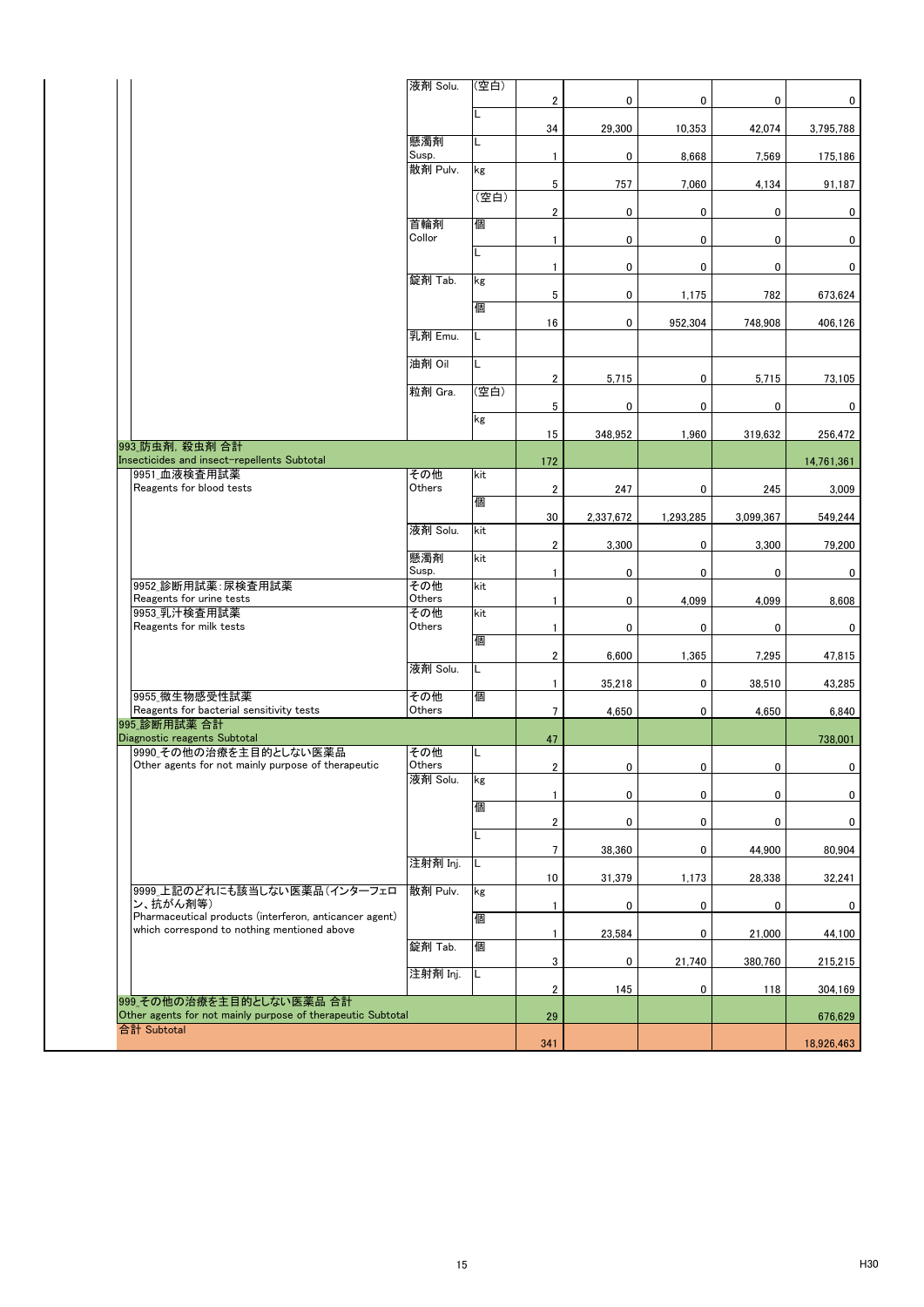#### 第4表 動物用医薬部外品の製造販売高

Table 4 Sales Amount of Manufactured Quasi-Drugs for Animal Use

 $\begin{array}{c} \end{array}$ 

|                          | 薬理作用別の分類番号及び名称                                                                                                                                            | 剤型               | 単位   | 品目数<br>Number           | 製造数量                     | 輸入数量                 | 販売高<br>Sales   |              |
|--------------------------|-----------------------------------------------------------------------------------------------------------------------------------------------------------|------------------|------|-------------------------|--------------------------|----------------------|----------------|--------------|
|                          | Number and Name Classified by Pharmacological Action                                                                                                      | Dosage           | Unit | of<br>Medicine          | Manufactured<br>Quantity | Imported<br>Quantity | 数量<br>Quantity | 金額<br>Amount |
| 93_消化器官<br>用薬            | 9343 油脂製剤<br>Oil and prepargatives                                                                                                                        | 舐剤 Elec.         | kg   | $\overline{2}$          | 2,081                    | $\mathbf 0$          | 2,165          | 17,952       |
| Agents<br>affecting      | 9349 その他の下剤<br>Other purgatives                                                                                                                           | ペースト剤<br>Pas.    | kg   | $\mathbf{1}$            | 0                        | 5,875                | 4,942          | 42,996       |
| digestive<br>organs      |                                                                                                                                                           |                  | 個    | 1                       | 0                        | 21,000               | 1,860          | 8,560        |
|                          | 934 下剤 合計<br>Purgatives Subtotal                                                                                                                          |                  |      | 4                       |                          |                      |                | 69,508       |
|                          | 9379 その他の浣腸剤<br>Other clysters                                                                                                                            | ペースト剤<br>Pas.    | (空白) |                         |                          |                      |                |              |
|                          | 937 浣腸剤 合計                                                                                                                                                |                  |      | $\mathbf{1}$            | 0                        | 0                    | 0              | 0            |
|                          | <b>Clysters Subtotal</b><br>合計 Subtotal                                                                                                                   |                  |      | $\mathbf{1}$            |                          |                      |                |              |
| 95_外用薬                   | 9519 その他の外皮用殺菌消毒剤                                                                                                                                         | その他              | L    | 5                       |                          |                      |                | 69,508       |
| Agents for               | Other antimicrobials for dermatologic use                                                                                                                 | Others           |      | $\mathbf{1}$            | 26,564                   | 0                    | 26,306         | 59,173       |
| external use             |                                                                                                                                                           | 液剤 Solu.         |      | $\mathbf{1}$            | 0                        | 3,649                | 2,965          | 7,905        |
|                          | 951 外皮用殺菌消毒剤 合計<br>Antimicrobials for dermatologic use Subtotal                                                                                           |                  |      | $\overline{\mathbf{2}}$ |                          |                      |                | 67,078       |
|                          | 9539 その他の鎮痛、鎮痒、収斂、消炎剤                                                                                                                                     | 液剤 Solu.         | L    |                         |                          |                      |                |              |
|                          | Other analgesics, anti-itchings, astringents and<br>953 鎮痛. 鎮痒. 収斂. 消炎剤 合計<br>Analgesics, anti-itchings, astringents and antiinflammatory agents Subtotal |                  |      | $\mathbf{1}$            | 0                        | 0                    | 0              | 0            |
|                          | 9561_硫黄製剤, 硫化物製剤                                                                                                                                          | 液剤 Solu.         | L    | $\mathbf{1}$            |                          |                      |                |              |
|                          | Sulfur preparations, sulfide preparations                                                                                                                 |                  |      | $\mathbf{1}$            | 0                        | 0                    | 0              |              |
|                          | 9562 皮ふ洗浄剤<br>Disinfectants preparations                                                                                                                  | (空白)             |      | 14                      | 162,416                  | 0                    | 162,416        | 51,596       |
|                          |                                                                                                                                                           | 液剤 Solu.         | (空白) | $\overline{1}$          | 0                        | 0                    | 0              |              |
|                          |                                                                                                                                                           |                  | kg   |                         |                          |                      | 0              |              |
|                          |                                                                                                                                                           |                  |      | $\overline{\mathbf{2}}$ | 0                        | 0                    |                | 0            |
|                          |                                                                                                                                                           | 散剤 Pulv.         | kg   | 54                      | 50,131                   | 54,211               | 107,228        | 304,428      |
|                          | 9569 その他の浴剤及び皮ふ洗浄剤                                                                                                                                        | (空白)             |      | $\overline{\mathbf{2}}$ | 299                      | 0                    | 288            | 237          |
|                          | Other bath and disinfectants preparations                                                                                                                 |                  |      | 10                      | 0                        | 0                    | O              | 0            |
|                          |                                                                                                                                                           | 液剤 Solu.         | L    | 13                      | 2,595                    | $\overline{0}$       | 2,741          | 1,695        |
|                          |                                                                                                                                                           | 散剤 Pulv.         | kg   | $\overline{1}$          | 0                        | 0                    | 0              | 0            |
|                          |                                                                                                                                                           | 粒剤 Gra.          | kg   | $\mathbf{1}$            | 0                        | 0                    | 0              | n            |
|                          |                                                                                                                                                           | その他              | L    |                         |                          |                      |                |              |
|                          | 956 浴剤及び皮ふ洗浄剤 合計                                                                                                                                          | Others           |      | 3                       | 972                      | $\overline{0}$       | 1,467          | 4,304        |
|                          | Bath and disinfectants preparations Subtotal<br>9572 複合製剤                                                                                                 | 軟膏剤              | kg   | 102                     |                          |                      |                | 362,260      |
|                          | Mixed repellants                                                                                                                                          | Ungu.<br>エアゾール   | 個    | $\mathbf{1}$            | 2                        | 0                    | 2              |              |
|                          |                                                                                                                                                           | 剤 Aero.          |      | $\mathbf{1}$            | 0                        | $\overline{0}$       | 0              | 0            |
|                          | 957 嫌忌剤 合計<br>Repellants Subtotal                                                                                                                         |                  |      | 2                       |                          |                      |                |              |
|                          | 9589 その他の皮ふ保護剤<br>Other agents for protective skin                                                                                                        | 軟膏剤<br>Ungu.     | (空白) | 1                       | 0                        | 0                    | 0              | 0            |
|                          | 958 皮ふ保護剤 合計                                                                                                                                              |                  |      |                         |                          |                      |                |              |
|                          | Agents for protective skin<br>9590 その他の外用薬                                                                                                                | 液剤 Solu.         | kg   | 1                       |                          |                      |                | 0            |
|                          | Other agents for external skin                                                                                                                            |                  |      | 1                       | 0                        | 0                    | 0              | 0            |
|                          | 959 その他の外用薬 合計                                                                                                                                            |                  |      | 2                       | 914                      | 0                    | 914            | 4,752        |
|                          | Other agents for external skin Subtotal                                                                                                                   |                  |      | 3                       |                          |                      |                | 4,752        |
|                          | 合計 Subtotal                                                                                                                                               |                  |      | 111                     |                          |                      |                | 434,098      |
| 99 治療を主<br>目的としない        | 9924 両性石けん製剤<br>Amphoteric soap and preparations                                                                                                          | 液剤 Solu.         |      | 4                       | 12,915                   | 0                    | 7,769          | 27,565       |
| 医薬品<br>Agents for        | 9929 その他の殺菌消毒剤<br>Other agents for disinfections                                                                                                          | エアゾール<br>剤 Aero. | 個    | 2                       | 0                        | 0                    | 0              | 0            |
| not mainly<br>purpose of |                                                                                                                                                           | 液剤 Solu.         | 個    |                         |                          |                      |                |              |
| therapeutic              |                                                                                                                                                           |                  | L    | 1                       | 71,892                   | 0                    | 71,892         | 11,951       |
|                          |                                                                                                                                                           |                  |      | $\mathbf{1}$            | 7,290                    | 0                    | 6,696          | 15,192       |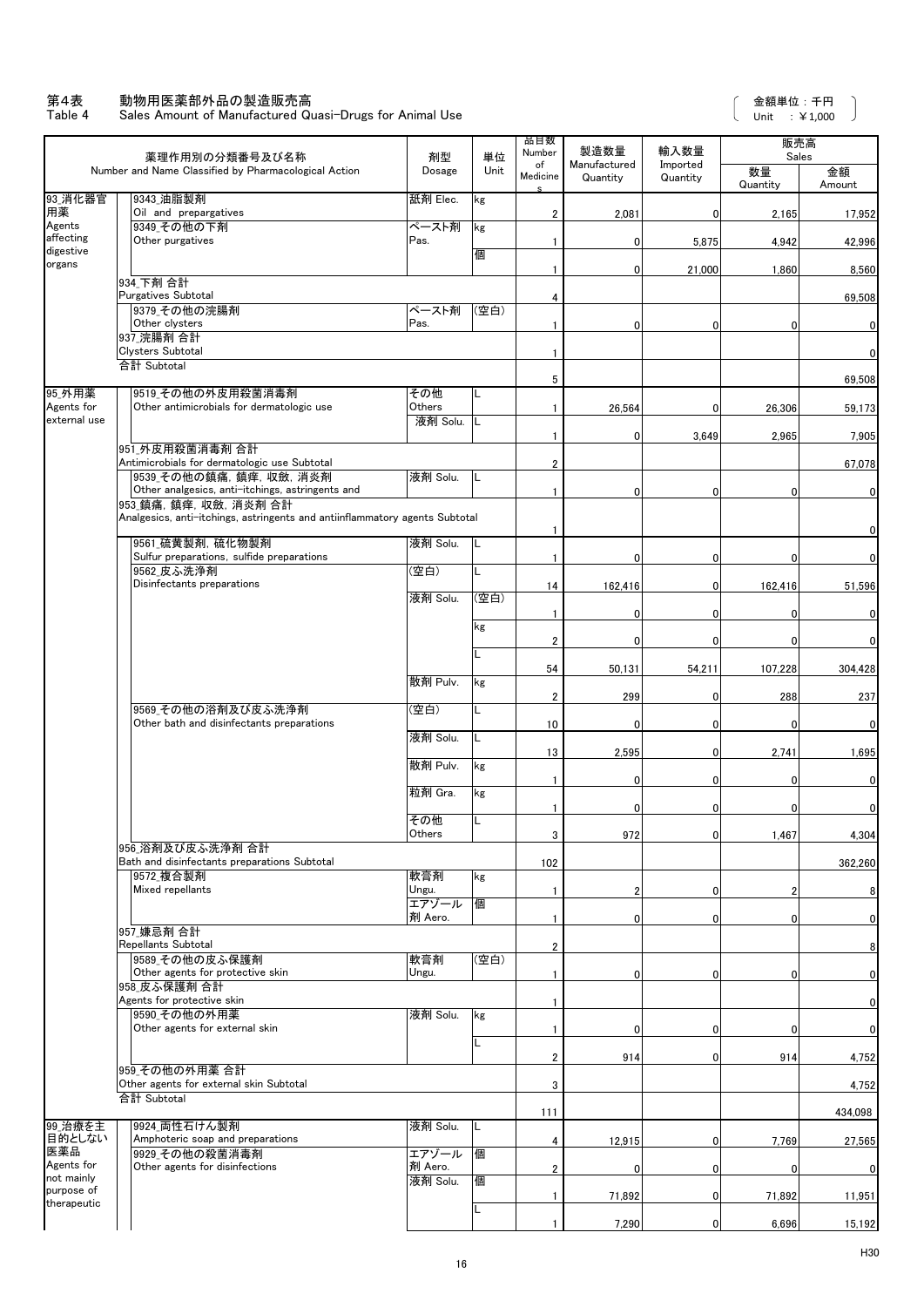|                                                                 | その他            | 個    |                         |                |                |             |                         |
|-----------------------------------------------------------------|----------------|------|-------------------------|----------------|----------------|-------------|-------------------------|
|                                                                 | Others<br>(空白) | (空白) | $\overline{\mathbf{2}}$ | $\overline{0}$ | $\mathbf{0}$   | 0           | $\mathbf 0$             |
|                                                                 |                |      | 10                      | $\overline{0}$ | $\overline{0}$ | 0           | $\overline{0}$          |
| 992 殺菌消毒剤 合計                                                    |                |      |                         |                |                |             |                         |
| Amphoteric soap and preparations Subtotal<br>9931 除虫菊製剤(合成を含む。) | エアゾール          | (空白) | 20                      |                |                |             | 54,708                  |
| Pyrethrum and preparations (includind synthetic)                | 剤 Aero.        |      | 4                       | $\overline{0}$ | $\pmb{0}$      | 0           | $\pmb{\mathsf{0}}$      |
|                                                                 |                | kg   |                         | $\mathbf 0$    | $\mathbf 0$    |             | $\mathbf{0}$            |
|                                                                 |                | L    | 1                       |                |                | 0           |                         |
|                                                                 |                |      | 4                       | $\overline{0}$ | $\mathbf 0$    | $\mathbf 0$ | $\mathbf 0$             |
|                                                                 |                | 個    | 4                       | 70,224         | $\overline{0}$ | 70,224      | 24,981                  |
|                                                                 | 液剤 Solu.       | (空白) |                         |                |                |             |                         |
|                                                                 |                |      | 47                      | $\mathbf 0$    | 0              | $\mathbf 0$ | $\mathbf{0}$            |
|                                                                 |                | kg   | $\overline{\mathbf{c}}$ | 300            | $\pmb{0}$      | 512         | 773                     |
|                                                                 |                | L.   |                         |                |                |             |                         |
|                                                                 |                | 個    | 14                      | 90,737         | 0              | 54,493      | 160,651                 |
|                                                                 |                |      | 12                      | $\mathbf 0$    | $\mathbf 0$    | 0           | $\overline{\mathbf{0}}$ |
|                                                                 | 散剤 Pulv.       | (空白) |                         |                |                |             |                         |
|                                                                 |                | kg   | 3                       | $\overline{0}$ | $\mathbf 0$    | 0           | $\pmb{0}$               |
|                                                                 |                |      | 5                       | 3,973          | $\pmb{0}$      | 3,683       | 13,522                  |
|                                                                 |                | 個    | 3                       | $\overline{0}$ | $\mathbf 0$    | 0           | $\mathbf{0}$            |
|                                                                 | 首輪剤            | (空白) |                         |                |                |             |                         |
|                                                                 | Collor         | 個    | 29                      | $\mathbf 0$    | 0              | 0           | $\mathbf{0}$            |
|                                                                 |                |      | 38                      | 177,960        | $\overline{0}$ | 177,960     | 48,286                  |
|                                                                 | 蒸散剤            |      |                         |                |                |             |                         |
|                                                                 | Tranpiration   | 個    | $\overline{7}$          | 6,420          | $\mathbf 0$    | 4,531       | 39,371                  |
|                                                                 |                |      | 8                       | 339,168        | $\overline{0}$ | 330,915     | 109,319                 |
|                                                                 | 乳剤 Emu.        | L.   |                         |                |                |             |                         |
|                                                                 |                | 個    | $\overline{\mathbf{2}}$ | $\overline{0}$ | $\pmb{0}$      | 0           | $\pmb{\mathsf{0}}$      |
|                                                                 |                |      | $\mathbf{1}$            | $\overline{0}$ | $\mathbf 0$    | 0           | $\pmb{\mathsf{0}}$      |
|                                                                 | 油剤 Oil         | (空白) | $\mathbf{1}$            | $\overline{0}$ | $\mathbf 0$    | 0           | $\mathbf 0$             |
|                                                                 |                | L.   |                         |                |                |             |                         |
|                                                                 | 燻煙剤            | (空白) | $\mathbf{1}$            | $\overline{0}$ | $\mathbf 0$    | $\mathbf 0$ | $\pmb{\mathsf{0}}$      |
|                                                                 | Smoke          |      | 33                      | $\overline{0}$ | $\mathbf 0$    | 0           | $\mathbf 0$             |
|                                                                 |                | kg   |                         |                |                |             |                         |
|                                                                 |                | 個    | 26                      | 4,646          | 721,581        | 658,486     | 252,765                 |
|                                                                 |                |      | 3                       | 928            | 34,560         | 39,244      | 11,017                  |
|                                                                 | その他<br>Others  | (空白) | 29                      |                | $\mathbf{0}$   |             | $\mathbf 0$             |
|                                                                 |                | L.   |                         | $\overline{0}$ |                | $\mathbf 0$ |                         |
|                                                                 |                |      | 1                       | $\overline{0}$ | $\mathbf{0}$   | 0           | $\mathbf 0$             |
|                                                                 |                | 個    | 14                      | 36,268         | $\mathbf{0}$   | 35,909      | 11,559                  |
|                                                                 | (空白)           | (空白) |                         |                |                |             |                         |
|                                                                 |                | L    | 208                     | $\mathbf 0$    | $\overline{0}$ | $\pmb{0}$   | $\mathbf 0$             |
|                                                                 |                |      | 4                       | $\overline{0}$ | $\mathbf 0$    | 0           | $\mathbf 0$             |
| 9939 その他の防虫剤, 殺虫剤                                               | エアゾール          | (空白) |                         |                |                |             |                         |
| Other insecticides and insect repellents                        | 剤 Aero.        | L    | $7\phantom{.0}$         | $\mathbf 0$    | $\mathbf{0}$   | 0           | $\mathbf 0$             |
|                                                                 |                |      | $7\phantom{.0}$         | 38,523         | $\overline{0}$ | 24,319      | 35,169                  |
|                                                                 | 液剤 Solu.       | (空白) |                         | $\mathbf 0$    | $\overline{0}$ | 0           | $\pmb{\mathsf{0}}$      |
|                                                                 |                | kg   | 1                       |                |                |             |                         |
|                                                                 |                |      | 22                      | 3,644          | $\overline{0}$ | 2,165       | 243,897                 |
|                                                                 |                | 個    | 11                      | $\overline{0}$ | $\overline{0}$ | 0           | $\pmb{0}$               |
|                                                                 | 散剤 Pulv.       | kg   |                         |                |                |             |                         |
|                                                                 | 首輪剤            | 個    | $\overline{2}$          | $\overline{0}$ | $\pmb{0}$      | 41          | 97                      |
|                                                                 | Collor         |      | 28                      | 488,600        | $\overline{0}$ | 417,732     | 222,524                 |
|                                                                 |                | (空白) |                         |                |                |             |                         |
|                                                                 | その他            | (空白) | $\overline{2}$          | $\overline{0}$ | $\overline{0}$ | $\mathbf 0$ | $\mathbf 0$             |
|                                                                 | Others         |      | 4                       | $\overline{0}$ | $\overline{0}$ | 0           | $\pmb{\mathsf{0}}$      |
|                                                                 |                | 個    |                         |                |                |             | $\mathbf 0$             |
|                                                                 | (空白)           | (空白) | 5                       | $\overline{0}$ | $\overline{0}$ | $\mathbf 0$ |                         |
|                                                                 |                |      | 16                      | $\overline{0}$ | $\mathbf{0}$   | 0           | $\mathbf{0}$            |
|                                                                 |                | L.   | $\overline{2}$          | $\mathbf 0$    | $\mathbf{0}$   | 0           | $\mathbf{0}$            |
|                                                                 |                |      |                         |                |                |             |                         |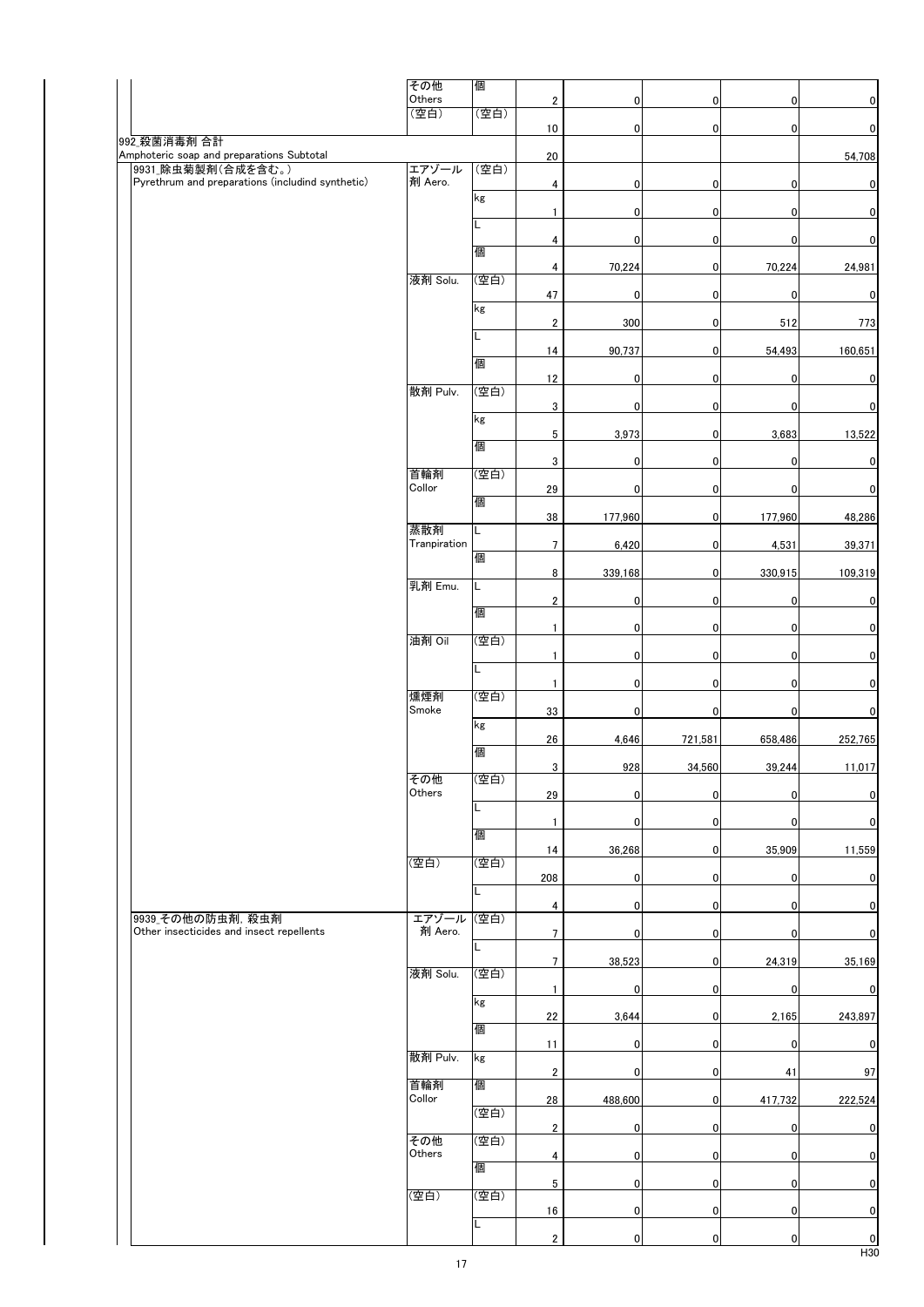|                                                                            |                                                                      |                            |                       |          |                                                                                                                                   | 1,173,931                   |
|----------------------------------------------------------------------------|----------------------------------------------------------------------|----------------------------|-----------------------|----------|-----------------------------------------------------------------------------------------------------------------------------------|-----------------------------|
|                                                                            | kg                                                                   |                            |                       |          |                                                                                                                                   |                             |
|                                                                            |                                                                      | $\overline{2}$             |                       | $\Omega$ |                                                                                                                                   | 1,287                       |
| 錠剤 Tab.                                                                    | kg                                                                   |                            |                       |          |                                                                                                                                   |                             |
|                                                                            |                                                                      |                            |                       | $\Omega$ | 45.990                                                                                                                            | 123,313                     |
| 粒剤 Gra.                                                                    | kg                                                                   |                            |                       |          |                                                                                                                                   |                             |
|                                                                            |                                                                      | 4                          |                       |          | 20,535                                                                                                                            | 41,072                      |
| 舐剤 Elec.                                                                   | kg                                                                   |                            |                       |          |                                                                                                                                   |                             |
|                                                                            |                                                                      | $\overline{2}$             |                       | $\Omega$ | 0                                                                                                                                 | $\overline{0}$              |
| その他                                                                        | kg                                                                   |                            |                       |          |                                                                                                                                   |                             |
| Others                                                                     |                                                                      |                            |                       | $\Omega$ | 255                                                                                                                               | 483                         |
| 粒剤 Gra.                                                                    | kg                                                                   |                            |                       |          |                                                                                                                                   |                             |
|                                                                            |                                                                      |                            |                       |          |                                                                                                                                   |                             |
|                                                                            |                                                                      |                            |                       | $\Omega$ | $\Omega$                                                                                                                          | $\overline{0}$              |
|                                                                            |                                                                      |                            |                       |          |                                                                                                                                   |                             |
|                                                                            |                                                                      | $\overline{2}$             |                       | $\Omega$ | $\Omega$                                                                                                                          | $\overline{0}$              |
|                                                                            |                                                                      |                            |                       |          |                                                                                                                                   |                             |
|                                                                            |                                                                      |                            |                       | 0        | $\Omega$                                                                                                                          | $\overline{0}$              |
|                                                                            |                                                                      |                            |                       |          |                                                                                                                                   |                             |
|                                                                            |                                                                      |                            | n                     | $\Omega$ | $\Omega$                                                                                                                          | $\overline{0}$              |
|                                                                            | kg                                                                   |                            |                       |          |                                                                                                                                   |                             |
|                                                                            |                                                                      |                            |                       | $\Omega$ | 971                                                                                                                               | 3,196                       |
|                                                                            |                                                                      |                            |                       |          |                                                                                                                                   |                             |
|                                                                            |                                                                      | 16                         |                       |          |                                                                                                                                   | 169,351                     |
|                                                                            |                                                                      |                            |                       |          |                                                                                                                                   |                             |
|                                                                            |                                                                      | 6                          |                       | 0        | 0                                                                                                                                 | $\mathbf 0$                 |
|                                                                            | L                                                                    |                            |                       |          |                                                                                                                                   |                             |
|                                                                            |                                                                      |                            |                       | $\Omega$ | $\overline{0}$                                                                                                                    | $\overline{0}$              |
| (空白)                                                                       | (空白)                                                                 |                            |                       |          |                                                                                                                                   |                             |
|                                                                            |                                                                      | 6                          |                       |          | $\overline{0}$                                                                                                                    | $\overline{0}$              |
| 999 その他の治療を主目的としない医薬品 合計                                                   |                                                                      |                            |                       |          |                                                                                                                                   |                             |
| Other agents for not mainly purpose of therapeutic Subtotal<br>合計 Subtotal |                                                                      |                            |                       | $\Omega$ | $\Omega$                                                                                                                          | $\mathbf{0}$                |
|                                                                            |                                                                      |                            |                       |          |                                                                                                                                   |                             |
|                                                                            |                                                                      | 654                        | 0                     | 0        | 0                                                                                                                                 | 1,397,990                   |
|                                                                            | 散剤 Pulv.<br>粒剤 Gra.<br>散剤 Pulv.<br>その他<br>Others<br>(空白)<br>液剤 Solu. | (空白)<br>kg<br>(空白)<br>(空白) | 611<br>$\overline{7}$ |          | 600<br>45,990<br>0<br>$\Omega$<br>385<br>$\Omega$<br>0<br>$\Omega$<br>1,205<br>$\Omega$<br>$\Omega$<br>$\overline{0}$<br>$\Omega$ | 1.160<br>22,910<br>$\Omega$ |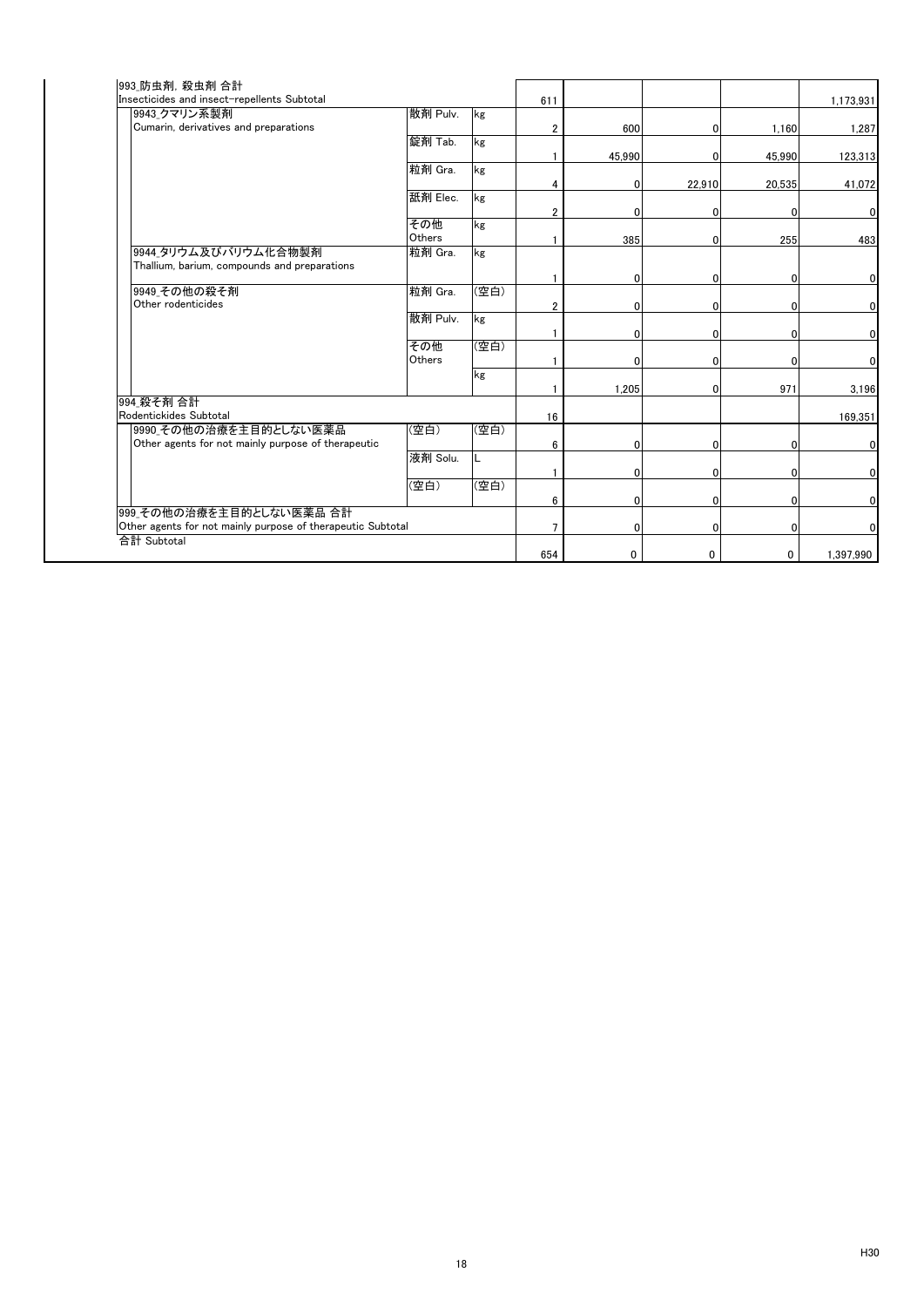#### 第5表 動物用生物学的製剤の製造販売高 金額単位:千円

Table 5 Sales Amount of Manufactured Biological Products for Animal Use unit :¥1,000

 $\begin{array}{c} \end{array}$ 

|                          | 薬理作用別の分類番号及び名称                                                                                                                                                                                                                                                                 |              | 品目数                    | 製造数量                     | 輸入数量                 | 販売高            | Sales        |
|--------------------------|--------------------------------------------------------------------------------------------------------------------------------------------------------------------------------------------------------------------------------------------------------------------------------|--------------|------------------------|--------------------------|----------------------|----------------|--------------|
|                          | Number and Name Classified by Pharmacological Action                                                                                                                                                                                                                           | 単位<br>Unit   | Number of<br>Medicines | Manufactured<br>Quantity | Imported<br>Quantity | 数量<br>Quantity | 金額<br>Amount |
| 1 血清類<br>Serum           | 破傷風抗毒素 Tetanus Antitoxin                                                                                                                                                                                                                                                       | L            | $\mathbf{1}$           | 20                       | $\mathbf 0$          | 20             | 3,492        |
|                          | 乾燥犬プラズマ Canine Plasma, Dried                                                                                                                                                                                                                                                   | L            | 1                      | 0                        | 0                    | 0              | 0            |
|                          | 合計 Subtotal                                                                                                                                                                                                                                                                    |              | $\overline{2}$         |                          |                      |                | 3,492        |
| 2 牛用ワクチ<br>ン(シードロッ       | アカバネ病生ワクチン Akabane Disease Vaccine, Live                                                                                                                                                                                                                                       | 個            | $\mathbf{1}$           | $\mathbf{0}$             | $\mathbf 0$          | 0              | 0            |
| ト製剤を除く)<br><b>Bovine</b> |                                                                                                                                                                                                                                                                                | 千Dose        | $\mathbf{1}$           | $\mathbf{0}$             | $\mathbf 0$          | $\mathbf 0$    | $\mathbf{0}$ |
| Vaccines<br>except for)  | 牛アデノウイルス感染症生ワクチン Bovine Adenovirus Infection<br>Vaccine, Live                                                                                                                                                                                                                  | 千Dose        | $\mathbf{1}$           | 0                        | 0                    | 0              | 0            |
| Seed)                    | 牛ウイルス性下痢-粘膜病生ワクチン_Bovine Viral Diarrhea-Mucosal<br>Disease Vaccine, Live                                                                                                                                                                                                       | <b>千Dose</b> | $\mathbf{1}$           | 0                        | $\mathbf{0}$         | $\mathbf{0}$   | 0            |
|                          | 牛伝染性鼻気管炎生ワクチン Infectious Bovine Rhinotracheitis<br>Vaccine, Live                                                                                                                                                                                                               | <b>千Dose</b> | $\overline{2}$         | 0                        | 0                    | 0              | 0            |
|                          | 牛パラインフルエンザ生ワクチン Bovine Parainfluenza Vaccine, Live                                                                                                                                                                                                                             | 個            | $\mathbf{1}$           | 0                        | $\mathbf 0$          | 0              | $\mathbf 0$  |
|                          |                                                                                                                                                                                                                                                                                | <b>千Dose</b> | $\mathbf{1}$           | 0                        | $\mathbf{0}$         | $\mathbf{0}$   | $\mathbf 0$  |
|                          | 牛流行熱生ワクチン Bovine Ephemeral Fever Vaccine. Live                                                                                                                                                                                                                                 | 千Dose        | $\mathbf{1}$           | 0                        | $\mathbf 0$          | 0              | 0            |
|                          | 牛流行熱(アジュバント加)不活化ワクチン_Bovine Ephemeral Fever<br>Vaccine (adjuvant), Inactivated                                                                                                                                                                                                 | L            | $\mathbf{1}$           | $\mathbf{0}$             | $\mathbf 0$          | $\mathbf{0}$   | $\mathbf{0}$ |
|                          | 牛疫生ワクチン Rinderpest Vaccine, Live                                                                                                                                                                                                                                               | <b>千Dose</b> | $\overline{2}$         | 0                        | 0                    | $\mathbf{0}$   | 0            |
|                          | チュウザン病(アジュバント加)不活化ワクチン Chuzan Disease Vaccine<br>(adiuvant). Inactivated                                                                                                                                                                                                       | L            | $\mathbf{1}$           | $\mathbf{0}$             | $\mathbf 0$          | 0              | $\mathbf{0}$ |
|                          | 牛流行熱・イバラキ病混合(アジュバント加)不活化ワクチン Bovine                                                                                                                                                                                                                                            |              |                        |                          |                      |                |              |
|                          | Ephemeral Fever, Ibaraki Disease Vaccine (adjuvant), Inactivated                                                                                                                                                                                                               | L            | $\mathbf{1}$           | $\mathbf{0}$             | 0                    | 0              | 0            |
|                          |                                                                                                                                                                                                                                                                                | <b>千Dose</b> | $\mathbf{1}$           | $\mathbf{0}$             | 0                    | 0              | $\mathbf{0}$ |
|                          | アカバネ病・チュウザン病・アイノウイルス感染症混合(アジュバント加)<br>不活化ワクチン Akabane Disease, Chuzan Disease, Ainovirus Infection                                                                                                                                                                             | L            | $\mathbf{1}$           | 691                      | $\mathbf 0$          | 428            | 127,120      |
|                          | Vaccine (adjuvant), Inactivated                                                                                                                                                                                                                                                | <b>千Dose</b> | $\mathbf{1}$           | 0                        | 0                    | $\mathbf 0$    | 0            |
|                          | 牛伝染性鼻気管炎・牛ウイルス性下痢-粘膜病・牛パラインフルエンザ<br>混合生ワクチン Infectious Bovine Rhinotracheitis, Bovine Viral<br>Diarrhea-Mucosal Disease, Bovine Parainfluenza Vaccine, Live                                                                                                                    | 千Dose        | $\overline{2}$         | 0                        | 0                    | 0              | 0            |
|                          | 牛伝染性鼻気管炎・牛ウイルス性下痢-粘膜病・牛パラインフルエンザ・<br>牛RSウイルス感染症混合生ワクチン Infectious Bovine Rhinotracheitis,<br>Bovine Viral Diarrhea-Mucosal Disease, Bovine Parainfluenza, Bovine<br>Respiratory Syncytial Virus Infection Vaccine, Live                                                        | <b>千Dose</b> | $\mathbf{1}$           | 0                        | 0                    | 0              | 0            |
|                          | 牛伝染性鼻気管炎・牛ウイルス性下痢-粘膜病・牛パラインフルエンザ・<br>牛アデノウイルス感染症混合生ワクチン_Infectious Bovine<br>Rhinotracheitis, Bovine Viral Diarrhea-Mucosal Disease, Bovine<br>Parainfluenza, Bovine Adenovirus Infection Vaccine, Live                                                                        | $\mp$ Dose   | $\mathbf{1}$           | 0                        | 0                    | 0              | 0            |
|                          | 牛伝染性鼻気管炎・牛ウイルス性下痢-粘膜病2価・牛パラインフルエ<br>ンザ・牛RSウイルス感染症混合(アジュバント加)不活化ワクチン                                                                                                                                                                                                            | L            | $\mathbf{1}$           | 0                        | 168                  | 219            | 91,862       |
|                          | Infectious Bovine Rhinotracheitis, Bovine Viral Diarrhea-Mucosal<br>Disease (bivalent), Bovine Parainfluenza, Bovine Respiratory Syncytial                                                                                                                                     | 千Dose        | 2                      | 652                      | 0                    | 590            | 444,628      |
|                          | アカバネ病・イバラキ病・チュウザン病・アイノウイルス感染症・ピートンウ<br>イルス感染症混合(アジュバント加)不活化ワクチン Akabane Disease.<br>Ibaraki Disease, Chuzan Disease, Ainovirus Infection, Peatonvirus<br>Infection Vaccine (adjuvant), Inactivated                                                                             | L            | $\mathbf{1}$           | 0                        | 0                    | 0              | 0            |
|                          | 牛伝染性鼻気管炎・牛ウイルス性下痢-粘膜病・牛パラインフルエンザ・<br>牛RSウイルス感染症・牛アデノウイルス感染症混合生ワクチン<br>Infectious Bovine Rhinotracheitis, Bovine Viral Diarrhea-Mucosal<br>Disease, Bovine Parainfluenza, Bovine Respiratory Synctial Virus<br>Infection, Bovine Adenovirus Infection Vaccine, Live             | 千Dose        | 2                      | 593                      | 0                    | 646            | 521,897      |
|                          | 牛伝染性鼻気管炎・牛ウイルス性下痢-粘膜病2価・牛パラインフルエ<br>ンザ・牛RSウイルス感染症・牛アデノウイルス感染症混合生ワクチン<br>Infectious Bovine Rhinotracheitis, Bovine Viral Diarrhea-Mucosal<br>Disease(bivalent), Bovine Parainfluenza, Bovine Respiratory Synctial<br>Virus Infection, Bovine Adenovirus infection Vaccine, Live | L            | 1                      | 250                      | 0                    | 233            | 213,698      |
|                          | 牛伝染性鼻気管炎・牛ウイルス性下痢-粘膜病2価・牛パラインフルエ<br>ンザ・牛RSウイルス感染症・牛アデノウイルス感染症混合ワクチン<br>Infectious Bovine Rhinotracheitis, Bovine Viral Diarrhea-Mucosal<br>Disease(bivalent), Bovine Parainfluenza, Bovine Respiratory Synctial<br>Virus Infection, Bovine Adenovirus infection Vaccine, Mixed | 千Dose        | $\mathbf{1}$           | 347                      | 0                    | 283            | 263,684      |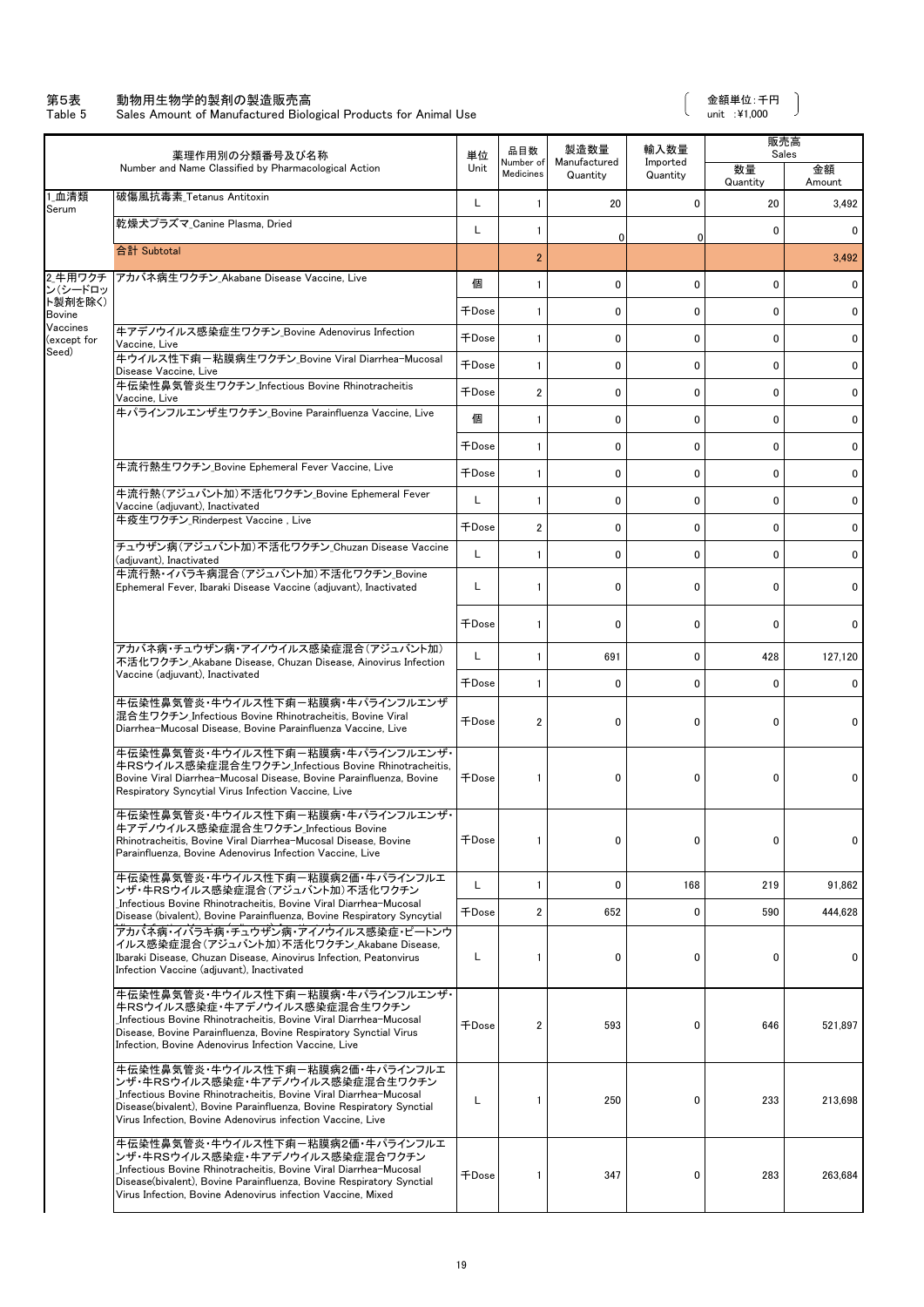|                               | 牛サルモネラ症(サルモネラ・ダブリン・サルモネラ・ティフィムリウム)(ア<br>ジュバント加)不活化ワクチン Bovine Salmonellosis (Salmonella dublin,<br>Salmonella typhimurium) Vaccine (adjuvant), Inactivated                                                                                                                                                                                                                                                                 | L            | $\overline{2}$ | 231          | 209          | 383         | 56,964       |
|-------------------------------|----------------------------------------------------------------------------------------------------------------------------------------------------------------------------------------------------------------------------------------------------------------------------------------------------------------------------------------------------------------------------------------------------------------------------|--------------|----------------|--------------|--------------|-------------|--------------|
|                               | 牛大腸菌性下痢症(K99保有全菌体·FY保有全菌体·31A保有全菌<br>体・O78全菌体)(アジュバント加)不活化ワクチン_Bovine Colibacillosis<br>(K99, FY, 31A, O78) Vaccine (adiuvant), Inactivated                                                                                                                                                                                                                                                                                | L            | 1              | 137          | 300          | 59          | 13.128       |
|                               | 炭疽生ワクチン Anthrax Vaccine, Live                                                                                                                                                                                                                                                                                                                                                                                              | 個            | $\mathbf{1}$   | $\mathbf{0}$ | $\mathbf{0}$ | $\mathbf 0$ | 0            |
|                               | ヒストフィルス・ソムニ(ヘモフィルス・ソムナス)感染症・パスツレラ・ムルト<br>シダ感染症・マンヘミア・ヘモリチカ感染症混合(アジュバント加)不活化<br>ワクチン Histophilus somni (Haemophilus somnus), Pasteurella<br>multocida and Mannheimia haemolytica Infections Vaccine (adjuvant),<br>Inactivated                                                                                                                                                                                              | L            | 1              | 500          | 0            | 361         | 133,450      |
|                               | 牛伝染性鼻気管炎・牛ウイルス性下痢-粘膜病・牛パラインフルエンザ・<br>牛RSウイルス感染症・牛アデノウイルス感染症・牛ヒストフィルス・ソムニ<br>(ヘモフィルス・ソムナス)感染症混合(アジュバント加)ワクチン<br>Infectious Bovine Rhinotracheitis, Bovine Viral Diarrhea-Mucosal<br>Disease, Bovine Parainfluenza, Bovine Respiratory Synctial Virus<br>Infection, Bovine Adenovirus infection, Bovine Histophilus somni<br>(Haemophilus somnus) Infection Vaccine (adjuvant), Mixed<br>乳房炎(黄色ブドウ球菌)・乳房炎(大腸菌)混合(油性アジュバント加)不 | 千Dose        | 1              | 283          | 0            | 295         | 365,981      |
|                               | 活化ワクチン_Bovine mastitis (Staphylococcus aureus, Escherichia coli)<br>Vaccine (Oil adjuvant), Inactivated                                                                                                                                                                                                                                                                                                                    | <b>+Dose</b> | $\mathbf{1}$   | $\mathbf{0}$ | 313          | 305         | 229,985      |
|                               | 合計 Subtotal                                                                                                                                                                                                                                                                                                                                                                                                                |              | 36             |              |              |             | 2,462,397    |
| 3 馬用ワクチ<br>ン(シードロッ<br>ト製剤を除く) | ウエストナイルウイルス感染症(油性アジュバント加)不活化ワクチン<br>West Nile Virus Vaccine(Oil adjuvant), Inactivated                                                                                                                                                                                                                                                                                                                                     | 千Dose        | 1              | 0            | 0            | 0           | 0            |
| Equine<br>Vaccines            | 馬インフルエンザ不活化ワクチン_Equine Influenza Vaccine Inactivated                                                                                                                                                                                                                                                                                                                                                                       | L            | 3              | 40           | $\mathbf{0}$ | 50          | 40,689       |
| (except for<br>Seed)          | 馬ウイルス性動脈炎不活化ワクチン(アジュバント加溶解用液) Equine<br>Viral Arteritis Vaccine (adjuvant), Inactivated                                                                                                                                                                                                                                                                                                                                    | L            | 1              | 3            | $\mathbf{0}$ | 3           | 10,320       |
|                               | 馬鼻肺炎生ワクチン Equine Viral Rhinopneumonitis Vaccine, Live                                                                                                                                                                                                                                                                                                                                                                      | 千Dose        | $\mathbf{1}$   | 28           | 0            | 28          | 231,693      |
|                               | ゲタウイルス感染症不活化ワクチン_Equine Getahvirus Infection<br>Vaccine, Inactivated                                                                                                                                                                                                                                                                                                                                                       | L            | $\mathbf{1}$   | 0            | 0            | 0           | 0            |
|                               | 馬インフルエンザ不活化・日本脳炎不活化・破傷風トキソイド混合(アジュ<br>バント加)ワクチン_Equine Influenza, Japanese Encephalitis and Tetanus<br>Toxoid Combined Vaccine (adjuvant), Inactivated                                                                                                                                                                                                                                                                     | L            | 3              | 36           | 0            | 54          | 93,793       |
|                               | 合計 Subtotal                                                                                                                                                                                                                                                                                                                                                                                                                |              | 10             |              |              |             | 376.495      |
| ン(シードロッ                       | 4_豚用ワクチ  豚コレラ生ワクチン_Hog Cholera Vaccine, Live                                                                                                                                                                                                                                                                                                                                                                               | 千Dose        | $\mathbf{1}$   | $\mathbf{0}$ | $\mathbf{0}$ | 0           | 0            |
| ト製剤を除く)<br>Swine              | 日本脳炎(アジュバント加)不活化ワクチン Japanese Encephalitis<br>Vaccine (adjuvant), Inactivated                                                                                                                                                                                                                                                                                                                                              | L            | $\mathbf{1}$   | 926          | 0            | 642         | 37,422       |
| Vaccines<br>(except for       | 豚インフルエンザ不活化ワクチン(油性アジュバント加溶解用液)_Swine<br>Influenza Vacine (Oid adjuvant), Inactivated                                                                                                                                                                                                                                                                                                                                       | <b>千Dose</b> |                | 0            | 0            | 0           | <sup>n</sup> |
| Seed)                         | 豚オーエスキー病(gI-、tk-)生ワクチン Swine Aujeszky's Disease<br>(Type gI−, tk−) Vaccine, Live                                                                                                                                                                                                                                                                                                                                           | 千Dose        | 1              | 0            | 0            | 0           | 0            |
|                               | 豚オーエスキー病(gI-、tk-)生ワクチン(酢酸トコフェロールアジュバ<br>ント加溶解用液)_Swine Aujeszky's Disease (Type gI-, tk-) Vaccine<br>(Tocopherolacetate adjuvant), Live                                                                                                                                                                                                                                                                                    | <b>千Dose</b> | 2              | 0            | 2,115        | 1,486       | 104,009      |
|                               | 豚サーコウイルス(2型)感染症(1型-2型キメラ)(デキストリン誘導体<br>アジュバント加)不活化ワクチン Porcine Circovirus (Type 2) Infection<br>(Type 1, type 2 chimera) Vaccine (Dextrin derivative adjuvant),<br>Inactivated                                                                                                                                                                                                                                             | L            | $\overline{2}$ | 0            | 798          | 1,011       | 126.425      |
|                               | 豚サーコウイルス(2型・組換え型)感染症(カルボキシビニルポリマーア<br>ジュバント加)不活化ワクチン_Porcine Circovirus (Type 2•recombinant)<br>Infection Vaccine (Carboxyvinylpolymer adjuvant) Inactivated                                                                                                                                                                                                                                                               | <b>千Dose</b> | 1              | 0            | 6,409        | 4,204       | 1,261,050    |
|                               | 豚サーコウイルス(2型・組換え型)感染症(酢酸トコフェロール・油性ア<br>ジュバント加)不活化ワクチン_Porcine Circovirus (Type 2 recombinant)<br>Infection Vaccine (Tocopherolacetate Oil adjuvant) Inactivated                                                                                                                                                                                                                                                             | Г            | 1              | 0            | 19,177       | 15,834      | 2,054,092    |
|                               | 豚サーコウイルス(2型)感染症不活化ワクチン(油性アジュバント加懸濁<br>用液) Porcine Circovirus (Type 2) Infection Vaccine (Oil adjuvant)<br>Inactivated                                                                                                                                                                                                                                                                                                      | <b>千Dose</b> | $\mathbf{1}$   | 0            | 261          | 252         | 141,358      |
|                               | 豚伝染性胃腸炎生ワクチン(母豚用) Swine Transmissible<br>Gastroenteritis Vaccine, Live (for sow)                                                                                                                                                                                                                                                                                                                                           | 千Dose        | $\mathbf{1}$   | 100          | $\mathbf 0$  | 65          | 18,816       |
|                               | 豚パルボウイルス感染症生ワクチン Porcine Parvovirus Vaccine, Live                                                                                                                                                                                                                                                                                                                                                                          | <b>千Dose</b> | $\mathbf{1}$   | 67           | 0            | 53          | 17,353       |
|                               | 豚パルボウイルス感染症不活化ワクチン_Porcine Parvovirus Vaccine,<br>Inactivated                                                                                                                                                                                                                                                                                                                                                              | L            | $\mathbf{1}$   | 0            | 0            | 367         | 51,305       |
|                               | 豚パルボウイルス感染症(油性アジュバント加)不活化ワクチン_Porcine<br>Parvovirus Vaccine (Oil adjuvant), Inactivated                                                                                                                                                                                                                                                                                                                                    | 千Dose        | $\mathbf{1}$   | 0            | 0            | 0           | 0            |
|                               | 豚繁殖・呼吸障害症候群生ワクチン_Porcine Reproductive and<br>Respiratory Syndrome Vaccine, Live                                                                                                                                                                                                                                                                                                                                            | 千Dose        | $\mathbf{1}$   | 0            | 893          | 87          | 16,008       |
|                               | 日本脳炎・豚パルボウイルス感染症混合生ワクチン Japanese                                                                                                                                                                                                                                                                                                                                                                                           |              |                |              |              |             |              |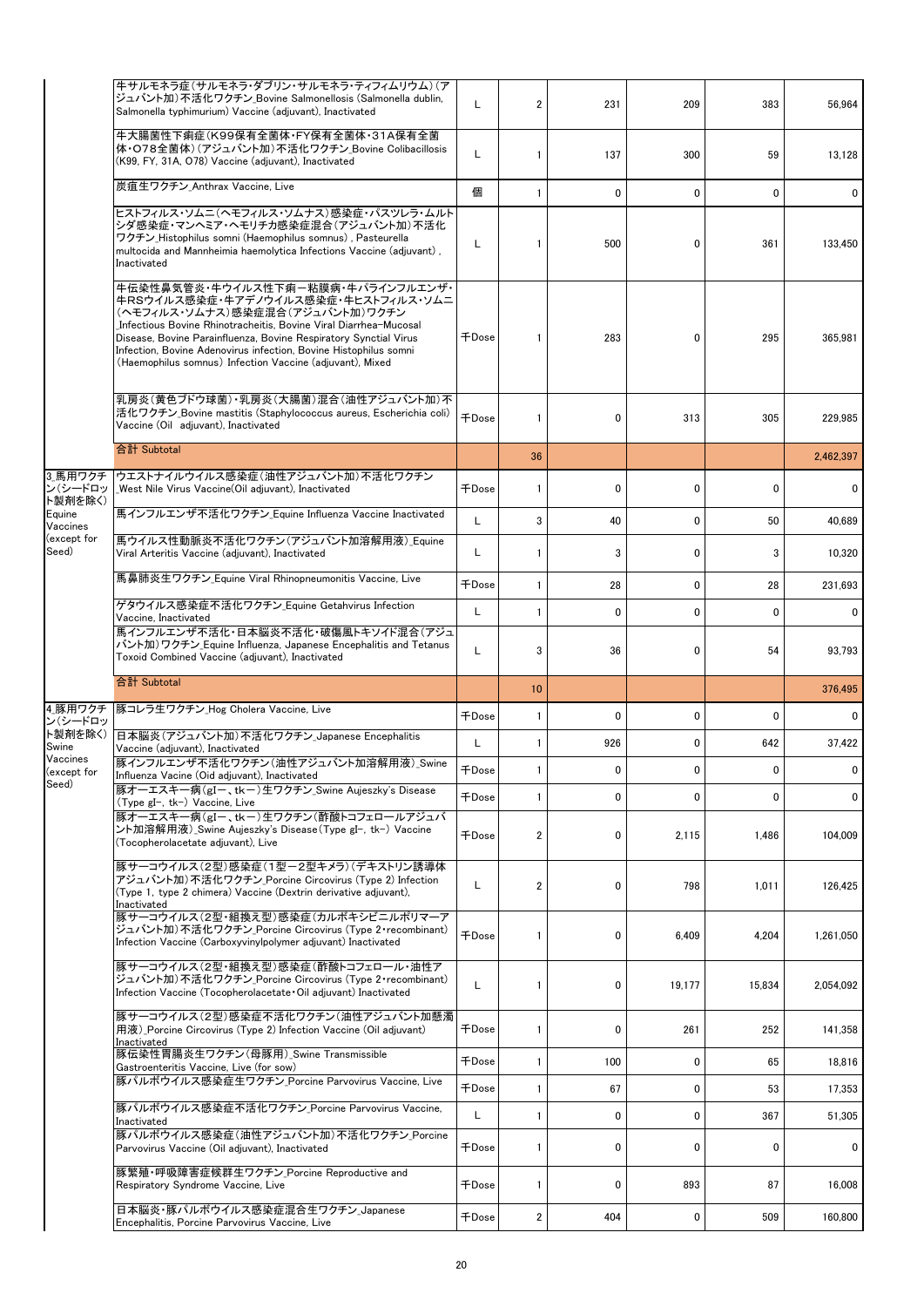| 豚伝染性胃腸炎・豚流行性下痢混合生ワクチン Swine Transmissible<br>Gastroenteritis, Porcine Epidemic Diarrhea Vaccine, Live                                                                                                                                                                                                           | 千Dose        | 1              | 763    | 0     | 606   | 217,897   |
|-----------------------------------------------------------------------------------------------------------------------------------------------------------------------------------------------------------------------------------------------------------------------------------------------------------------|--------------|----------------|--------|-------|-------|-----------|
| 豚丹毒(アジュバント加)不活化ワクチン_Swine Erysipelas Vaccine<br>(adjuvant), Inactivated                                                                                                                                                                                                                                         | Г            | $\mathbf{1}$   | 0      | 1,624 | 928   | 11.965    |
| 豚丹毒(酢酸トコフェロールアジュバント加)不活化ワクチン Swine<br>Erysipelas Vaccine (Tocopherolacetate adjuvant), Inactivated                                                                                                                                                                                                              | Г            | $\overline{2}$ | 0      | 2,226 | 3,399 | 64,577    |
| 豚丹毒(アジュバント加)ワクチン(組換え型)_Swine Erysipelas Vaccine<br>(adjuvant recombinant)                                                                                                                                                                                                                                       | <b>千Dose</b> | $\mathbf{1}$   | 1,831  | 0     | 2,700 | 57,744    |
| 豚丹毒(油性アジュバント加)ワクチン(組換え型)_Swine Erysipelas<br>Vaccine (Oil adjuvant), Inactivated                                                                                                                                                                                                                                | 千Dose        | $\mathbf{1}$   | 0      | 0     | 0     | 0         |
| 豚アクチノバシラス・プルロニューモニエ(1・2・5型、組換え型毒素)感染<br> 症(アジュバント加)不活化ワクチン Porcine Actinobacillus<br>pleuropneumoniae (Serotype 1, 2, 5 recombinant toxin) Infection<br>Vaccine (adjuvant), Inactivated                                                                                                                         | L            | 1              | 7,643  | 0     | 2,216 | 276,828   |
| 豚アクチノバシラス・プルロニューモニエ(1・2・5型、組換え型毒素)感染<br>症(アジュバント・油性アジュバント加)不活化ワクチン Porcine<br>Actinobacillus pleuropneumoniae (Serotype 1, 2, 5 recombinant toxin)<br>Infection Vaccine (adjuvant Oil adjuvant), Inactivated                                                                                                    | L            | 1              | 1,380  | 0     | 1,233 | 163,006   |
| 豚増殖性腸炎生ワクチン_Porcine Proliferative Enteropathies Vaccine,<br>Live                                                                                                                                                                                                                                                | 千Dose        | 4              | 0      | 1,448 | 1,192 | 301,800   |
| マイコプラズマ・ハイオニューモニエ感染症(カルボキシビニルポリマーア<br>ジュバント加) 不活化ワクチン_Mycoplasma hyopneumoniae Infection<br>Vaccine (Carboxyvinylpolymer adjuvant), Inactivated                                                                                                                                                                 | <b>千Dose</b> | 1              | 0      | 631   | 288   | 54,701    |
| マイコプラズマ・ハイオニューモニエ感染症(油性アジュバント加)不活化<br>ワクチン_Mycoplasma hyopneumoniae Infection Vaccine (Oil adjuvant),<br>Inactivated                                                                                                                                                                                            | (空白)         | $\mathbf{1}$   | 0      | 0     | 0     | 0         |
| マイコプラズマ・ハイオニューモニエ感染症(アジュバント・油性アジュバ<br>ント加)不活化ワクチン_Mycoplasma hyopneumoniae Infection Vaccine<br>(adjuvant Oil adjuvant), Inactivated                                                                                                                                                                            | Г            | 1              | 0      | 4,321 | 3,489 | 238,417   |
| 豚アクチノバシラス・プルロニューモニエ(1・2・5型、組換え型毒素)感染<br>症・マイコプラズマ・ハイオニューモニエ感染症混合(アジュバント加)不<br>活化ワクチン_Porcine Actinobacillus pleuropneumoniae (Serotype 1, 2,<br>5 recombinant toxin) Infection, Mycoplasma hyopneumoniae Infection<br>Vaccine (adjuvant), Inactivated                                                           | L            | 1              | 11,020 | 0     | 2,623 | 199,378   |
| 豚ボルデテラ感染症・豚パスツレラ症混合(アジュバント加)不活化ワクチ<br>$\mathcal{L}% _{k}(G)$ Swine Bordetellosis , Swine Pasteurellosis Vaccine (adjuvant),<br>Inactivated                                                                                                                                                                      | (空白)         | $\mathbf{1}$   | 0      | 0     | 0     | 0         |
| クロストリジウム・パーフリンゲンス(アジュバント加)トキソイド<br>Clostridium perfringens toxoid (adjuvant)                                                                                                                                                                                                                                    | L            | $\mathbf{1}$   | 0      | 0     | 0     | 0         |
| ボルデテラ・ブロンキセプチカトキソイド・パスツレラ・ムルトシダトキソイ<br>ド・豚丹毒混合(アジュバント加)ワクチン(組換え型) Bordetella<br>bronchiseptica toxoid, Pasteurella multocida toxoid, Swine Erysipelas<br>Vaccine (adjuvant recombinant), mixed                                                                                                                  | L            | 1              | 266    | 0     | 162   | 27,982    |
| ボルデテラ・ブロンキセプチカ・パスツレラ・ムルトシダ混合(アジュバント<br>加)トキソイド(組換え型) Bordetella bronchiseptica toxoid. Pasteurella<br>multocida toxoid (adjuvant recombinant)                                                                                                                                                                   | Г            | 1              | 403    | 0     | 0     | 0         |
| 豚ボルデテラ感染症精製(アフィニティークロマトグラフィー部分精製)・パ<br>スツレラ・ムルトシダトキソイド・豚丹毒(組換え型)混合(油性アジュバン<br>ト加) 不活化ワクチン Swine Bordetellosis (partially purified by affinity<br>chromatography), Pasteurella multocidea toxoid, Swine erysipelas<br>(recombinant) Vaccine (Oil adjuvant), Inactivated                                          | <b>千Dose</b> | 1              | 242    | 0     | 215   | 72,968    |
| 豚コレラ・豚丹毒混合生ワクチン_Hog Cholera, Swine Erysipelas Vaccine,<br>Live                                                                                                                                                                                                                                                  | <b>千Dose</b> | 5              | 0      | 0     | 0     | $\Omega$  |
| 豚インフルエンザ・豚丹毒混合(油性アジュバント加)不活化ワクチン<br>Swine Influenza, Swine Erysipelas Vaccine (Oil adjuvant), Inactivated                                                                                                                                                                                                       | 千Dose        | $\mathbf{1}$   | 0      | 879   | 884   | 106,086   |
| 豚サーコウイルス(2型・組換え型)感染症(カルボキシビニルポリマーア<br>ジュバント加)不活化ワクチン・マイコブラズマ・ハイオニューモニエ感染<br>症(カルボキシビニルポリマーアジュバント加)不活化ワクチン Porcine<br>Circovirus (Type 2 · recombinant) Infection Vaccine<br>(Carboxyvinylpolymer adjuvant) • Mycoplasma hyopneumoniae Infection<br>Vaccine (Carboxyvinylpolymer adjuvant), Inactivated          | 千Dose        | 1              | 0      | 0     | 0     | 0         |
| 豚サーコウイルス(2型・組換え型)感染症・マイコプラズマ・ハイオニュー<br>モニエ感染症混合(カルボキシビニルポリマーアジュバント加)不活化ワ<br>クチン Porcine circovirus (Type 2 recombinant) Infection, Mycoplasma<br>hyopneumoniae Infection Vaccine (Carboxyvinylpolymer adjuvant)<br>Inactivated                                                                                  | $\mp$ Dose   | 1              | 0      | 4,111 | 2,858 | 1,300,162 |
| 豚サーコウイルス(2型・組換え型)感染症(カルボキシビニルポリマーア<br>ジュバント加)・豚繁殖・呼吸障害症候群・マイコプラズマ・ハイオニューモ<br>ニエ感染症(カルボキシビニルポリマーアジュバント加)混合ワクチン<br>Porcine Circovirus (Type 2 recombinant) Infection, Porcine<br>reproductive and respiratory syndrome, Mycoplasma hyopneumoniae<br>Infection Vaccine (Carboxyvinylpolymer adjuvant), Inactivated | $\mp$ Dose   | 1              | 0      | 1,697 | 1,263 | 871,125   |
| 合計 Subtotal                                                                                                                                                                                                                                                                                                     |              | 48             |        |       |       | 7,953,274 |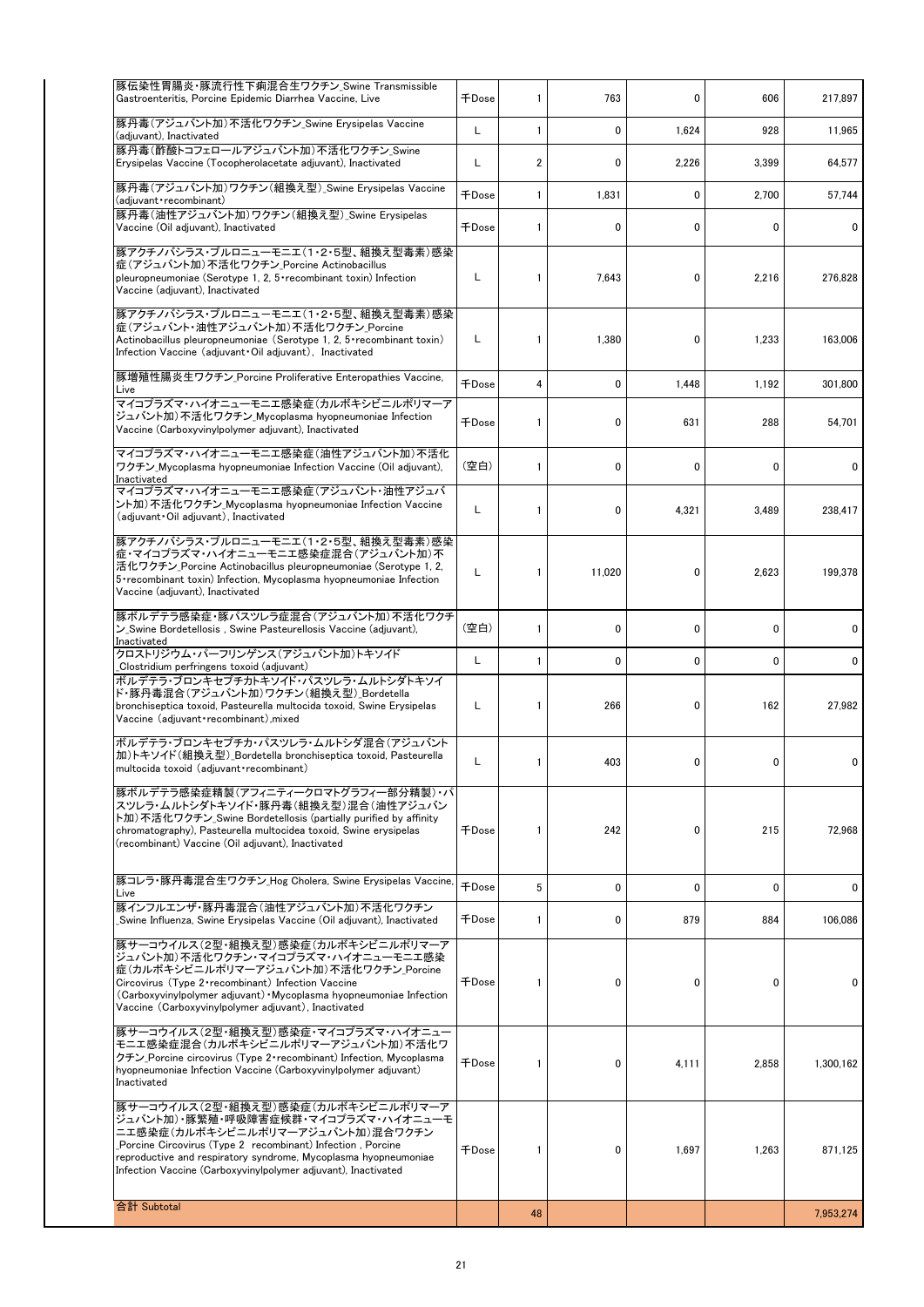|                                  | 5_鶏用ワクチ 鶏痘生ワクチン_Fowl Pox Vaccine, Live                                                                                                                                                                                                      | <b>千Dose</b>        | $\overline{2}$ | 0            | 0            | 0            | 0           |
|----------------------------------|---------------------------------------------------------------------------------------------------------------------------------------------------------------------------------------------------------------------------------------------|---------------------|----------------|--------------|--------------|--------------|-------------|
| ン(シードロッ<br>Avian                 | ト製剤を除く) 産卵低下症候群-1976(アジュバント加)不活化ワクチン Egg Drop<br>Syndrome-1976 Vaccine (adjuvant) Inactivated                                                                                                                                               | L                   | 1              | 0            | 0            | $\mathbf{0}$ | 0           |
| Vaccines<br>(except for<br>Seed) | 産卵低下症候群-1976(油性アジュバント加)不活化ワクチン Egg<br>Drop Syndrome-1976 Vaccine (Oil adjuvant) Inactivated                                                                                                                                                 | L                   | 4              | 1,846        | 3,664        | 2,671        | 62,498      |
|                                  | 鳥インフルエンザ(油性アジュバント加)不活化ワクチン_Avian Influenza                                                                                                                                                                                                  | L                   | 4              | 1,192        | 0            | 1,028        | 34,343      |
|                                  | Vaccine (Oil adjuvant) Inactivated                                                                                                                                                                                                          | <b>千Dose</b>        | $\mathbf{1}$   | 0            | 0            | 0            | $\mathbf 0$ |
|                                  | トリニューモウイルス感染症生ワクチン Avian Pneumovirus Infection                                                                                                                                                                                              | 千Dose               | $\mathbf{1}$   | 0            | 32,270       | 19,443       | 23,720      |
|                                  | Vaccine. Live<br>トリニューモウイルス感染症(油性アジュバント加)不活化ワクチン Avian                                                                                                                                                                                      |                     |                |              |              |              |             |
|                                  | Pneumovirus Infection Vaccine (Oil adjuvant) Inactivated                                                                                                                                                                                    | L                   | 1              | 0            | 1,000        | 902          | 14,424      |
|                                  | トリレオウイルス感染症生ワクチン_Avian Reovirus Infection Vaccine,<br>Live                                                                                                                                                                                  | <b>FDose</b>        | $\mathbf{1}$   | 0            | $\mathbf 0$  | $\Omega$     | 0           |
|                                  | トリレオウイルス感染症(アジュバント加)不活化ワクチン_Avian Reovirus<br>Infection Vaccine (adjuvant) Inactivated                                                                                                                                                      | L                   | 1              | 0            | 1,986        | 1,100        | 31,900      |
|                                  | ニューカッスル病生ワクチン Newcastle Disease Vaccine, Live                                                                                                                                                                                               | <b>千Dose</b>        | 1              | 0            | 0            | $\Omega$     | 0           |
|                                  | ニューカッスル病(油性アジュバント加)不活化ワクチン Newcastle<br>Disease Vaccine (Oil adjuvant) Inactivated                                                                                                                                                          | L                   | 1              | 0            | 0            | 235          | 3,146       |
|                                  | 鶏伝染性気管支炎生ワクチン_Avian Infectious Bronchitis Vaccine, Live                                                                                                                                                                                     | <b><i>FDose</i></b> | 3              | 0            | 23,370       | 23,270       | 10,332      |
|                                  | 鶏伝染性ファブリキウス嚢病生ワクチン(ひな用)_Avian Infectious Bursal<br>Disease Vaccine, Live (for chicks)                                                                                                                                                       | <b>千Dose</b>        | $\overline{2}$ | $\mathbf{0}$ | 0            | 0            | $\mathbf 0$ |
|                                  | 鶏伝染性ファブリキウス嚢病生ワクチン(ひな用中等毒) Avian<br>Infectious Bursal Disease Vaccine, Live (for chicks, mesopathogenic<br>type)                                                                                                                            | 千Dose               | 2              | 31,363       | $\mathbf 0$  | 17,945       | 53,177      |
|                                  | マレック病 (七面鳥ヘルペスウイルス)生ワクチン Marek's Disease<br>(Turkey Herpesvirus) Vaccine, Live                                                                                                                                                              | <b>千Dose</b>        | 3              | 0            | 0            | $\Omega$     | 0           |
|                                  | マレック病 (マレック病ウイルス1型) 凍結生ワクチン Marek's Disease<br>(Type 1) Vaccine, Frozen, Live                                                                                                                                                               | <b>千Dose</b>        | 3              | $\mathbf{0}$ | 27,176       | 260          | 416         |
|                                  | マレック病(マレック病ウイルス1型・七面鳥ヘルペスウイルス)凍結生ワ<br>クチン Marek's Disease (Type 1, Turkey Herpesvirus) Vaccine, Frozen,<br>Live                                                                                                                             | <b>千Dose</b>        | $\overline{2}$ | 0            | 0            | 0            | 0           |
|                                  | マレック病(マレック病ウイルス2型・七面鳥ヘルペスウイルス)凍結生ワ<br>クチン Marek's Disease (Type 2, Turkey Herpesvirus) Vaccine, Frozen,<br>Live                                                                                                                             | <b>千Dose</b>        | 1              | 124,220      | 0            | 142,368      | 256,262     |
|                                  | ニューカッスル病・鶏伝染性気管支炎混合生ワクチン Newcastle<br>Disease, Avian Infectious Bronchitis Vaccine, Live                                                                                                                                                    | <b>千Dose</b>        | 1              | 0            | 0            | 0            | 0           |
|                                  | ニューカッスル病・鶏伝染性気管支炎混合(アジュバント加)不活化ワク<br>チン Newcastle Disease, Avian Infectious Bronchitis Vaccine (adjuvant)<br>Inactivated                                                                                                                    | L                   | 1              | 0            | 0            | $\Omega$     | 0           |
|                                  | ニューカッスル病・鶏伝染性気管支炎・産卵低下症候群-1976混合<br>(油性アジュバント加)不活化ワクチン_Newcastle Disease, Avian                                                                                                                                                             | <b>千Dose</b>        | $\overline{2}$ | 0            | $\mathbf{0}$ | 2,758        | 27,580      |
|                                  | ニューカッスル病・鶏伝染性気管支炎2価・鶏伝染性ファブリキウス嚢病<br>混合(油性アジュバント加)不活化ワクチン_Newcastle Disease, Avian<br>Infectious Bronchitis (bivalent), Avian Infectious Bursal Disease Vaccine<br>(Oil adjuvant) Inactivated                                               | L                   | 1              | 0            | 0            | 0            | 0           |
|                                  | ニューカッスル病・鶏伝染性気管支炎・産卵低下症候群-1976・トリ<br>ニューモウイルス感染症混合(油性アジュバント加)不活化ワクチン<br>Newcastle Disease, Avian Infectious Bronchitis, Egg Drop Syndrome-<br>1976, Avian Pneumovirus Infection Vaccine (Oil adjuvant) Inactivated                          | <b>千Dose</b>        | 1              | 0            | 0            | 0            | 0           |
|                                  | ニューカッスル病・鶏伝染性気管支炎2価・産卵低下症候群-1976・ト<br>リニューモウイルス感染症混合(油性アジュバント加)不活化ワクチン<br>Newcastle Disease, Avian Infectious Bronchitis (bivalent), Egg Drop_<br>Syndrome-1976, Avian Pneumovirus Infection Vaccine (Oil adjuvant)<br>Inactivated          | L                   | $\mathbf{1}$   | 0            | 0            | 0            | 0           |
|                                  | ニューカッスル病・鶏伝染性気管支炎2価・鶏伝染性ファブリキウス嚢病・<br>トリニューモウイルス感染症混合(油性アジュバント加)不活化ワクチン<br>Newcastle Disease, Avian Infectious Bronchitis (bivalent), Avian<br>Infectious Bursal Disease. Avian Pneumovirus Infection Vaccine (Oil<br>adjuvant) Inactivated | L                   | $\mathbf{1}$   | 0            | 1,200        | 1,150        | 72,450      |
|                                  | 鶏サルモネラ症(サルモネラ・エンテリティディス)(油性アジュバント加)<br>不活化ワクチン Poultry Salmonellosis(S. enteritidis) Vaccine (Oil<br>adjuvant), Inactivated                                                                                                                 | <b>千Dose</b>        | $\mathbf{1}$   | 0            | 0            | $\mathbf{0}$ | 0           |
|                                  | 鶏サルモネラ症(サルモネラ・エンテリティディス・サルモネラ・ティフイムリ<br>ウム)(油性アジュバント加)不活化ワクチン_Poultry Salmonellosis(S.<br>enteritidis, S. typhimurium) Vaccine (Oil adjuvant), Inactivated                                                                                  | L                   | 1              | 0            | 0            | 0            | 0           |
|                                  | 鶏サルモネラ症(サルモネラ・インファンティス・サルモネラ・エンテリティ<br>ディス・サルモネラ・ティフィムリウム)(油性アジュバント加)不活化ワクチ<br>ン Poultry Salmonellosis (S. enteritidis, S. typhimurium) Vaccine (Oil                                                                                        | <b>千Dose</b>        | 1              | 22,037       | 0            | 14,405       | 138,801     |
|                                  | 鶏大腸菌症生ワクチン Poultry Colibacillosis Vaccine, Live                                                                                                                                                                                             | <b>千Dose</b>        | $\mathbf{1}$   | 59,441       | 0            | 29,905       | 58,942      |
|                                  | 鶏大腸菌症(O78全菌体破砕処理)(脂質アジュバント加)不活化ワクチ<br>$\triangleright$ Poultry Colibacillosis (078 whole bacterial cell fragmented)<br>Vaccine(Lipid adjuvant), Inactivated                                                                                 | L                   | 1              | 1,495        | 0            | 474          | 41,020      |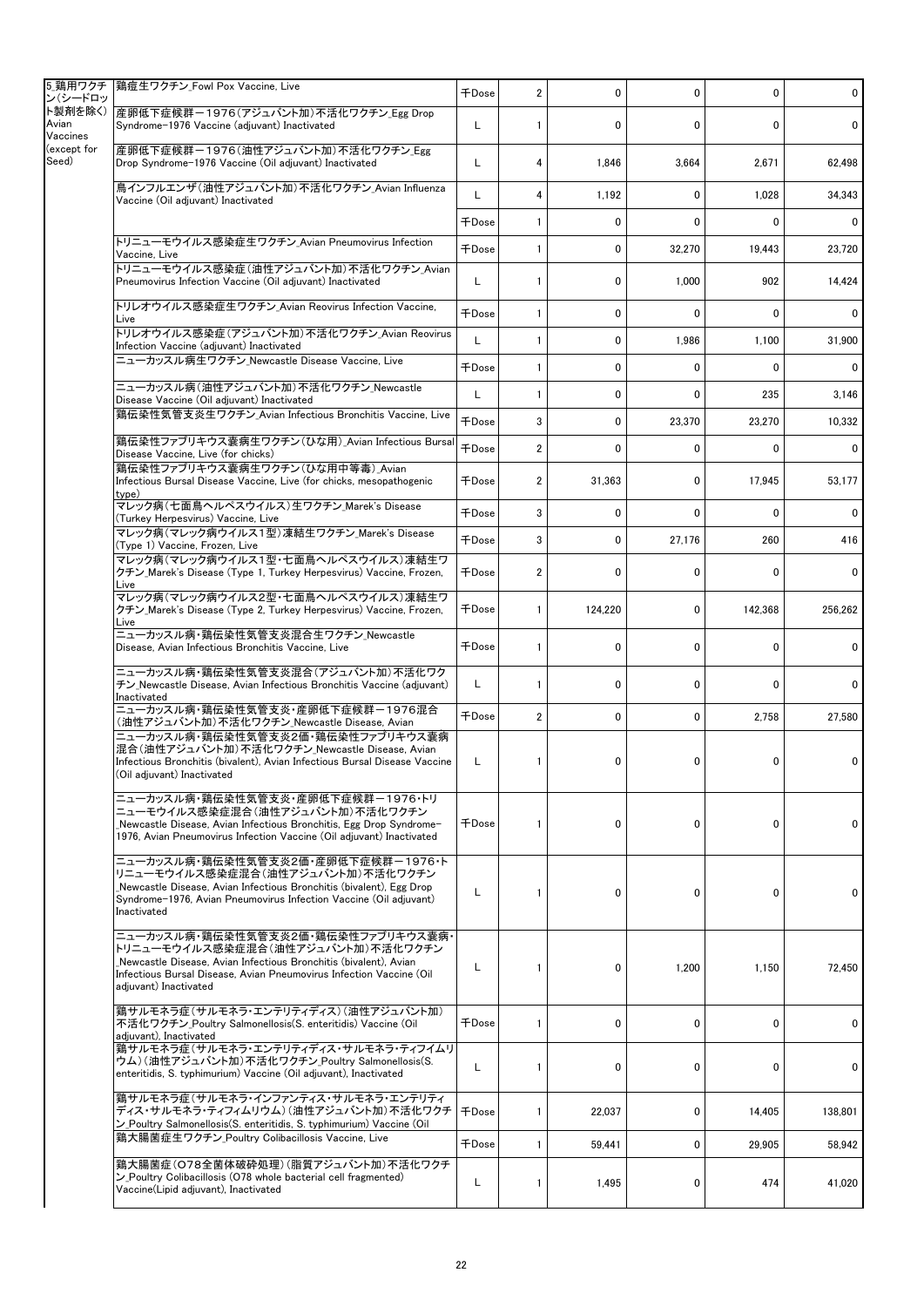|                       | 鶏大腸菌症(組換え型F11線毛抗原・ベロ細胞毒性抗原)(油性アジュバ<br>ント加)不活化ワクチン Poultry Colibacillosis (F11 recombinant flagellar<br>antigen and Vero-cell toxic antigen) Vaccine (Oil adjuvant), Inactivated                                                                                                                                                                                                                                                                                | L            | $\mathbf{1}$            | 0            | 0  | 460          | 11,028    |
|-----------------------|----------------------------------------------------------------------------------------------------------------------------------------------------------------------------------------------------------------------------------------------------------------------------------------------------------------------------------------------------------------------------------------------------------------------------------------------------------------|--------------|-------------------------|--------------|----|--------------|-----------|
|                       | 鶏伝染性コリーザ(A型)(アジュバント加)不活化ワクチン Avian<br>Infectious Coryza (Type A) Vaccine (adjuvant), Inactivated                                                                                                                                                                                                                                                                                                                                                               | L            | $\mathbf{1}$            | 0            | 0  | $\mathbf{0}$ | 0         |
|                       |                                                                                                                                                                                                                                                                                                                                                                                                                                                                | 千Dose        | $\mathbf{1}$            | 0            | 0  | $\mathbf{0}$ | 0         |
|                       | 鶏伝染性コリーザ(A・C型)(アジュバント加)不活化ワクチン Avian<br>Infectious Coryza (Type A&C) Vaccine (adjuvant), Inactivated                                                                                                                                                                                                                                                                                                                                                           | L            | $\mathbf{1}$            | 0            | 0  | $\mathbf{0}$ | 0         |
|                       | 鶏コクシジウム感染症(ネカトリックス)生ワクチン Chicken Coccidiosis<br>(E.necatrix) Vaccine, Live                                                                                                                                                                                                                                                                                                                                                                                     | <b>千Dose</b> | $\mathbf{1}$            | 10,896       | 0  | 7,389        | 21,463    |
|                       | 鶏コクシジウム感染症(アセルブリナ・テネラ・マキシマ)混合生ワクチン<br>Chicken Coccidiosis (E.acervulina, E.tenella and E.maxima) Vaccine,<br>Live                                                                                                                                                                                                                                                                                                                                              | 千Dose        | $\mathbf{1}$            | 57.609       | 0  | 44,159       | 132,699   |
|                       | 鶏コクシジウム感染症(アセルブリナ・テネラ・マキシマ・ミチス)混合生ワ<br>クチン Chicken Coccidiosis (E.acervulina, E.tenella, E.maxima and<br>E.mitis) Vaccine, Live                                                                                                                                                                                                                                                                                                                                | L            | $\mathbf{1}$            | 72           | 70 | 70           | 57,224    |
|                       | ニューカッスル病・鶏伝染性気管支炎・鶏伝染性コリーザ(A・C型)混合<br>(油性アジュバント加)不活化ワクチン Newcastle Disease, Avian<br>Infectious Bronchitis, Avian Infectious Coryza (Type A&C) Vaccine (Oil<br>adiuvant) Inactivated                                                                                                                                                                                                                                                                           | L            | $\mathbf{1}$            | 0            | 0  | $\mathbf{0}$ | 0         |
|                       | ニューカッスル病・鶏伝染性気管支炎2価・鶏サルモネラ症(サルモネラ・<br>エンテリティディス)混合(油性アジュバント加)不活化ワクチン_Newcastle<br>Disease, Avian Infectious Bronchitis (bivalent), Poultry Salmonellosis (S.<br>enteritidis) Vaccine (Oil adiuvant). Inactivated                                                                                                                                                                                                                                               | 千Dose        | $\mathbf{1}$            | 0            | 0  | 0            | 0         |
|                       | ニューカッスル病・鶏伝染性気管支炎2価・鶏伝染性コリーザ(A・C型組<br>換え融合抗原)混合(油性アジュバント加)不活化ワクチン Newcastle<br>Disease, Avian Infecitous Bronchitis (bivalent), Avian Infectious Coryza<br>(Type A&C, recombinant) Vaccine (Oil adjuvant), Inactivated                                                                                                                                                                                                                                         | L            | $\mathbf{1}$            | 2,741        | 0  | 3,488        | 121,799   |
|                       | ニューカッスル病・鶏伝染性気管支炎2価・鶏伝染性コリーザ(A・C型組<br>換え融合抗原)・マイコプラズマ・ガリセプチカム感染症混合(油性アジュ<br>バント加)不活化ワクチン Newcastle Disease, Avian Infectious<br>Bronchitis (bivalent), Avian Infectious Coryza (Type A), Mycoplasma<br>gallisepticum Vaccine (Oil adjuvant), Inactivated                                                                                                                                                                                                       | L            | 1                       | 5,831        | 0  | 3,096        | 175,717   |
|                       | ニュ―カッスル病・鶏伝染性気管支炎2価・産卵低下症候群-1976・鶏<br>伝染性コリーザ(A・C型組換え融合抗原)・マイコプラズマ・ガリセプチカ<br>ム感染症混合(油性アジュバント加)不活化ワクチン Newcastle Disease.<br>Avian Infectious Bronchitis (bivalent), Egg Drop Syndrome-1976. Avian<br>Infectious Coryza (Type A&C), Mycoplasma gallisepticum Vaccine (Oil<br>adjuvant), Inactivated                                                                                                                                                             | L            | $\mathbf{1}$            | 13,408       | 0  | 14,057       | 851,275   |
|                       | ニューカッスル病・鶏伝染性気管支炎2価・産卵低下症候群-1976・鶏<br>伝染性コリーザ(A・C型)・マイコプラズマ・ガリセプチカム感染症混合(油<br>性アジュバント加)不活化ワクチン Newcastle Disease, Avian Infectious<br>Bronchitis (trivalent), Egg Drop Syndrome 1976, Avian Infectious Coryza<br>(Type A&C), Mycoplasma gallisepticum infection Vaccine (oil adjuvant),<br>Inactivated                                                                                                                                                         | L            | $\overline{\mathbf{c}}$ | $\mathbf 0$  | 0  | $\Omega$     | 0         |
|                       | ニューカッスル病・鶏伝染性気管支炎2価・産卵低下症候群ー1976・鶏サ<br>ルモネラ症(サルモネラ・インファンティス抽出抗原・サルモネラ・エンテリ<br>ティディス抽出抗原・サルモネラ・ティフィムリウム抽出抗原)・鶏伝染性コ<br>リ―ザ(A・C型組換え融合抗原)・マイコプラズマ・ガリセプチカム感染症<br>混合(油性アジュバント加)不活化ワクチン_Newcastle Disease, Avian<br>Infectious Bronchitis (bivalent), Egg Drop Syndrome-1976, Poultry<br>Salmonellosis(S. infantis, S. enteritidis, S. typhimurium), Avian<br>Infectious Coryza (Type A&C), Mycoplasma gallisepticum infection<br>Vaccine (oil adjuvant), Inactivated | L            | $\mathbf{1}$            | $\mathbf{0}$ | 0  | $\mathbf{0}$ | 0         |
|                       |                                                                                                                                                                                                                                                                                                                                                                                                                                                                |              | 62                      |              |    |              | 2,200,216 |
| 6 水産用ワク<br>チン(シード     | イリドウイルス病不活化ワクチン Iridovirus Infection Vaccine, Inactivated                                                                                                                                                                                                                                                                                                                                                                                                      | L            | 1                       | 206          | 0  | 152          | 30,810    |
| ロット製剤を<br>除く)         |                                                                                                                                                                                                                                                                                                                                                                                                                                                                | 千Dose        | $\overline{\mathbf{c}}$ | 0            | 0  | 0            | 0         |
| Fisheries<br>Vaccines | イリドウイルス病(油性アジュバント加)不活化ワクチン Iridovirus<br>Infection Vaccine (Oil adjuvant), Inactivated                                                                                                                                                                                                                                                                                                                                                                         | L            | $\mathbf{1}$            | 0            | 0  | 39           | 8,525     |
| (except for<br>Seed)  | まはたウイルス性神経壊死症不活化ワクチン Viral Nervous Necrosis in<br>Sevenband groupeer Vaccine, Inactivated                                                                                                                                                                                                                                                                                                                                                                      | L            | $\mathbf{1}$            | 66           | 0  | 65           | 19,734    |
|                       | あゆビブリオ病不活化ワクチン Vibriosis in Ayu Vaccine, Inactivated                                                                                                                                                                                                                                                                                                                                                                                                           | L            | $\overline{\mathbf{c}}$ | 0            | 0  | $\mathbf{0}$ | 0         |
|                       | さけ科魚類ビブリオ病不活化ワクチン Vibriosis in Salmonid Fish<br>Vaccine, Inactivated                                                                                                                                                                                                                                                                                                                                                                                           | L            | $\mathbf{1}$            | 5,210        | 0  | 3,631        | 22,781    |
|                       | ひらめエドワジエラ症(多糖アジュバント加)不活化ワクチン<br>Edwardsiellosis in Flounder Vaccine (Polysaccharide adjuvant),<br>Inactivated                                                                                                                                                                                                                                                                                                                                                  | L            | 1                       | 35           | 0  | $\mathbf 0$  | 0         |
|                       | ひらめβ溶血性レンサ球菌症不活化ワクチン β Hemolytic<br>Streptococcosis in Flounder Vaccine, Inactivated                                                                                                                                                                                                                                                                                                                                                                           | L            | $\overline{2}$          | 41           | 0  | 70           | 8,211     |
|                       | ぶりα溶血性レンサ球菌症不活化ワクチン(注射型) Lactococcosis in<br>Yellowtail Vaccine, Inactivated (for injection)                                                                                                                                                                                                                                                                                                                                                                   | L            | 3                       | 182          | 0  | 298          | 28,460    |
|                       | ぶりα溶血性レンサ球菌症(酵素処理)不活化ワクチン Lactococcosis in<br>Yellowtail Vaccine (enzymatic treatment). Inactivated                                                                                                                                                                                                                                                                                                                                                            | L            | 1                       | 0            | 0  | 0            | 0         |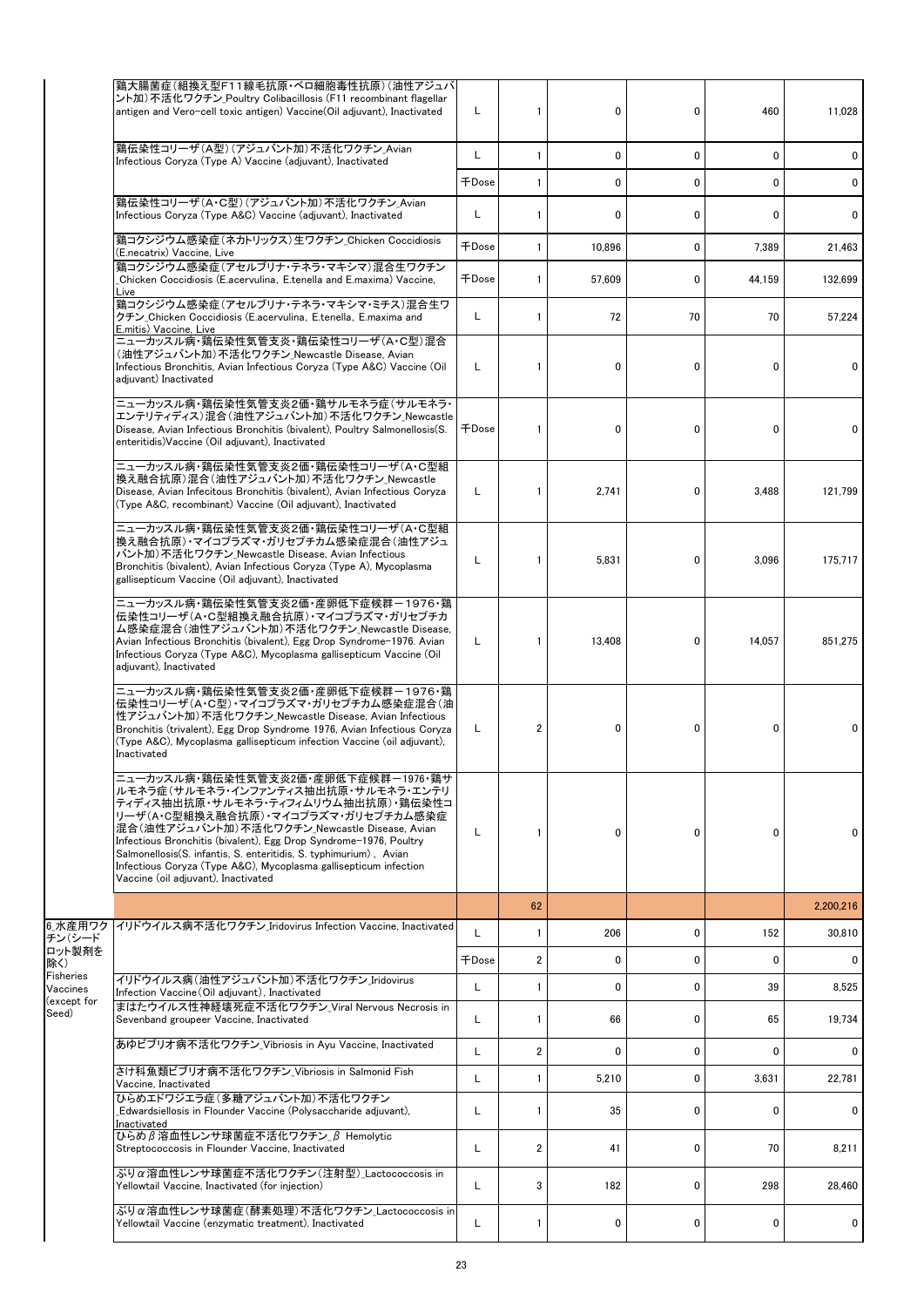|                                   | ひらめストレプトコッカス・パラウベリス(Ⅰ型・Ⅱ型)感染症・β溶血性レ<br>ンサ球菌症混合不活化ワクチン_Streptococcus parauberis (Type I &<br>$\mathbb{I}$ ), $\beta$ Hemolytic Streptococcosis in Flounder Vaccine, Inactivated                                                                                                                                                                                                                | L            | $\mathbf{1}$            | 1,506        | 0   | 102      | 15.315    |
|-----------------------------------|-----------------------------------------------------------------------------------------------------------------------------------------------------------------------------------------------------------------------------------------------------------------------------------------------------------------------------------------------------------------------------------------------|--------------|-------------------------|--------------|-----|----------|-----------|
|                                   | ぶりα溶血性レンサ球菌症・類結節症混合(油性アジュバント加)不活化<br>ワクチン_Lactococcosis, Pseudotuberculosis in Yellowtail Vaccine (Oil<br>adjuvant), Inactivated                                                                                                                                                                                                                                                              | L            | 1                       | 0            | 0   | 10       | 1,976     |
|                                   | ぶりビブリオ病·α溶血性レンサ球菌症混合不活化ワクチン_Vibriosis,<br>Lactococcosis in Yellowtail Vaccine, Inactivated                                                                                                                                                                                                                                                                                                    | L            | $\overline{\mathbf{c}}$ | 412          | 0   | 112      | 13,148    |
|                                   |                                                                                                                                                                                                                                                                                                                                                                                               | <b>千Dose</b> | 1                       | 3,876        | 0   | 1,706    | 18,043    |
|                                   | ぶりビブリオ病・α溶血性レンサ球菌症・ストレプトコッカス・ジスガラクチ<br>エ感染症混合不活化ワクチン Vibriosis. Lactococcosis. Streptococcus<br>dysgalactiae Infection in Yellowtail Vaccine (Oil adjuvant), Inactivated                                                                                                                                                                                                                      | L            | $\mathbf{1}$            | $\mathbf{0}$ | 0   | $\Omega$ | 0         |
|                                   | ぶりビブリオ病・α 溶血性レンサ球菌症・類結節症混合(油性アジュバン<br>ト加)不活化ワクチン Vibriosis, Lactococcosis, Pseudotuberculosis in<br>Yellowtail Vaccine (Oil adjuvant), Inactivated                                                                                                                                                                                                                                            | L            | 1                       | 0            | 0   | 125      | 25,948    |
|                                   | イリドウイルス病・ぶりα溶血性レンサ球菌症混合不活化ワクチン<br>Iridovirus Infection, Lactococcosis in Yellowtail Vaccine, Inactivated                                                                                                                                                                                                                                                                                      | 千Dose        | $\mathbf{1}$            | 0            | 0   | 0        | 0         |
|                                   | イリドウイルス病・ぶりビブリオ病・α溶血性レンサ球菌症混合不活化ワ<br>クチン Iridovirus Infection. Vibriosis. Lactococcosis in Yellowtail Vaccine.                                                                                                                                                                                                                                                                                | L            | $\mathbf{1}$            | 304          | 0   | 461      | 100,364   |
|                                   | Inactivated                                                                                                                                                                                                                                                                                                                                                                                   | <b>千Dose</b> | 3                       | 6.066        | 0   | 8.726    | 176,180   |
|                                   | イリドウイルス病・ぶりビブリオ病・α溶血性レンサ球菌症・類結節症混合<br>(多糖アジュバント加)不活化ワクチン Iridovirus Infection, Vibriosis,<br>Lactococcosis, Pseudotuberculosis in Yellowtail Vaccine<br>(Polysaccharide adjuvant), Inactivated                                                                                                                                                                                                | L            | 1                       | 331          | 0   | 241      | 72,890    |
|                                   | イリドウイルス病・ぶりビブリオ病・α 溶血性レンサ球菌症・類結節症混合<br>(油性アジュバント加)不活化ワクチン Iridovirus Infection, Vibriosis,<br>Lactococcosis, Pseudotuberculosis in Yellowtail Vaccine (Oil adjuvant),<br>Inactivated                                                                                                                                                                                                          | 千Dose        | 1                       | 4,836        | 0   | 1.936    | 45,932    |
|                                   | イリドウイルス病・β 溶血性レンサ球菌症混合不活化ワクチン Iridovirus<br>Infection, Lactococcosis in Yellowtail Vaccine, Inactivated                                                                                                                                                                                                                                                                                       | <b>千Dose</b> | $\mathbf{1}$            | 4,062        | 0   | 2,234    | 40,777    |
|                                   | ぶりα溶血性レンサ球菌症2価不活化ワクチン Lactococcosis in<br>Yellowtail (bivalent) Vaccine, Inactivated                                                                                                                                                                                                                                                                                                          | 千Dose        | 1                       | 20,816       | 0   | 20,948   | 499,074   |
|                                   | 合計 Subtotal                                                                                                                                                                                                                                                                                                                                                                                   |              | 31                      |              |     |          | 1,128,168 |
| 7 犬用ワクチ<br>ン(シードロッ<br>ト製剤を除く)     | ジステンパー・犬アデノウイルス(2型)感染症混合生ワクチン Canine<br>Distemper, Canine Adenovirus (type 2) Infection Vaccine, Live                                                                                                                                                                                                                                                                                         | 千Dose        | 1                       | 0            | 0   | $\Omega$ | 0         |
| Canine<br>Vaccines<br>except for) | ジステンパー・犬パルボウイルス感染症混合生ワクチン Canine<br>Distemper, Canine Parvovirus Infection Vaccine, Live                                                                                                                                                                                                                                                                                                      | <b>FDose</b> | $\mathbf{1}$            | 0            | 98  | 54       | 25.788    |
| Seed)                             | ジステンパー・犬アデノウイルス(2型)感染症・犬パラインフルエンザ・犬<br>パルボウイルス感染症混合生ワクチン_Canine Distemper, Canine<br>Adenoovirus Infection (Type 2), Canine Parainfluenza, Canine Parvovirus   千Dose<br>Infection Vaccine Live                                                                                                                                                                                                |              | 1                       | 0            | 0   | 0        | 0         |
|                                   | ジステンパー・犬アデノウイルス(2型)感染症・犬パラインフルエンザ・犬<br>パルボウイルス感染症・犬コロナウイルス感染症混合ワクチン_Canine<br>Distemper, Canine Adenovirus (Type 2) Infection, Canine Parainfluenza,<br>Canine Parvovirus Infection, Canine Coronavirus Infection Vaccine,<br>Mixed                                                                                                                                                           | <b>千Dose</b> | $\mathbf{1}$            | 0            | 0   | 20       | 15,314    |
|                                   | ジステンパー・犬アデノウイルス(2型)感染症・犬パラインフルエンザ・犬<br>パルボウイルス感染症・犬レプトスピラ病混合ワクチン_Canine<br>Distemper, Canine Adenovirus (Type 2) Infection, Canine Parainfluenza,<br>Canine Parvovirus Infection, Canine Leptospirosis Vaccine, Mixed                                                                                                                                                                         | 千Dose        | $\mathbf{1}$            | 0            | 212 | 99       | 64,137    |
|                                   | ジステンパー・犬アデノウイルス(2型)感染症・犬パラインフルエンザ・犬<br>パルボウイルス感染症・犬コロナウイルス感染症・犬レプトスピラ病混合<br>ワクチン Canine Distemper, Canine Adenovirus (Type 2) Infection,<br>Canine Parainfluenza, Canine Parvovirus Infection, Canine Coronavirus<br>Infection, Canine Leptospirosis Vaccine, Mixed                                                                                                                           | 千Dose        | 1                       | 0            | 0   | 0        | 0         |
|                                   | ジステンパー・犬アデノウイルス(2型)感染症・犬パラインフルエンザ・犬<br>パルボウイルス感染症・犬コロナウイルス感染症・犬レプトスピラ病(カニ<br>コーラ・イクテロヘモラジー・グリッポチフォーサ・ポモナ)混合(アジュバン<br>ト加)ワクチン_Canine Distemper, Canine Adenovirus (Type 2) Infection,<br>Canine Parainfluenza, Canine Parvovirus Infection, Canine Coronavirus<br>Infection, Canine Leptospirosis (L.canicola, L.icterohaemorrhagiae,<br>L.grippotyphosa, L .pomona) Vaccine (adjuvant), Mixed | 千Dose        | $\mathbf{1}$            | 0            | 334 | 326      | 288,422   |
|                                   | 合計 Subtotal                                                                                                                                                                                                                                                                                                                                                                                   |              | $\overline{7}$          |              |     |          | 393,661   |
|                                   | 8 猫・ミンク用  猫白血病(アジュバント加)ワクチン(組換え型) Feline Leukemia                                                                                                                                                                                                                                                                                                                                             | <b>千Dose</b> | $\mathbf{1}$            | 0            | 10  | 8        | 7,047     |
| ワクチン(シー<br>除く)<br>Feline Mink     | (recombinant) Vaccine (adjuvant)<br>ドロット製剤を 描免疫不全ウイルス感染症(アジュバント加)不活化ワクチン Feline<br>Immunodeficiency Virus Infection Vaccine (adjuvant), Inactivated                                                                                                                                                                                                                                           | 千Dose        | 1                       | 0            | 34  | 24       | 33,610    |
| Vaccines<br>(except for<br>Seed)  | 猫ウイルス性鼻気管炎・猫カリシウイルス感染症・猫汎白血球減少症混<br>合生ワクチン Feline Rhinotracheitis, Feline Calicivirus Infection, Feline<br>Panleukopenia Vaccine, Live                                                                                                                                                                                                                                                        | 千Dose        | 2                       | 0            | 493 | 434      | 220,913   |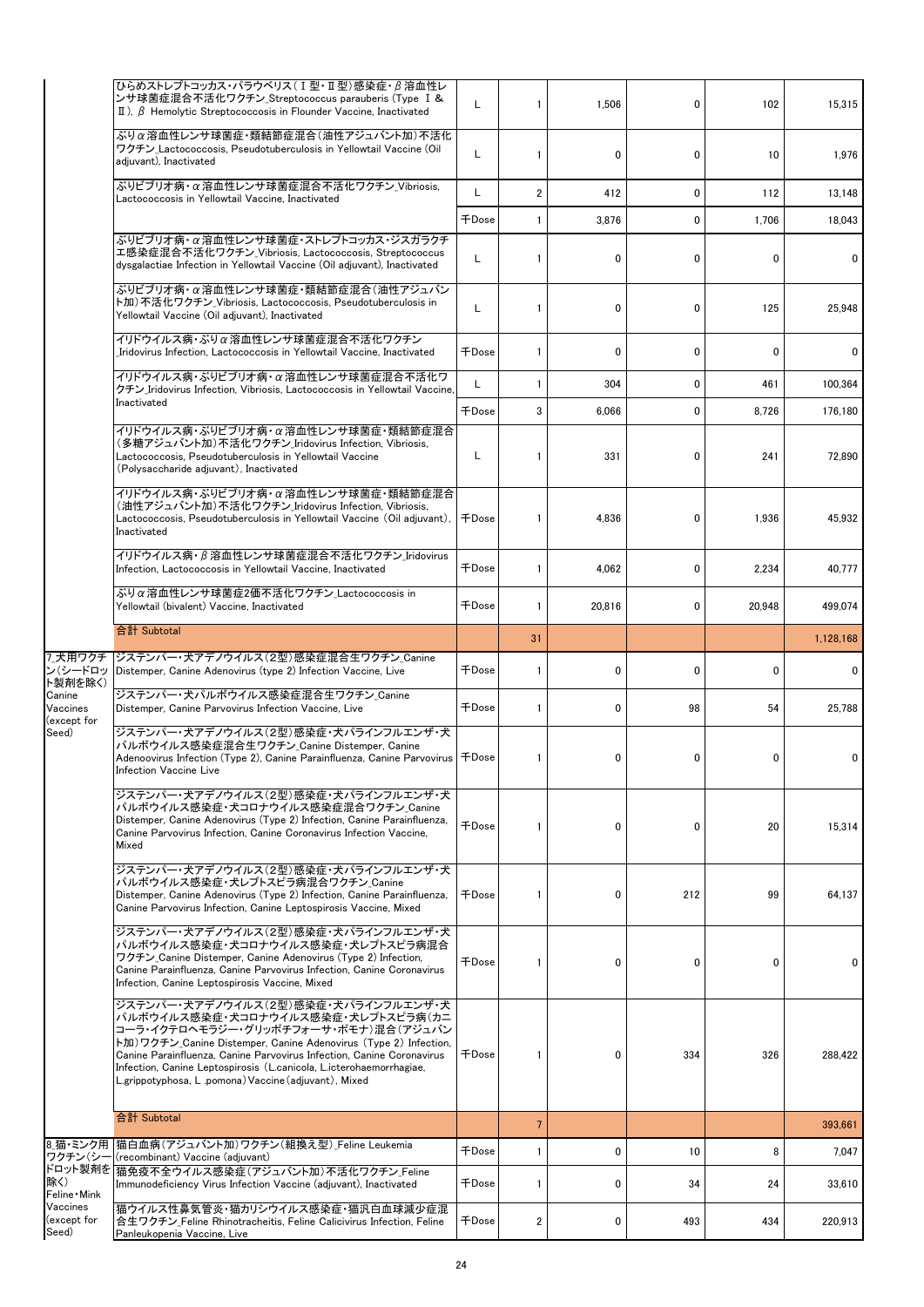|                              | 猫ウイルス性鼻気管炎・猫カリシウイルス感染症2価・猫汎白血球減少<br>症混合ワクチン Feline Rhinotracheitis, Feline Calicivirus Infection<br>(bivalent), Feline Panleukopenia Vaccine, Mixed                                                                                                                                                                                               | $\mp$ Dose   | 1              | 0            | 358          | 340 | 202,402 |
|------------------------------|---------------------------------------------------------------------------------------------------------------------------------------------------------------------------------------------------------------------------------------------------------------------------------------------------------------------------------------------------|--------------|----------------|--------------|--------------|-----|---------|
|                              | 猫ウイルス性鼻気管炎・猫カリシウイルス感染症・猫汎白血球減少症混<br>合(油性アジュバント加)不活化ワクチン_Feline Rhinotracheitis, Feline<br>Calicivirus Infection, Feline Panleukopenia Vaccine (Oil adjuvant),<br>Inactivated                                                                                                                                                                      | <b>+Dose</b> | $\mathbf{1}$   | $\mathbf{0}$ | $\mathbf{0}$ | 77  | 66,572  |
|                              | 猫ウイルス性鼻気管炎・猫カリシウイルス感染症・猫汎白血球減少症・猫<br>白血病・猫クラミジア感染症混合(油性アジュバント加)不活化ワクチン<br>Feline Rhinotracheitis, Feline Calicivirus Infection, Feline<br>Panleukopenia, Feline Leukemia, Feline Chlamydia Vaccine (Oil<br>adiuvant). Inactivated                                                                                                                 | 千Dose        | 1              | $\mathbf 0$  | 90           | 108 | 127,635 |
|                              | 猫ウイルス性鼻気管炎・猫カリシウイルス感染症2価・猫汎白血球減少<br> 症・猫白血病(猫白血病ウイルス由来防御抗原たん白遺伝子導入カナリ<br>ア痘ウイルス)・猫クラミジア感染症混合ワクチン_Feline Rhinotracheitis,<br>Feline Calicivirus Infection (bivalent), Feline Panleukopenia, Feline<br>Leukemia (Canary Pox virus induced protective antigen derived from<br>Feline Leukemia Virus), Feline Chlamydia Vaccine (Oil adjuvant), Mixed | <b>千Dose</b> | 1              | 0            | 101          | 177 | 185,656 |
|                              | 猫ウイルス性鼻気管炎・猫カリシウイルス感染症2価・猫汎白血球減少<br> 症・猫白血病(猫白血病ウイルス由来防御抗原たん白遺伝子導入カナリ<br>ア痘ウイルス)混合ワクチン_Feline Rhinotracheitis, Feline Calicivirus<br>Infection (bivalent), Feline Panleukopenia, Feline Leukemia (Canary Pox<br>virus induced protective antigen derived from Feline Leukemia Virus)<br>Vaccine (Oil adjuvant), Mixed                             | <b>FDose</b> | 1              | $\mathbf 0$  | 47           | 126 | 123,823 |
|                              | カナリア痘生ワクチン Canary Pox Vaccine, Live                                                                                                                                                                                                                                                                                                               | 千Dose        | $\mathbf{1}$   | 0            | $\mathbf 0$  | 0   | 0       |
|                              | 合計 Subtotal                                                                                                                                                                                                                                                                                                                                       |              | 10             |              |              |     | 967.658 |
| 9 牛用ワクチ<br>ン(シードロッ<br>ト製剤)   | 牛伝染性鼻気管炎・牛パラインフルエンザ混合生ワクチン(シード)<br>Infectious Bovine Rhinotracheitis, Bovine Parainfluenza Vaccine, Live,<br>Seed                                                                                                                                                                                                                                 | <b>FDose</b> | 1              | 0            | 403          | 274 | 175,288 |
| Bovine<br>Vaccines<br>(Seed) | 牛伝染性鼻気管炎・牛ウイルス性下痢-粘膜病2価・牛パラインフルエ<br>ンザ・牛RSウイルス感染症混合(アジュバント加)不活化ワクチン(シー<br>ド) Infectious Bovine Rhinotracheitis, Bovine Viral Diarrhea-Mucosal<br>Disease (bivalent), Bovine Parainfluenza, Bovine Respiratory Syncytial<br>Virus Infection, Vaccine(adjuvant), Inactivated, Seed                                                                  | L            | 1              | 204          | 0            | 176 | 43,041  |
|                              | 牛流行熱(アジュバント加)不活化ワクチン(シード) Bovine Ephemeral<br>Fever Vaccine (adjuvant), Inactivated, Seed                                                                                                                                                                                                                                                         | Г            | $\overline{2}$ | 292          | 0            | 59  | 1,248   |
|                              | 牛流行熱・イバラキ病混合(アジュバント加)不活化ワクチン(シード)<br>Bovine Ephemeral Fever, Ibaraki Disease Vaccine (adjuvant),<br>Inactivated, Seed                                                                                                                                                                                                                             | Г            | $\mathbf{1}$   | 52           | 0            | 70  | 11,289  |
|                              | アカバネ病・チュウザン病・アイノウイルス感染症混合(アジュバント加)<br>不活化ワクチン(シード) Akabane Disease, Chuzan Disease, Ainovirus<br>Infection Vaccine (adjuvant), Inactivated, Seed                                                                                                                                                                                                  | L            | 3              | 56           | 0            | 116 | 32,061  |
|                              | アカバネ病・チュウザン病・アイノウイルス感染症・ピートンウイルス感染<br>症混合(アジュバント加)不活化ワクチン(シード)_Akabane Disease,<br>Chuzan Disease, Ainovirus Infection, Peatonvirus Infection Vaccine<br>(adjuvant), Inactivated, Seed                                                                                                                                                            | L            | $\mathbf{1}$   | 0            | 0            | 0   | 0       |
|                              | 牛ヒストフィルス・ソムニ(ヘモフィルス・ソムナス)感染症(アジュバント加)<br>不活化ワクチン(シード) Bovine Histophilus somni (Haemophilus<br>somnus) Infection Vaccine (adjuvant), Inactivated, Seed                                                                                                                                                                                            | L            | 2              | 0            | 0            | 289 | 52,426  |
|                              | 牛レプトスピラ病(アジュバント加)不活化ワクチン(シード) Bovine<br>Leptospirosis Vaccine (adjuvant), Inactivated, Seed                                                                                                                                                                                                                                                       | L            | $\mathbf{1}$   | $\mathbf{0}$ | 0            | 5   | 1,612   |
|                              | 炭疽生ワクチン(シード) Anthrax Vaccine, Live, Seed                                                                                                                                                                                                                                                                                                          | <b>千Dose</b> | $\mathbf{1}$   | 171          | 0            | 95  | 10,871  |
|                              | マンヘミア・ヘモリチカ(1型)感染症不活化ワクチン(油性アジュバント加<br>溶解用液)(シード) Mannheimia haemolytica(type1)Vaccine (oil<br>adiuvant). Inactivated. Seed                                                                                                                                                                                                                       | 千Dose        | 1              | 0            | 233          | 180 | 119,019 |
|                              | 牛クロストリジウム・ボツリヌス(C・D型)感染症(アジュバント加)トキソイ<br>ド(シード) Bovine Clostridial Infection, Bovine Botulism (type C&D)<br>toxoid (adjuvant), Seed                                                                                                                                                                                                               | L            | $\mathbf{1}$   | 0            | 0            | 42  | 20,585  |
|                              | 破傷風(アジュバント加)トキソイド(シード) Tetanus toxoid (adjuvant),<br>Seed                                                                                                                                                                                                                                                                                         | L            | $\mathbf{1}$   | 10           | 0            | 13  | 5,686   |
|                              | 牛クロストリジウム感染症3種混合(アジュバント加)トキソイド(シード)<br>Bovine Clostridial Infections 3-way toxoid (adjuvant), Seed                                                                                                                                                                                                                                                | L            | 1              | 0            | 0            | 268 | 55,538  |
|                              | 牛クロストリジウム感染症5種混合(アジュバント加)トキソイド(シード)<br>Bovine Clostridial Infections 5-way toxoid (adjuvant), Seed                                                                                                                                                                                                                                                | L            | $\mathbf{1}$   | 669          | 0            | 724 | 195,615 |
|                              | 牛ロタウイルス感染症3価・牛コロナウイルス感染症・牛大腸菌性下痢症<br>(K99精製線毛抗原)混合(アジュバント加)不活化ワクチン(シード)<br>Bovine Rotavirus Infection (trivalent)-Bovine Coronavirus Infection,<br>Bovine Collibacillosis (K100 purified piliantigen) Vaccine (adjuvant),<br>Inactivated, Seed                                                                                                    | L            | $\mathbf{1}$   | 301          | 0            | 362 | 446,962 |
|                              | アカバネ病生ワクチン(シード) Akabane Disease Vaccine, Live, Seed                                                                                                                                                                                                                                                                                               | <b>千Dose</b> | 4              | 341          | 0            | 197 | 139,510 |
|                              | イバラキ病生ワクチン(シード) Ibaraki Disease Vaccine, Live, Seed                                                                                                                                                                                                                                                                                               | 千Dose        | 3              | 10           | 0            | 89  | 21,701  |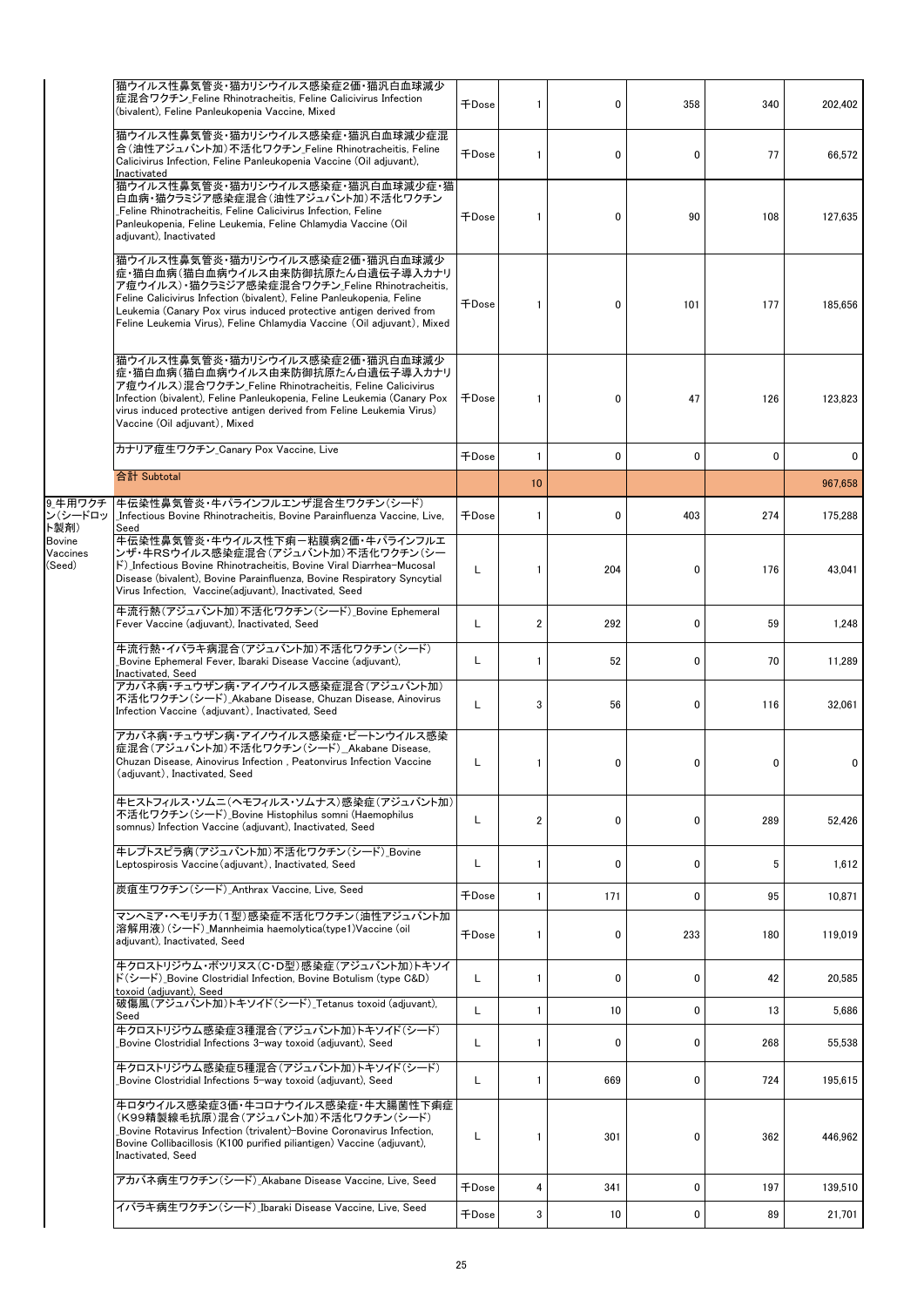|                              | 牛RSウイルス感染症生ワクチン(シード) Bovine Respiratory Syncytial<br>Virus Infection Vaccine, Live, Seed                                                                                                                                                          | <b>千Dose</b> | 1              | 166          | 0            | 73           | 30,957      |
|------------------------------|---------------------------------------------------------------------------------------------------------------------------------------------------------------------------------------------------------------------------------------------------|--------------|----------------|--------------|--------------|--------------|-------------|
|                              | 合計 Subtotal                                                                                                                                                                                                                                       |              | 27             |              |              |              | 1.363.409   |
| 10 馬用ワク<br>チン(シード<br>ロット製剤)  | 馬鼻肺炎(アジュバント加)不活化ワクチン(シード)_Equine Viral<br>Rhinopneumonitis Vaccine (adjuvant), Inactivated, Seed                                                                                                                                                  | L            | $\mathbf{1}$   | 60           | $\mathbf{0}$ | 7            | 6,825       |
| Equine<br>Vaccines<br>(Seed) | 馬ロタウイルス感染症(アジュバント加)不活化ワクチン(シード) Equine<br>Rotavirus Infection Vaccine (adjuvant), Inactivated, Seed                                                                                                                                               | L            | 1              | 19           | $\mathbf{0}$ | 23           | 14,592      |
|                              | 日本脳炎·ゲタウイルス感染症混合不活化ワクチン(シード)_Japanese<br>Encephalitis, Getahvirus Infection Vaccine, Inactivated, Seed                                                                                                                                            | L            | $\mathbf{1}$   | 55           | $\mathbf{0}$ | 57           | 57,272      |
|                              | 合計 Subtotal                                                                                                                                                                                                                                       |              | 3              |              |              |              | 78,689      |
| 11 豚用ワク<br>チン(シード            | 豚コレラ生ワクチン(シード)_Hog Cholera Vaccine, Live, Seed                                                                                                                                                                                                    | L            | $\mathbf{1}$   | 200          | $\mathbf 0$  | 0            | 0           |
| ロット製剤)<br>Swine              |                                                                                                                                                                                                                                                   | <b>千Dose</b> | 6              | $\mathbf{0}$ | 0            | 0            | $\mathbf 0$ |
| Vaccines<br>(Seed)           | 日本脳炎生ワクチン(シード) Japanese Encephalitis Vaccine, Live, Seed                                                                                                                                                                                          | <b>千Dose</b> | $\overline{2}$ | 561          | $\mathbf 0$  | 314          | 16,513      |
|                              | 日本脳炎不活化ワクチン(シード) Japanese Encephalitis Vaccine,<br>Inactivated, Seed                                                                                                                                                                              | L            | $\overline{2}$ | 693          | 0            | 511          | 34,840      |
|                              | 豚インフルエンザ(アジュバント加)不活化ワクチン(シード) Swine<br>Influenza Vaccine (adjuvant), Inactivated, Seed                                                                                                                                                            | L            | $\mathbf{1}$   | 266          | 0            | 268          | 10,356      |
|                              | 豚オーエスキー病(gI-、tk+)生ワクチン(シード) Swine Aujeszky's<br>Disease (Type gl-, tk+) Vaccine, Live, Seed                                                                                                                                                       | <b>FDose</b> | $\mathbf{1}$   | 0            | $\mathbf 0$  | 127          | 9,980       |
|                              | 豚オーエスキー病(gI-、tk+)生ワクチン(アジュバント加溶解用液)<br>(シード)_Swine Aujeszky's Disease (Type gl-, tk+) Vaccine (adjuvant),<br>Live, Seed                                                                                                                           | 千Dose        | $\mathbf{1}$   | 464          | 0            | 443          | 34,851      |
|                              | 豚オーエスキー病(gI-、tk-)生ワクチン(シード) Swine Aujeszky's<br>Disease (Type gI-, tk-) Vaccine, Live, Seed                                                                                                                                                       | 千Dose        | $\overline{2}$ | 0            | 0            | 0            | $\mathbf 0$ |
|                              | 豚伝染性胃腸炎濃縮生ワクチン(母豚用)(シード) Swine Transmissible<br>Gastroenteritis Vaccine, Concentrated, Live (for sow), Seed                                                                                                                                       | <b>千Dose</b> | $\mathbf{1}$   | 0            | 0            | 0            | 0           |
|                              | 豚伝染性胃腸炎(アジュバント加)不活化ワクチン(シード)_Swine<br>Transmissible Gastroenteritis Vaccine (adjuvant), Inactivated, Seed                                                                                                                                         | L            | $\mathbf{1}$   | $\mathbf 0$  | 0            | 0            | 0           |
|                              | 豚パルボウイルス感染症不活化ワクチン(シード) Porcine Parvovirus<br>Vaccine, Inactivated, Seed                                                                                                                                                                          | L            | $\mathbf{1}$   | 419          | 0            | 481          | 61,165      |
|                              | 豚繁殖・呼吸障害症候群生ワクチン(シード) Porcine Reproductive and<br>Respiratory Syndrome Vaccine, Live, Seed                                                                                                                                                        | <b>千Dose</b> | 1              | 0            | 5,286        | 3,859        | 952,205     |
|                              | 豚繁殖・呼吸障害症候群2価生ワクチン(シード) Porcine Reproductive<br>and Respiratory Syndrome (bivalent) Vaccine, Live, Seed                                                                                                                                           | <b>千Dose</b> | 1              | 0            | $\mathbf{0}$ | $\mathbf{0}$ | 0           |
|                              | 豚流行性下痢生ワクチン(シード) Porcine Epidemic Diarrhea Vaccine,<br>Live, Seed                                                                                                                                                                                 | 千Dose        | $\mathbf{1}$   | 230          | 0            | 106          | 19,358      |
|                              | 豚伝染性胃腸炎・豚流行性下痢混合生ワクチン(シード) Swine<br>Transmissible Gastroenteritis, Porcine Epidemic Diarrhea Vaccine, Live,<br>Seed                                                                                                                               | 千Dose        | $\mathbf{1}$   | 1,144        | 0            | 1,005        | 363,049     |
|                              | 日本脳炎・豚パルボウイルス感染症・豚ゲタウイルス感染症混合生ワク<br>チン(シード) Japanese Encephalitis, Porcine Parvovirus, Swine<br>Getahvirus Vaccine, Live, Seed                                                                                                                    | 千Dose        | $\mathbf{1}$   | 573          | 0            | 429          | 155,259     |
|                              | 豚丹毒生ワクチン(シード)_Swine Erysipelas Vaccine, Live, Seed                                                                                                                                                                                                | L            | $\mathbf{1}$   | 584          | 0            | 574          | 17,169      |
|                              |                                                                                                                                                                                                                                                   | <b>千Dose</b> | $\overline{7}$ | 3,731        | 0            | 3.174        | 58,207      |
|                              | 豚丹毒(アジュバント加)不活化ワクチン(シード)_Swine Erysipelas<br>Vaccine (adjuvant), Inactivated, Seed                                                                                                                                                                | L            | $\mathbf{1}$   | 3,856        | 0            | 3,581        | 85,806      |
|                              | 豚丹毒(油性アジュバント加)不活化ワクチン(シード) Swine Erysipelas<br>Vaccine (Oil adjuvant), Inactivated, Seed                                                                                                                                                          | L            | $\overline{2}$ | 0            | $\mathbf 0$  | 0            | $\mathbf 0$ |
|                              | 豚アクチノバシラス・プルロニューモニエ(2型)感染症(アジュバント加)<br>不活化ワクチン(シード) Porcine Actinobacillus pleuropneumoniae<br>(Serotype 2) Infection Vaccine (adiuvant). Inactivated. Seed                                                                                       | L            | $\mathbf{1}$   | 0            | $\mathbf{0}$ | 0            | 0           |
|                              | 豚アクチノバシラス・プルロニューモニエ(1・2・5型)感染症(油性アジュバ<br>ント加)不活化ワクチン(シード)                                                                                                                                                                                         | L            | $\mathbf{1}$   | 0            | 0            | 0            | 0           |
|                              | 豚アクチノバシラス・プルロニューモニエ感染症(1型部分精製・無毒化毒<br>素)(酢酸トコフェロールアジュバント加)不活化ワクチン(シード) Porcine<br>Actinobacillus pleuropneumoniae (partially purified outer membrane<br>protein of Serotype 1, toxoid) Vaccine (Tocopherolacetate adjuvant),<br>Inactivated, Seed | L            | 2              | 0            | 8,876        | 7,976        | 406,781     |
|                              | 豚ストレプトコッカス・スイス(2型)感染症(酢酸トコフェロールアジュバン<br>ト加)不活化ワクチン(シード) Streptococcus Suis Infection (Serotype 2)<br>Vaccine (Tocopherolacetate adjuvant), Inactivated, Seed                                                                                      | L            | $\overline{2}$ | 0            | 0            | 0            | 0           |
|                              | 豚大腸菌性下痢症(K88保有全菌体・K99保有全菌体)(アジュバント<br>加)不活化ワクチン(シード) Swine Colibacillosis (K88, K99) Vaccine<br>(adjuvant) Inactivated, Seed                                                                                                                      | L            | 1              | 0            | 0            | 0            | 0           |
|                              | 豚大腸菌性下痢症(K88ab・K88ac・K99・987P保有全菌体)(アジュ <br>バント加)不活化ワクチン(シード) Swine Colibacillosis (K88ab, K88ac,<br>K99, K987p) Vaccine (adjuvant) Inactivated, Seed                                                                                             | L            | $\mathbf{1}$   | 0            | 0            | 0            | 0           |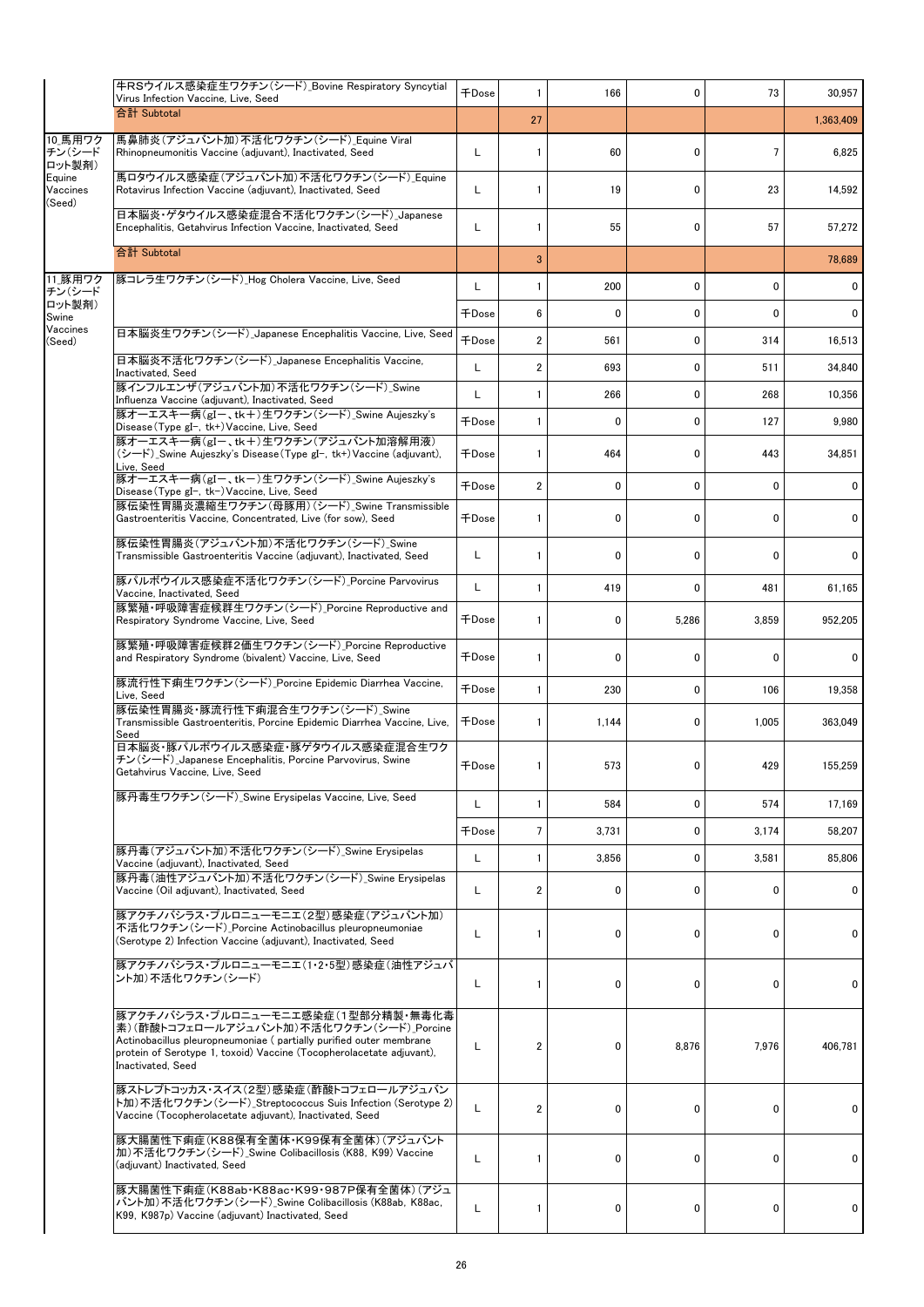|                             | ヘモフィルス・パラスイス(2・5型)感染症(アジュバント加)不活化ワクチ<br>ン(シード)_Haemophilus Parasuis (Serotype 2, 5) Infection Vaccine<br>(adjuvant) Inactivated, Seed                                                                                  | L                   | 2                       | 415       | 0       | 576       | 108,391   |
|-----------------------------|------------------------------------------------------------------------------------------------------------------------------------------------------------------------------------------------------------------------|---------------------|-------------------------|-----------|---------|-----------|-----------|
|                             | マイコプラズマ・ハイオニューモニエ感染症(アジュバント加)不活化ワク<br>チン(シード) Mycoplasma hyopneumoniae Infection Vaccine (adjuvant)<br>Inactivated, Seed                                                                                               | L                   | $\overline{2}$          | 1,421     | 0       | 1,020     | 36,762    |
|                             | マイコプラズマ・ハイオニューモニエ感染症(カルボキシビニルポリマーア<br>ジュバント加)不活化ワクチン(シード) Mycoplasma hyopneumoniae<br>Infection Vaccine (Carboxyvinylpolymer adjuvant), Inactivated, Seed                                                              | <b>千Dose</b>        | $\mathbf{1}$            | 0         | 796     | 406       | 27,918    |
|                             | マイコプラズマ・ハイオニューモニエ感染症(油性アジュバント加)不活化<br>ワクチン(シード)_Mycoplasma hyopneumoniae Infection Vaccine (Oil<br>adjuvant) Inactivated, Seed                                                                                         | <b><i>FDose</i></b> | $\overline{2}$          | 0         | 0       | 7,863     | 1,362,291 |
|                             | 豚アクチノバシラス・プルロニューモニエ(1・2・5型)感染症・豚丹毒混合<br>(油性アジュバント加)不活化ワクチン(シード) Porcine Actinobacillus<br>pleuropneumoniae (Serotype 1, 2, 5) Infection, Swine Erysipelas Vaccine<br>(Oil adjuvant), Inactivated, Seed                 | L                   | $\mathbf{1}$            | 5,060     | 0       | 4,294     | 609,227   |
|                             | 豚ボルデテラ感染症精製(アフィニティークロマトグラフィー部分精製)・豚<br>パスツレラ症混合(油性アジュバント加)不活化ワクチン(シード)_Swine<br>Bordetellosis (partially purified by affinity chromatography), Swine<br>Pasteurellosis (Oil adjuvant) Vaccine, Inactivated, Seed       | 千Dose               | $\mathbf{1}$            | 0         | 0       | 0         | 0         |
|                             | パスツレラ・ムルトシダ(アジュバント加)トキソイド(シード) Pasteurella<br>multocida toxoid (adjuvant), Seed                                                                                                                                        | L                   | $\mathbf{1}$            | 130       | 0       | 73        | 7,226     |
|                             | ボルデテラ・ブロンキセプチカ・パスツレラ・ムルトシダ混合(アジュバント<br>加)トキソイド(シード) Bordetella bronchiseptica, Pasteurella multocida<br>toxoid (adjuvant), Seed                                                                                        | L                   | $\mathbf{1}$            | 413       | 0       | 1,011     | 161,537   |
|                             | 豚大腸菌性下痢症不活化・クロストリジウム・パーフリンゲンストキソイド<br>混合(アジュバント加)ワクチン(シード)_Swine Colibacillosis Vaccine<br>Inactivated, Clostridium perfringens toxoid (adjuvant), Seed                                                                | <b>FDose</b>        | $\mathbf{1}$            | 0         | 358     | 462       | 172,282   |
|                             | 豚ボルデテラ感染症不活化・パスツレラ・ムルトシダトキソイド混合(ア<br>ジュバント加)ワクチン(シード) Swine Bordetellosis Vaccine Inactivated,<br>Pasteurella multocida toxoid (adjuvant), Seed                                                                        | L                   | 1                       | 406       | 0       | 204       | 13,920    |
|                             | 豚ボルデテラ感染症不活化・パスツレラ・ムルトシダトキソイド混合(油性<br>アジュバント加)ワクチン(シード) Swine Bordetellosis Vaccine<br>Iinactivated, Pasteurella multocida toxoid (Oil adjuvant), Seed                                                                 | L                   | $\mathbf{1}$            | 1,436     | 0       | 1,481     | 223,334   |
|                             | 豚ボルデテラ感染症・豚パスツレラ症(全菌体・部分精製トキソイド)混合<br>(油性アジュバント加)不活化ワクチン(シード) Swine Bordetellosis.<br>Swine Pasteurellosis (whole cell, partially purified toxoid) Vaccine (Oil<br>adjuvant), Inactivated, Seed                        | 千Dose               | $\mathbf{1}$            | 0         | 78      | 43        | 16,449    |
|                             | 豚ボルデテラ感染症不活化・パスツレラ・ムルトシダトキソイド・豚丹毒不<br>活化混合(アジュバント加)ワクチン(シード)_Swine Bordetellosis Vaccine<br>Iinactivated, Pasteurella multocida toxoid, Swine Erysipelas Vaccine<br>Inactivated (adjuvant), Seed                       | L                   | $\mathbf{1}$            | 770       | 0       | 1,017     | 99,399    |
|                             | 豚ボルデテラ感染症・豚パスツレラ症(粗精製トキソイド)・マイコプラズ<br>マ・ハイオニューモニエ感染症混合(アジュバント加)不活化ワクチン<br>(シード)_Swine Bordetellosis, Swine Pasteurellosis toxoid(rough<br>purified), Mycoplasma hyopneumoniae Vaccine (adjuvant), Inactivated,<br>Seed | L                   | 1                       | 2,249     | 0       | 1,546     | 103,213   |
|                             | 合計 Subtotal                                                                                                                                                                                                            |                     | 60                      |           |         |           | 5,167,488 |
| 12 鶏用ワク<br>チン(シード           | 鶏痘生ワクチン(シード) Fowl Pox Vaccine. Live. Seed                                                                                                                                                                              | <b>千Dose</b>        | 6                       | 221,953   | 0       | 255,608   | 164,526   |
| ロット製剤)<br>Avian<br>Vaccines | 産卵低下症候群-1976(アジュバント加)不活化ワクチン(シード) Egg<br>Drop Syndrome-1977 Vaccine (adjuvant) Inactivated, Seed                                                                                                                       | L                   | $\mathbf{1}$            | 2,740     | 0       | 2,463     | 67,836    |
| (Seed)                      | 産卵低下症候群-1976(油性アジュバント加)不活化ワクチン(シード)<br>Egg Drop Syndrome-1977 Vaccine (Oil adjuvant) Inactivated, Seed                                                                                                                 | L                   | 2                       | 3,698     | 0       | 2,470     | 60,171    |
|                             |                                                                                                                                                                                                                        | 千Dose               | $\mathbf{1}$            | 0         | 0       | 1,057     | 7,928     |
|                             | トリニューモウイルス感染症生ワクチン(シード) Avian Pneumovirus<br>Infection Vaccine, Live, Seed                                                                                                                                             | <b>千Dose</b>        | $\overline{\mathbf{2}}$ | 0         | 41,100  | 40.800    | 43,493    |
|                             | トリレオウイルス感染症(油性アジュバント加)不活化ワクチン(シード)<br>Avian Reovirus Infection Vaccine (Oil adjuvant) Inactivated, Seed                                                                                                                | L                   | $\mathbf{1}$            | 0         | 0       | 515       | 50,926    |
|                             | ニューカッスル病生ワクチン(シード) Newcastle Disease Vaccine, Live,<br>Seed                                                                                                                                                            | <b>千Dose</b>        | 10                      | 1,067,040 | 529.960 | 1,269,012 | 337,931   |
|                             | 鶏伝染性気管支炎生ワクチン(シード) Avian Infectious Bronchitis<br>Vaccine, Live, Seed                                                                                                                                                  | 千Dose               | 17                      | 984,521   | 137,940 | 1,146,302 | 862,226   |
|                             | 鶏伝染性喉頭気管炎生ワクチン(シード) Avian Infectious<br>Laryngotrachitis Vaccine, Live, Seed                                                                                                                                           | 千Dose               | 4                       | 105,609   | 0       | 92,595    | 207,082   |
|                             | 鶏伝染性喉頭気管炎凍結生ワクチン(シード) Avian Infectious<br>Laryngotrachitis Vaccine, Frozen Live, Seed                                                                                                                                  | 千Dose               | $\mathbf{1}$            | 0         | 0       | 0         | 0         |
|                             | 鶏伝染性ファブリキウス嚢病生ワクチン(大ひな用)(シード) Avian<br>Infectious Bursal Disease Vaccine, Live (for large chicks), Seed                                                                                                                | 千Dose               | $\mathbf{1}$            | 38,796    | 0       | 43,270    | 157,801   |
|                             | 鶏伝染性ファブリキウス嚢病生ワクチン(ひな用)(シード) Avian<br>Infectious Bursal Disease Vaccine, Live (for chicks), Seed                                                                                                                       | 千Dose               | 9                       | 388,815   | 414,276 | 718,365   | 765,081   |
|                             | [鶏伝染性ファブリキウス嚢病生ワクチン(ひな用中等毒)(シード)_Avian<br>Infectious Bursal Disease Vaccine, Live (for chicks, mesopathogenic<br>type), Seed                                                                                           | 千Dose               | 3                       | 0         | 4,740   | 4,330     | 15,513    |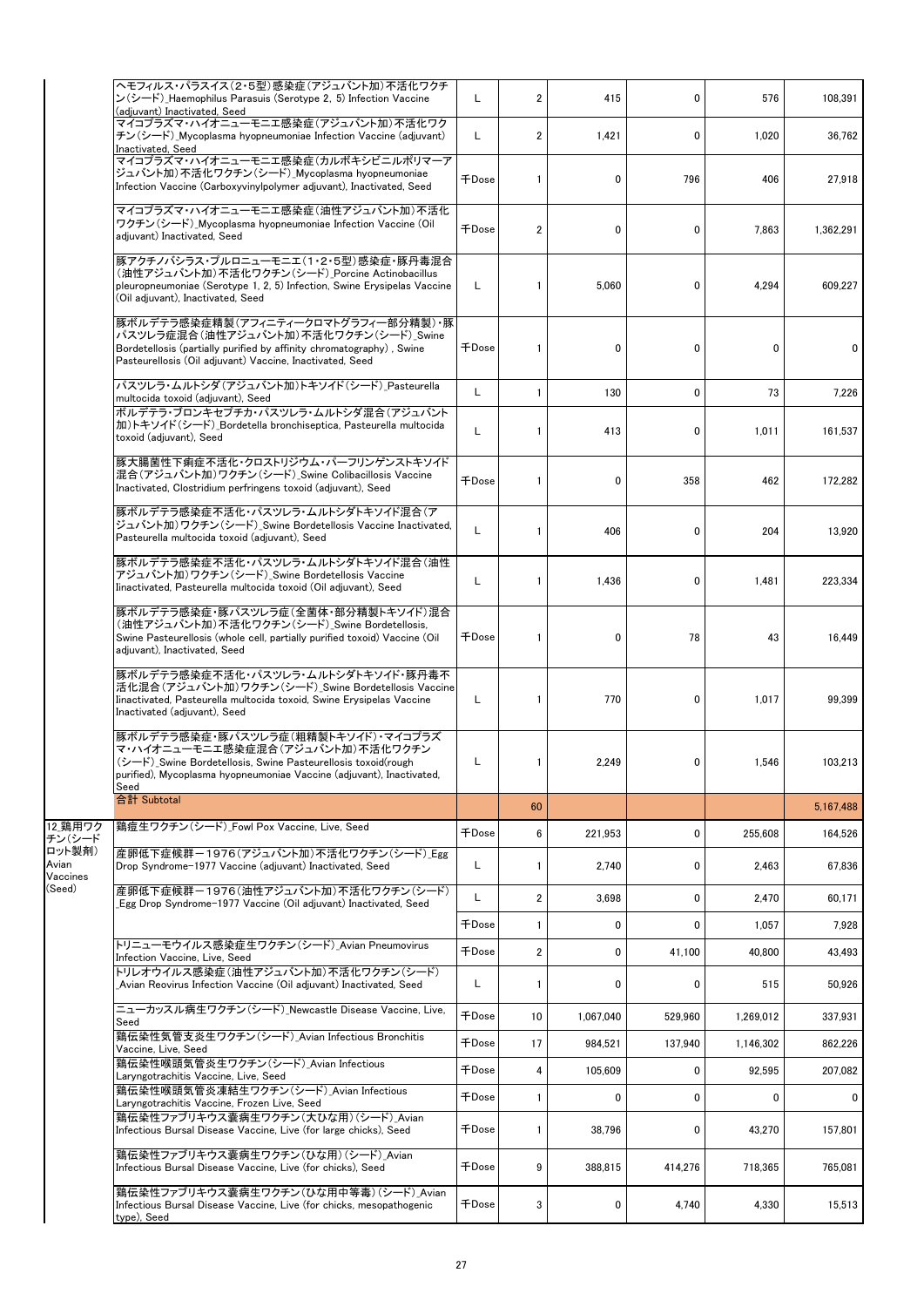| 鶏伝染性ファブリキウス囊病(アジュバント加)不活化ワクチン(シード)<br>Avian Infectious Bursal Disease Vaccine (adjuvant) Inactivated, Seed                                                                                                                                         | L            | $\mathbf{1}$            | 0       | 0           | 0       | 0       |
|----------------------------------------------------------------------------------------------------------------------------------------------------------------------------------------------------------------------------------------------------|--------------|-------------------------|---------|-------------|---------|---------|
| 鶏伝染性ファブリキウス嚢病凍結生ワクチン(シード)                                                                                                                                                                                                                          | <b>千Dose</b> | 1                       | 0       | $\mathbf 0$ | 0       | 0       |
| 鶏脳脊髄炎生ワクチン(シード) Avian Encephalomyelitis Vaccine, Live,<br>Seed                                                                                                                                                                                     | $\mp$ Dose   | 5                       | 66,498  | $\mathbf 0$ | 54,195  | 229,489 |
| 鶏貧血ウイルス感染症生ワクチン(シード) Chicken Anemia Virus<br>Vaccine, Live, Seed                                                                                                                                                                                   | <b>千Dose</b> | 1                       | 0       | 0           | 6,890   | 86.125  |
| マレック病(七面鳥ヘルペスウイルス)生ワクチン(シード) Marek's<br>Disease (Turkey Herpesvirus) Vaccine, Live, Seed                                                                                                                                                           | $\mp$ Dose   | 5                       | 166,553 | 0           | 133,427 | 200,813 |
| マレック病(マレック病ウイルス1型)凍結生ワクチン(シード) Marek's<br>Disease (Type 1) Vaccine, Frozen, Live, Seed                                                                                                                                                             | $\mp$ Dose   | 5                       | 506,603 | 0           | 263.920 | 486,474 |
| マレック病(マレック病ウイルス1型・七面鳥ヘルペスウイルス)凍結生ワ<br>クチン (シード) _Marek's Disease (Type 2, Turkey Herpesvirus) Vaccine,                                                                                                                                             | 千Dose        | $\mathbf{1}$            | 12.740  | 0           | 6,124   | 14,544  |
| Frozen, Live, Seed<br>マレック病(マレック病ウイルス2型・七面鳥ヘルペスウイルス)凍結生ワ<br>クチン(シード)_Marek's Disease (Type 2, Turkey Herpesvirus) Vaccine,                                                                                                                         | 千Dose        | 3                       | 224,275 | 0           | 240,578 | 437,023 |
| Frozen, Live, Seed<br>ニューカッスル病・鶏伝染性気管支炎混合生ワクチン(シード) Newcastle<br>Disease, Avian Infectious Bronchitis Vaccine, Live, Seed                                                                                                                          | 千Dose        | 9                       | 585,421 | 20,400      | 578,296 | 372,239 |
| ニューカッスル病・鶏伝染性気管支炎混合(油性アジュバント加)不活化<br>ワクチン(シード) Newcastle Disease, Avian Infectious Bronchitis<br>Vaccine (Oil adjuvant) Inactivated, Seed                                                                                                          |              | 2                       | 3,297   | 0           | 2,726   | 24,593  |
| ニュ―カッスル病・鶏伝染性気管支炎2価混合(油性アジュバント加)不<br>活化ワクチン(シード)_Newcastle Disease. Avian Infectious Bronchitis<br>(bivalent) Vaccine (Oil adjuvant) Inactivated, Seed                                                                                             |              | $\overline{2}$          | 2,798   | 0           | 3,906   | 136,776 |
| マレック病(マレック病ウイルス2型・七面鳥ヘルペスウイルス)・鶏痘混<br>合生ワクチン (シード)_Marek's Disease (Type 3, Turkey Herpesvirus).<br>Fowl Pox Vaccine, Live, Seed                                                                                                                   |              | $\mathbf{1}$            | 72,440  | 0           | 40,240  | 92,552  |
| ニューカッスル病・鶏伝染性気管支炎2価・産卵低下症候群-1976混<br>合(油性アジュバント加)不活化ワクチン(シード)_Newcastle Disease,<br>Avian Infectious Bronchitis (bivalent), Egg Drop Syndrome-1977 Vaccine<br>(Oil adjuvant) Inactivated, Seed                                                     | L            | $\mathbf{1}$            | 0       | 0           | 0       | 0       |
| ニューカッスル病・鶏伝染性気管支炎2価・鶏伝染性ファブリキウス嚢病<br>混合(油性アジュバント加)不活化ワクチン(シード)_Newcastle Disease,<br>Avian Infectious Bronchitis (bivalent), Avian Infectious Bursal Disease<br>Vaccine (Oil adjuvant) Inactivated, Seed                                           |              | $\mathbf{1}$            | 1,901   | 0           | 991     | 54,917  |
| ニューカッスル病・鶏伝染性気管支炎2価・鶏伝染性ファブリキウス嚢<br>病・産卵低下症候群-1976混合(油性アジュバント加)不活化ワクチン<br>(シード) Newcastle Disease, Avian Infectious Bronchitis (bivalent),<br>Avian Infectious Bursal Disease, Egg Drop Syndrome-1976 Vaccine (Oil<br>adjuvant) Inactivated, Seed  |              | $\mathbf{1}$            | 0       | 0           | 45      | 4,532   |
| ニューカッスル病・鶏伝染性気管支炎2価・鶏伝染性ファブリキウス嚢病・<br>トリレオウイルス感染症混合(油性アジュバント加)不活化ワクチン(シー<br>ド) Newcastle Disease, Avian Infectious Bronchitis (bivalent), Avian<br>Infectious Bursal Disease, Avian Reovirus Infection Vaccine (Oil<br>adjuvant) Inactivated, Seed | L            |                         |         |             | 1,262   | 104,861 |
| 鶏サルモネラ症(サルモネラ・エンテリティディス)(アジュバント加)不活<br>化ワクチン(シード) Poultry Salmonellosis(S. enteritidis) Vaccine<br>(adjuvant) Inactivated, Seed                                                                                                                    | L            | $\mathbf{1}$            | 0       | 3,387       | 2,650   | 56,710  |
| 鶏サルモネラ症(サルモネラ・エンテリティディス)(油性アジュバント加)<br>不活化ワクチン(シード)_Poultry Salmonellosis(S. enteritidis) Vaccine                                                                                                                                                  | Г            | $\mathbf{1}$            | 0       | $\mathbf 0$ | 0       | 0       |
| (Oil adjuvant) Inactivated, Seed                                                                                                                                                                                                                   | 千Dose        | $\overline{2}$          | 6,012   | 11,459      | 14,436  | 114,831 |
| 鶏サルモネラ症(サルモネラ・エンテリティディス・サルモネラ・ティフイムリ<br>ウム)(油性アジュバント加)不活化ワクチン(シード) Poultry<br>Salmonellosis (S. enteritidis, S. typhimurium) Vaccine (Oil adiuvant).<br>Inactivated, Seed                                                                          | L            | 1                       | 23,008  | 0           | 12,353  | 279.679 |
| 鶏サルモネラ症(サルモネラ・インファンティス抽出抗原・サルモネラ・エン<br>テリティディス抽出抗原・サルモネラ・ティフィムリウム抽出抗原)(油性ア<br>ジュバント加)不活化ワクチン(シード)_Poultry Salmonellosis (S. infantis,<br>S. enteritidis, S. typhimurium extracted antigen) Vaccine (Oil adjuvant)<br>Inactivated, Seed             | <b>FDose</b> | 1                       | 0       | 0           | 0       | 0       |
| 鶏脳脊髄炎・鶏痘混合生ワクチン(シード)<br>Avian Encephalomyelitis, Fowl Pox Vaccine, Live, Seed                                                                                                                                                                      | $\mp$ Dose   | $\mathbf{1}$            | 0       | 0           | 0       | 0       |
| 鶏伝染性コリーザ(A・C型)(アジュバント加)不活化ワクチン(シード)<br>Avian Infectious Coryza (Type A&C) Vaccine (adjuvant) Inactivated,<br>Seed                                                                                                                                  | Г            | 2                       | 4,349   | 0           | 3,032   | 14,818  |
| マイコプラズマ・ガリセプチカム感染症生ワクチン(シード) Mycoplasma<br>gallisepticum Vaccine Live, Seed                                                                                                                                                                        | 千Dose        | $\overline{\mathbf{c}}$ | 64,280  | 3,500       | 54,405  | 646,497 |
| マイコプラズマ・ガリセプチカム感染症凍結生ワクチン(シード)<br>Mycoplasma gallisepticum Vaccine, Frozen, Live, Seed                                                                                                                                                             | $\mp$ Dose   | 1                       | 0       | 19,213      | 24,326  | 312,103 |
| マイコプラズマ・シノビエ感染症凍結生ワクチン(シード)_Mycoplasma<br>synoviae Vaccine, Frozen, Live, Seed                                                                                                                                                                     | 千Dose        | 1                       | 0       | 19,393      | 10,066  | 106,353 |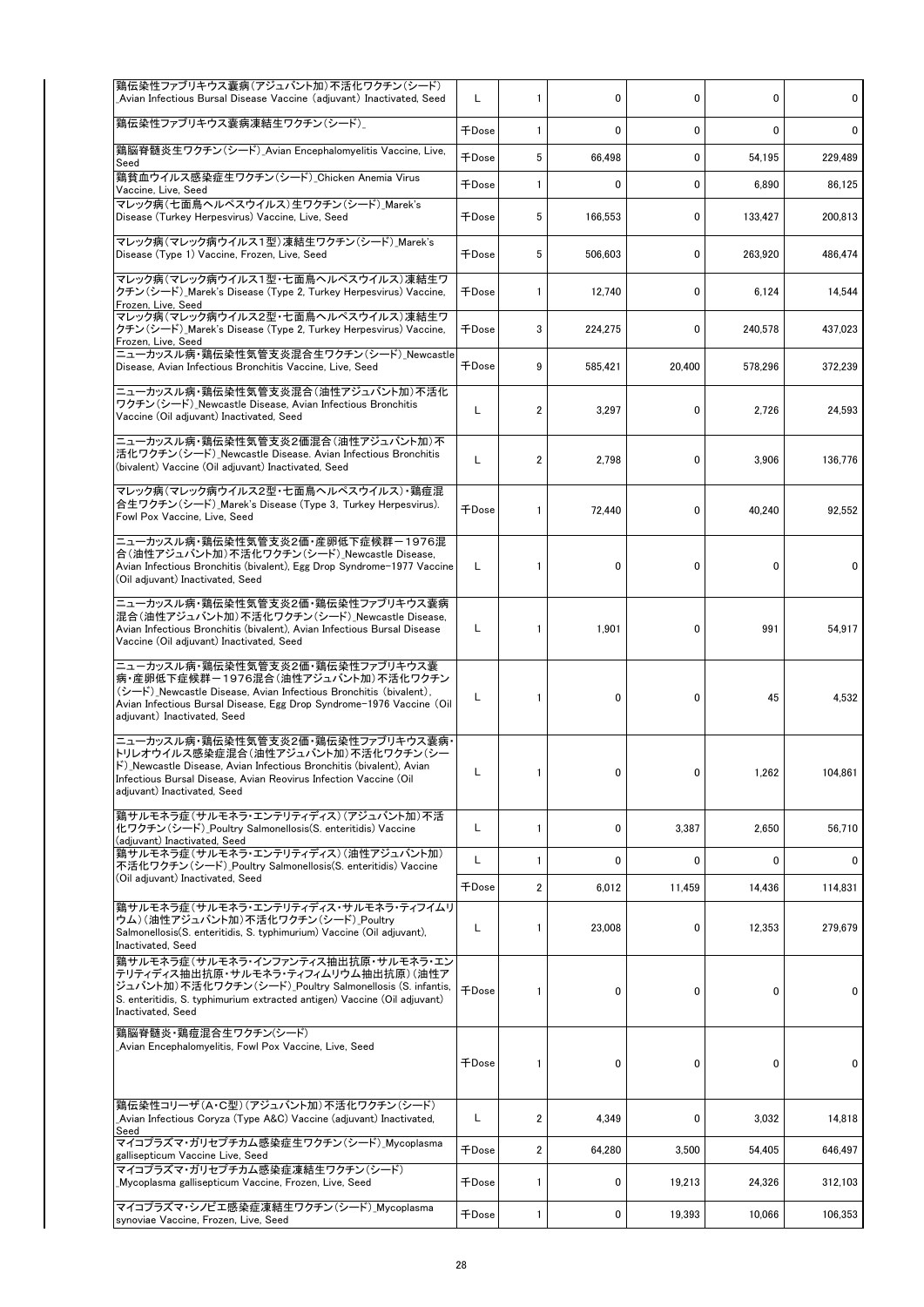|                    | マイコプラズマ・ガリセプチカム感染症(アジュバント加)不活化ワクチン<br>(シード) Mycoplasma gallisepticum Vaccine (adiuvant) Inactivated. Seed                                                                                                                                                                      | Г            |                         | 0            | 0            | 348         | 6,425     |
|--------------------|--------------------------------------------------------------------------------------------------------------------------------------------------------------------------------------------------------------------------------------------------------------------------------|--------------|-------------------------|--------------|--------------|-------------|-----------|
|                    | マイコプラズマ・ガリセプチカム感染症(油性アジュバント加)不活化ワク<br>チン(シード) Mycoplasma gallisepticum Vaccine (Oil adjuvant)                                                                                                                                                                                  | L            | 4                       | 495          | $\mathbf{0}$ | 676         | 32,835    |
|                    | Inactivated, Seed                                                                                                                                                                                                                                                              | 千Dose        | 1                       | $\mathbf{0}$ | 6,727        | 871         | 11,759    |
|                    | 鶏伝染性コリーザ(A・C型)・マイコプラズマ・ガリセプチカム感染症混合<br>(アジュバント・油性アジュバント加)不活化ワクチン(シード) Avian<br>Infectious Coryza (Type A&C), Mycoplasma gallisepticum Vaccine (Oil<br>adjuvant), Inactivated, Seed                                                                                             | Г            | $\mathbf{1}$            | 3,445        | 0            | 1,798       | 47,717    |
|                    | ニューカッスル病・鶏伝染性気管支炎・鶏伝染性コリーザ(A・C型)液状<br>混合(アジュバント加)不活化ワクチン(シード)_Newcastle Disease, Avian<br>Infectious Bronchitis, Avian Infectious Coryza (Type A&C) Vaccine<br>(adjuvant), Liquid, Inactivated, Seed                                                                           | Г            | 1                       | 0            | 0            | 330         | 3,398     |
|                    | ニューカッスル病・鶏伝染性気管支炎・鶏伝染性コリーザ(A・C型菌処<br> 理)混合(アジュバント加)不活化ワクチン(シード)_Newcastle Disease,<br>Avian Infectious Bronchitis (bivalent), Avian Infectious Coryza (Type<br>A&C, ultrasonicated) Vaccine (adjuvant), Inactivated, Seed                                                      | Г            | 1                       | 1,515        | 0            | 930         | 11,702    |
|                    | ニューカッスル病・鶏伝染性気管支炎・鶏伝染性コリーザ(A・C型)混合<br>(油性アジュバント加)不活化ワクチン(シード)_Newcastle Disease, Avian<br>Infectious Bronchitis, Avian Infectious Coryza (Type A&C) Vaccine (Oil<br>adjuvant) Inactivated, Seed                                                                                | L            | 2                       | 4,399        | 0            | 3.966       | 78,512    |
|                    | ニューカッスル病・鶏伝染性気管支炎2価・鶏伝染性コリーザ(A・C型)混<br>合(アジュバント加)不活化ワクチン(シード)_Newcastle Disease, Avian<br>Infectious Bronchitis (bivalent), Avian Infectious Coryza (Type A&C)<br>Vaccine (adjuvant), Inactivated, Seed                                                                        | Г            | 1                       | 5,077        | 0            | 5,861       | 68,963    |
|                    | ニューカッスル病・鶏伝染性気管支炎2価・鶏伝染性コリーザ(A・C型)混<br>合(油性アジュバント加)不活化ワクチン(シード) Newcastle Disease,<br>Avian Infectious Bronchitis, Avian Infectious Coryza (Type A&C)<br>Vaccine (Oil adjuvant) Inactivated, Seed                                                                              | L            | 1                       | 0            | 0            | 0           | 0         |
|                    | ニューカッスル病・鶏伝染性気管支炎・鶏伝染性コリーザ(A・C型)・マイ<br>コプラズマ・ガリセプチカム感染症混合(油性アジュバント加)不活化ワク<br>チン (シード) Newcastle Disease, Avian Infectious Bronchitis, Avian<br>Infectious Coryza (Type A&C), Mycoplasma gallisepticum Vaccine (Oil<br>adjuvant), Inactivated, Seed                             | Г            | 1                       | 14,224       | 0            | 8.843       | 417,659   |
|                    | ニューカッスル病・鶏伝染性気管支炎2価・鶏伝染性コリーザ(A・C型)・<br>マイコプラズマ・ガリセプチカム感染症混合(油性アジュバント加)不活化<br>ワクチン(シード)_Newcastle Disease, Avian Infectious Bronchitis<br>(bivalent), Avian Infectious Coryza (Type A&C), Mycoplasma<br>gallisepticum Vaccine (Oil adjuvant), Inactivated, Seed                 | Г            | 1                       | 0            | 0            | $\mathbf 0$ | 0         |
|                    | 合計 Subtotal                                                                                                                                                                                                                                                                    |              | 126                     |              |              |             | 7,195,413 |
| 14_犬用ワク<br>チン(シード  | 犬パルボウイルス感染症生ワクチン(シード)_Canine Parvovirus                                                                                                                                                                                                                                        | 千Dose        | $\overline{\mathbf{2}}$ | 0            | 31           | 20          | 7,542     |
| ロット製剤)<br>Canine   | Infection Vaccine, Live, Seed<br>狂犬病組織培養不活化ワクチン(シード) Rabies (tissue culture)                                                                                                                                                                                                   | L            | 4                       | 4,263        | 0            | 4,139       | 1,200,980 |
| Vaccines<br>(Seed) | Vaccine, Inactivated, Seed<br>ジステンパー・犬アデノウイルス(2型)感染症・犬パラインフルエンザ・犬<br>パルボウイルス感染症混合生ワクチン(シード) Canine Distemper,<br>Canine Adenovirus (Type 2) Infection, Canine Parainfluenza, Canine<br>Parvovirus Infection, Vaccine, Live, Seed                                               | 千Dose        | 4                       | 404          | 630          | 810         | 436,828   |
|                    | ジステンパー・犬アデノウイルス(2型)感染症・犬パラインフルエンザ・犬<br>パルボウイルス感染症・犬コロナウイルス感染症混合ワクチン(シード)<br>Canine Distemper, Canine Adenovirus (Type 2) Infection, Canine<br>Parainfluenza, Canine Parvovirus Infection, Canine Coronavirus Infection<br>Vaccine, Mixed, Seed                                 | $\mp$ Dose   | 2                       | 363          | 1,163        | 1,409       | 911,565   |
|                    | 犬レプトスピラ病不活化ワクチン(シード) Canine Leptospirosis Vaccine,<br>Inactivated, Seed                                                                                                                                                                                                        | <b>FDose</b> | 1                       | 0            | 14           | 21          | 4,658     |
|                    | 犬レプトスピラ病(カニコーラ・イクテロへモラジー・グリッポチフォーサ・ポ<br>モナ)不活化ワクチン(アジュバント加溶解用液)(シード) Leptospirosis<br>(L.canicola, L.icterohaemorrhagiae, L.grippotyphosa, L.pomona) Vaccine<br>(adjuvant), Inactivated, Seed                                                                                  | 千Dose        | 1                       | 0            | 10           | 10          | 4,491     |
|                    | 犬アデノウイルス(2型)感染症・犬パラインフルエンザ・犬ボルデテラ感<br>染症(部分精製赤血球凝集素)混合不活化ワクチン(シード)_Canine<br>Adenovirus (Type 2) Infection, Canine Parvovirus Infection, Canine<br>Bordetellosis (partially purified heamagglutinin) Vaccine, Inactivated,<br>Seed                                             | 千Dose        | 1                       | 100          | 0            | 82          | 29,539    |
|                    | ジステンパー・犬アデノウイルス(2型)感染症・犬パラインフルエンザ・犬<br>パルボウイルス感染症・犬レプトスピラ病混合ワクチン(シード) Canine<br>Distemper, Canine Adenovirus (Type 2) Infection, Canine Parainfluenza,<br>Canine Parvovirus Infection, Canine Leptospirosis Vaccine, Live, Seed                                                | <b>千Dose</b> | 2                       | 0            | 244          | 210         | 136,443   |
|                    | ジステンパー・犬アデノウイルス(2型)感染症・犬パラインフルエンザ・犬<br>パルボウイルス感染症・犬コロナウイルス感染症・犬レプトスピラ病混合<br>ワクチン(シード) Canine Distemper, Canine Adenovirus (Type 2)<br>Infection, Canine Parainfluenza, Canine Parvovirus Infection, Canine<br>Coronavirus Infection, Canine Leptospirosis Vaccine, Mixed, Seed | 千Dose        | 1                       | 0            | 389          | 500         | 421,528   |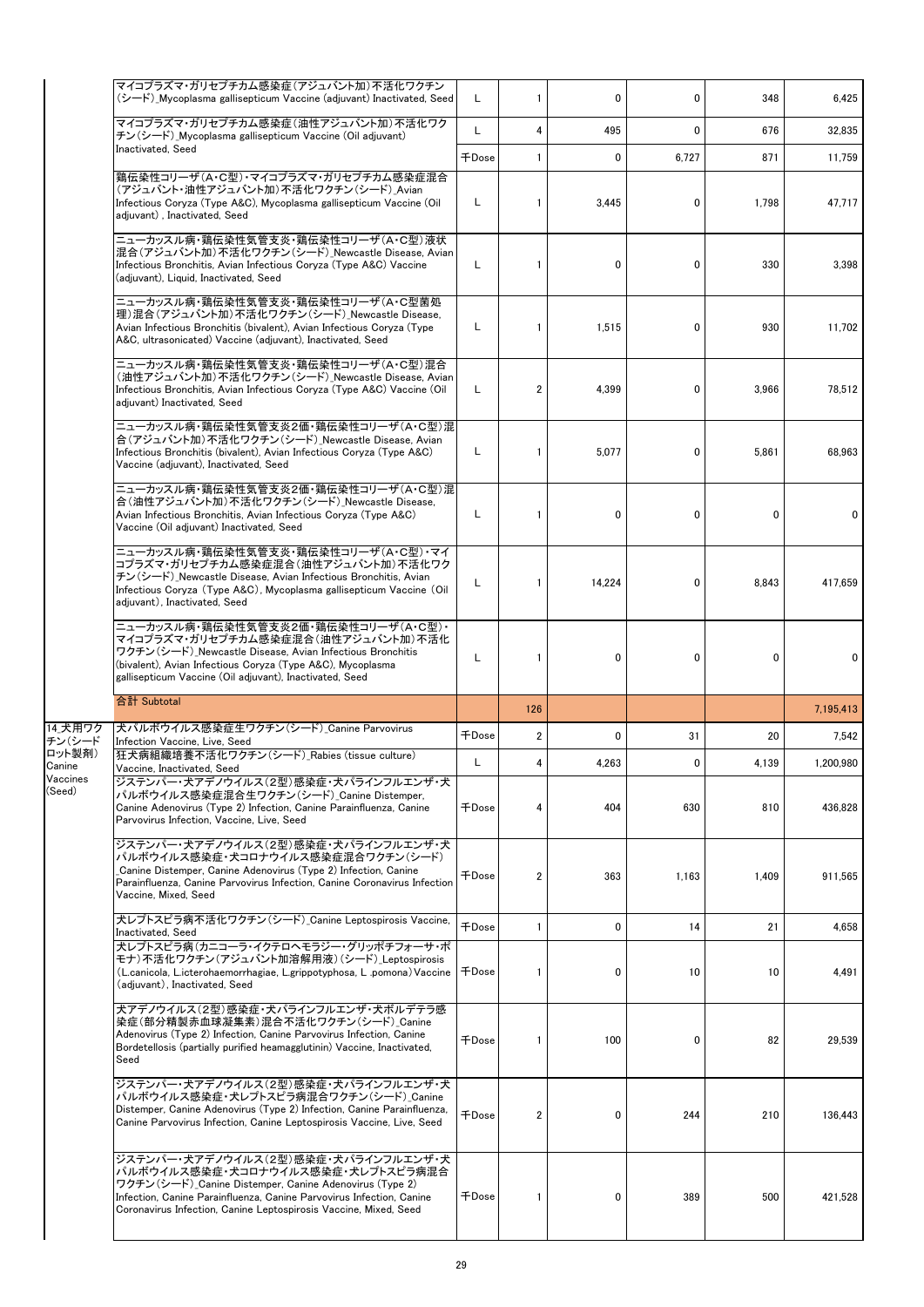|                                                                          | ジステンパー・犬アデノウイルス(2型)感染症・犬パラインフルエンザ・犬<br>パルボウイルス感染症・犬コロナウイルス感染症・犬レプトスピラ病(カニ<br>コーラ、コペンハーゲニー、ヘブドマディス)混合ワクチン(シード)_Canine<br>Distemper, Canine Adenovirus (Type 2) Infection, Canine Parainfluenza,<br>Canine Parvovirus Infection, Canine Coronavirus Infection, Canine<br>Leptospirosis (L.canicola, L.copenhageny, L. hebdomadis) Vaccine,<br>Mixed, Seed                     | <b>千Dose</b> | 1  | 0     | 0            | 0            |              |
|--------------------------------------------------------------------------|-----------------------------------------------------------------------------------------------------------------------------------------------------------------------------------------------------------------------------------------------------------------------------------------------------------------------------------------------------------------------------|--------------|----|-------|--------------|--------------|--------------|
|                                                                          | ジステンパー・犬アデノウイルス(2型)感染症・犬パラインフルエンザ・犬<br>パルボウイルス感染症・犬コロナウイルス感染症・犬レプトスピラ病(カニ<br>コーラ・イクテロヘモラジー・ヘブドマディス)混合(アジュバント加)ワクチ<br>ン (シード) Canine Distemper, Canine Adenovirus (Type 2) Infection,<br>Canine Parainfluenza, Canine Parvovirus Infection, Canine Coronavirus<br>Infection, Canine Leptospirosis (L.canicola, L.icterohaemorrhagiae, L.<br>hebdomadis,)Vaccine, Mixed, Seed | 千Dose        | 1  | 786   |              | 528          | 352,818      |
|                                                                          | 合計 Subtotal                                                                                                                                                                                                                                                                                                                                                                 |              | 20 |       |              |              | 3,506,392    |
| 15_猫・ミンク<br>用ワクチン<br>(シードロット<br>製剤)<br>Feline Mink<br>Vaccines<br>(Seed) | 猫ウイルス性鼻気管炎・猫カリシウイルス感染症・猫汎白血球減少症混<br>合生ワクチン(シード) Feline Rhinotracheitis, Feline Calicivirus Infection,<br>Feline Panleukopenia Vaccine, Live, Seed                                                                                                                                                                                                                           | <b>+Dose</b> | 3  | 242   | 824          | 698          | 373,108      |
|                                                                          | 猫ウイルス性鼻気管炎・猫カリシウイルス感染症3価・猫汎白血球減少<br>症混合(油性アジュバント加)不活化ワクチン(シード) Feline<br>Rhinotracheitis, Feline Calicivirus Infection(bivalent), Feline<br>Panleukopenia(Oil adjuvant), Vaccine, Inactivated, Seed                                                                                                                                                                         | <b>千Dose</b> | 1  | 363   | 0            | 202          | 150,548      |
|                                                                          | 合計 Subtotal                                                                                                                                                                                                                                                                                                                                                                 |              | 4  |       |              |              | 523,656      |
| 16 診断液<br>Diagnostics                                                    | アカバネ病診断用抗原_Akabane Disease diagnostic Antigen                                                                                                                                                                                                                                                                                                                               | kit          | 1  | 0     | 0            | $\mathbf{0}$ | 0            |
|                                                                          | アカバネ診断用酵素抗体反応キット_Akabanevirus Disease diagnostic<br><b>ELISA Kit</b>                                                                                                                                                                                                                                                                                                        | kit          |    | 3     | $\mathbf{0}$ | 3            | 150          |
|                                                                          | イバラキ病診断用抗原 Ibaraki Disease diagnostic Antigen                                                                                                                                                                                                                                                                                                                               | kit          | 1  | 0     | 0            | $\mathbf{0}$ | 0            |
|                                                                          | 牛アデノウイルス感染症診断用抗原 Bovine Adenovirus Infection<br>diagnostic Antigen                                                                                                                                                                                                                                                                                                          | kit          |    | 0     | $\mathbf{0}$ | $\mathbf{0}$ | 0            |
|                                                                          | 牛アデノウイルス感染症診断用酵素抗体反応キット Bovine Adenovirus<br>infection diagnostic ELISA Kit                                                                                                                                                                                                                                                                                                 | kit          | 1  | 0     | 0            | $\mathbf{0}$ | 0            |
|                                                                          | 牛ウイルス性下痢-粘膜病診断用酵素抗体反応キット Bovine Viral<br>Diarrhea-Mucosal Disease diagnostic ELISA Kit                                                                                                                                                                                                                                                                                      | 個            | 1  | 0     | 798          | 912          | 37,090       |
|                                                                          | 牛パラインフルエンザウイルス感染症診断用抗原 Bovine Parainfluenza<br>diagnostic Antigen                                                                                                                                                                                                                                                                                                           | kit          | 1  | 0     | 0            | 0            | 0            |
|                                                                          | 牛白血病診断用受身赤血球凝集反応抗原_Bovine Leukemia diagnostic<br><b>HA Antigen</b>                                                                                                                                                                                                                                                                                                          | kit          | 2  | 0     | 0            | 0            | 0            |
|                                                                          | 牛白血病診断用酵素抗体反応キット_Bovine Leukemia diagnostic ELISA<br>Kit                                                                                                                                                                                                                                                                                                                    | kit          | 1  | 1,380 | 0            | 1,307        | 117,630      |
|                                                                          | 牛白血病診断用リアルタイムポリメラーゼ連鎖反応キット Bovine<br>Leukemia diagnostic Real-time PCR Kit                                                                                                                                                                                                                                                                                                  | kit          | 1  | 20    | 0            | 8            | 260          |
|                                                                          | 牛ロタウイルス感染症診断用酵素抗体反応キット Bovine Rotavirus<br>Infection diagnostic ELISA Kit                                                                                                                                                                                                                                                                                                   | kit          |    | 0     | 0            | $\mathbf{0}$ | $\mathbf{0}$ |
|                                                                          | カンピロバクター病診断用菌液 Campylobacter diagnostic Antigen                                                                                                                                                                                                                                                                                                                             | 個            | 1  | 21    | 0            | 0            | 0            |
|                                                                          | カンピロバクター病診断用蛍光抗体 Campylobacter diagnostic<br>Fluorescent Antibody                                                                                                                                                                                                                                                                                                           | 個            | 1  | 0     | 0            | 126          | 1,028        |
|                                                                          | 牛肺疫診断用補体結合反応抗原 Bovine Pleuropneumonia diagnostic<br><b>CF Antigen</b>                                                                                                                                                                                                                                                                                                       | 個            | 1  | 14    | 0            | $\mathbf{0}$ | 0            |
|                                                                          | 口蹄疫診断用金コロイド標識抗体反応キット Foot-and-mouth disease<br>Infection diagnostic Gold colloid-labeled antibody reaction Kit                                                                                                                                                                                                                                                              | (空白)         | 1  | 0     | 0            | 0            | 0            |
|                                                                          | 炭疽診断用沈降反応血清 Anthrax diagnostic Serum for precipitation<br>reaction                                                                                                                                                                                                                                                                                                          | 個            | 1  | 467   | 0            | 284          | 483          |
|                                                                          | ツベルクリン Tuberculin                                                                                                                                                                                                                                                                                                                                                           | L            | 1  | 74    | 0            | 23           | 16,498       |
|                                                                          |                                                                                                                                                                                                                                                                                                                                                                             | 個            | 1  | 0     | 0            | 0            | 0            |
|                                                                          | ブルセラ病急速診断用菌液_Brucellosis Rapid diagnostic Antigen                                                                                                                                                                                                                                                                                                                           | Г            | 1  | 13    | 0            | 4            | 6,739        |
|                                                                          |                                                                                                                                                                                                                                                                                                                                                                             | 個            | 1  | 0     | 0            | 0            | 0            |
|                                                                          | ブルセラ病診断用菌液 Brucellosis diagnostic Antigen                                                                                                                                                                                                                                                                                                                                   | 個            | 1  | 114   | 0            | 36           | 215          |
|                                                                          | ブルセラ病診断用抗原固相化酵素抗体反応キット Brucellosis diagnostic<br>Solid Phase ELISA Kit                                                                                                                                                                                                                                                                                                      | kit          | 1  | 53    | 0            | 58           | 5,916        |
|                                                                          | ブルセラ病診断用補体結合反応抗原 Brucellosis diagnostic CF Antigen                                                                                                                                                                                                                                                                                                                          | 個            | 1  | 111   | 0            | 47           | 124          |
|                                                                          | ヨーニン Johnin                                                                                                                                                                                                                                                                                                                                                                 | 個            |    | 1,487 | 0            | 139          | 259          |
|                                                                          | ヨ―ネ病診断用抗原固相化酵素抗体反応キット(不活化マイコバクテリ<br>ウム・フレイ菌可溶化たん白吸収剤)Johne's Disease diagnostic Solid<br>Phase ELISA Kit(absorbent of inactivated Mycobacterium phlei<br>solubilized protein)                                                                                                                                                                                               | kit          |    | 0     | 0            | 0            | 0            |
|                                                                          | ヨ―ネ病診断用抗原固相化酵素抗体反応キット(予備的検出用)<br>_Johne's Disease diagnostic Solid Phase ELISA Kit (for screening)                                                                                                                                                                                                                                                                          | kit          | 2  | 5,701 | 0            | 4,148        | 123,915      |
|                                                                          | ヨ―ネ病診断用酵素抗体反応キット_Johne's Disease diagnostic ELISA<br>Kit                                                                                                                                                                                                                                                                                                                    | 個            | 1  | 0     | 0            | 0            | 0            |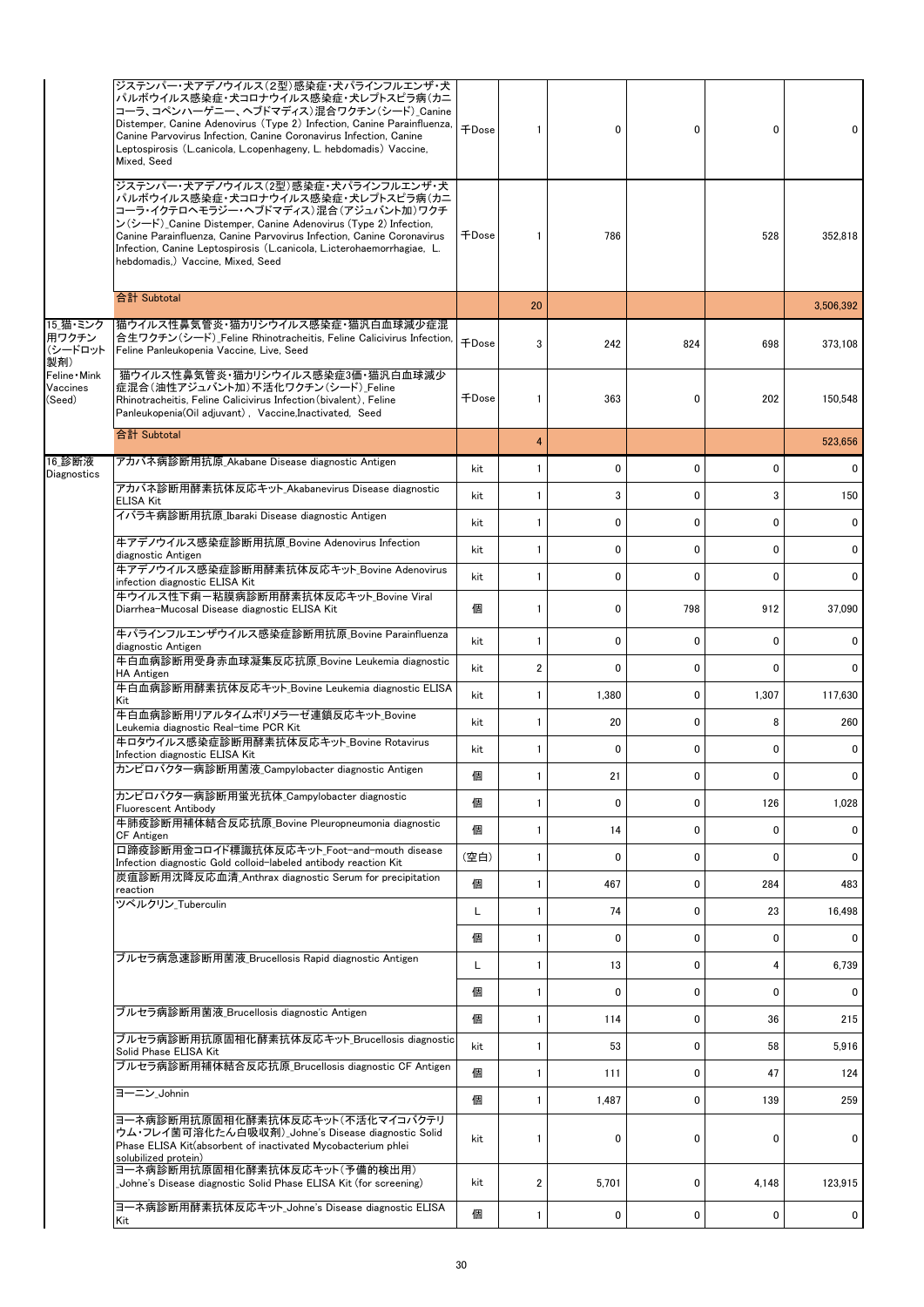| ヨーネ病診断用補体結合反応抗原_Johne's Disease diagnostic CF<br>Antigen                                                                                                                          | 個    | $\mathbf{1}$            | 110   | 0            | 30          | 670          |
|-----------------------------------------------------------------------------------------------------------------------------------------------------------------------------------|------|-------------------------|-------|--------------|-------------|--------------|
| ヨーネ病診断用リアルタイムポリメラーゼ連鎖反応キット Anaplasmosis<br>diagnostic CF Antigen                                                                                                                  | kit  | 1                       | 288   | $\mathbf 0$  | 309         | 91,158       |
|                                                                                                                                                                                   | 個    | $\mathbf{1}$            | 0     | $\mathbf 0$  | $\mathbf 0$ | 0            |
| アナプラズマ病診断用補体結合反応抗原_Anaplasmosis diagnostic CF<br>Antigen                                                                                                                          | L    | $\mathbf{1}$            | 0     | 0            | 0           | 1,050        |
| 牛海綿状脳症診断用酵素抗体反応キット(ワンステップ測定法) BSE<br>diagnostic ELISA kit(one-step measurement method)                                                                                            | kit  | 1                       | 0     | 0            | 0           | 0            |
| 牛海綿状脳症診断用酵素抗体反応キット(ワンポット前処理法)_BSE<br>diagnostic ELISA kit(one-pot pretreatment method)                                                                                            | kit  | $\overline{2}$          | 1,841 | 0            | 1,260       | 100.575      |
| 馬インフルエンザウイルス診断用抗原 Equine Influenza Virus<br>Diagnostic Antigen                                                                                                                    | kit  | $\overline{\mathbf{c}}$ | 0     | 0            | 0           | 0            |
| 馬伝染性貧血診断用沈降反応抗原 Equine Infectious Anemia diagnostic<br><b>AGP</b> Antigen                                                                                                         | kit  | $\mathbf{1}$            | 0     | 0            | 675         | 8,801        |
|                                                                                                                                                                                   | 個    | $\mathbf{1}$            | 0     | 0            | 0           | 0            |
| 馬伝染性貧血診断用酵素抗体反応キット(予備的検出用) Equine<br>Infectious Anemia diagnostic ELISA Kit (for screening)                                                                                       | kit  | 1                       | 0     | $\mathbf{0}$ | 0           | 0            |
| 馬鼻肺炎ウイルス抗体検出用酵素抗体反応キット Equine<br>Rhinopneumonitis Virus antiboty detective ELISA Kit                                                                                              | kit  | $\mathbf{1}$            | 0     | $\mathbf 0$  | 0           | 0            |
| 馬パラチフス診断用菌液 Equine Paratyphoid diagnostic Antigen                                                                                                                                 | 個    | 1                       | 0     | $\mathbf 0$  | 142         | 923          |
| ゲタウイルス感染症診断用抗原_Getahvirus Infection diagnostic Antigen                                                                                                                            | kit  | $\mathbf{1}$            | 0     | $\mathbf{0}$ | 0           | 0            |
| アクチノバシラス・プロモニューモニエラテックス診断用抗原 Porcine<br>Actinobacillus pleuropneumoniae Infection diagnostic Antigen                                                                              | kit  | 1                       | 0     | $\mathbf 0$  | 0           | 0            |
| オーエスキー病ウイルス糖たん白gI抗体識別用酵素抗体反応キット(抗<br>原吸着・ペルオキシダーゼ標識抗体)_Aujeszky's Disease Virus gI<br>Antibody distinguish ELISA Kit (antigen adsorbed peroxide labeled<br>antibody)              | 個    | 1                       | 0     | 1,812        | 1,446       | 47,244       |
| オーエスキー病ウイルス糖たん白gI抗体識別用酵素抗体反応キット(抗<br>体吸着・抗原ーペルオキシダーゼ標識抗体) Aujeszky's Disease Virus<br>gl Antibody distinguish ELISA Kit (antibody absorbed antigen, peroxide<br>labeled antibody) | 個    | 1                       | 0     | 1,085        | 1,070       | 21,078       |
| オーエスキー病診断用ラテックス凝集反応抗原_Aujeszky's Disease<br>diagnostic Latex Agglutination Antigen                                                                                                | kit  | $\overline{2}$          | 351   | 558          | 497         | 22,275       |
| 豚コレラ診断用蛍光抗体_Hog Cholera diagnostic Fluorescent Antibody                                                                                                                           | kit  | $\overline{2}$          | 702   | 0            | 595         | 7,735        |
| 豚コレラ診断用酵素抗体反応キット_Hog Cholera diagnostic ELISA Kit                                                                                                                                 | kit  | 1                       | 260   | $\mathbf 0$  | 211         | 20,678       |
| 豚マイコプラズマ肺炎診断用酵素抗体反応キット_Swine Mycoplasma<br>Infection diagnostic Antige                                                                                                            | kit  | $\mathbf{1}$            | 0     | $\mathbf{0}$ | 0           | 0            |
|                                                                                                                                                                                   | 個    | $\mathbf{1}$            | 0     | 515          | 400         | 17,413       |
| マイコプラズマ・ハイオニューモニエ補体結合反応用抗原Mycoplasma<br>hyopneumoniae Infection diagnostic CF Antigen                                                                                             | kit  | 1                       | 0     | 0            | 0           | 0            |
|                                                                                                                                                                                   | 個    | 1                       | 0     | 0            | 0           | $\mathbf{0}$ |
| 豚丹毒診断用抗原 Swine Erysipelas diagnostic Antigen                                                                                                                                      | kit  | 1                       | 0     | 0            | 265         | 4,074        |
| 日本脳炎診断用抗原 Japanese Encephalitis diagnostic Antigen                                                                                                                                | kit  | $\mathbf{1}$            | 287   | 0            | 328         | 2,818        |
| 豚繁殖·呼吸障害症候群診断用抗原 Porcine Reproductive and<br>Respiratory Syndrome diagnostic Antigen                                                                                              | 個    | 2                       | 0     | 2,845        | 2,745       | 101,384      |
| 豚アクチノバシラス・プルロニューモニエ感染症診断用抗原(Swine<br>Actinobacillus pleuropneumoniae Infection Diagnostic Antigen)                                                                                | 個    | 1                       |       | 765          | 625         | 24,998       |
| 豚アクチノマイセス感染症診断用抗原 Swine Actinomyces Infection<br>diagnostic Antigen                                                                                                               | kit  | $\mathbf{1}$            | 0     | 0            | 5           | 471          |
|                                                                                                                                                                                   | 個    | $\mathbf{1}$            | 0     | 0            | 0           | 0            |
| 豚パルボウイルス感染症診断用抗原 Swine Parvovirus Infection<br>diagnostic Antigen                                                                                                                 | kit  | 1                       | 521   | 0            | 216         | 1,814        |
| 豚ボルデテラ感染症診断用抗原 Swine Bordetellosis diagnostic Antigen                                                                                                                             | kit  | 2                       | 494   | 0            | 129         | 2,320        |
| 豚繁殖・呼吸障害症候群診断用酵素抗体反応キット_Porcine<br>reproductive and respiratory syndrome diagnostic ELISA Kit                                                                                     | 個    | 1                       | 0     | 0            | 0           | 0            |
|                                                                                                                                                                                   | kit  | $\mathbf{1}$            | 0     | 60           | 43          | 5,951        |
| 豚ローソニア・イントラセルラリス抗体検出キット_Swine L. intracellularis<br>Antibody detective ELISA Kit                                                                                                  | (空白) | $\mathbf{1}$            | 0     | 0            | 0           | 0            |
| 精製鳥型ツベルクリン Purified Avian Tuberculin                                                                                                                                              | 個    | 1                       | 199   | $\mathbf{0}$ | 6           | 36           |
| A型インフルエンザ診断用酵素標識抗体反応キット Influenza (Type A)<br>diagnostic Enzyme-labeled Antibody reaction kit                                                                                     | 個    | $\mathbf{1}$            | 0     | 1,665        | 1,375       | 65,102       |
|                                                                                                                                                                                   | kit  | $\mathbf{1}$            | 5,520 | 0            | 3,824       | 32,122       |
| A型インフルエンザ診断用ラテックス標識抗体反応キット_Influenza (Type<br>A) diagnostic Latex-labeled Antibody reaction Kit                                                                                   | 個    | 2                       | 723   | 0            | 1,020       | 9,996        |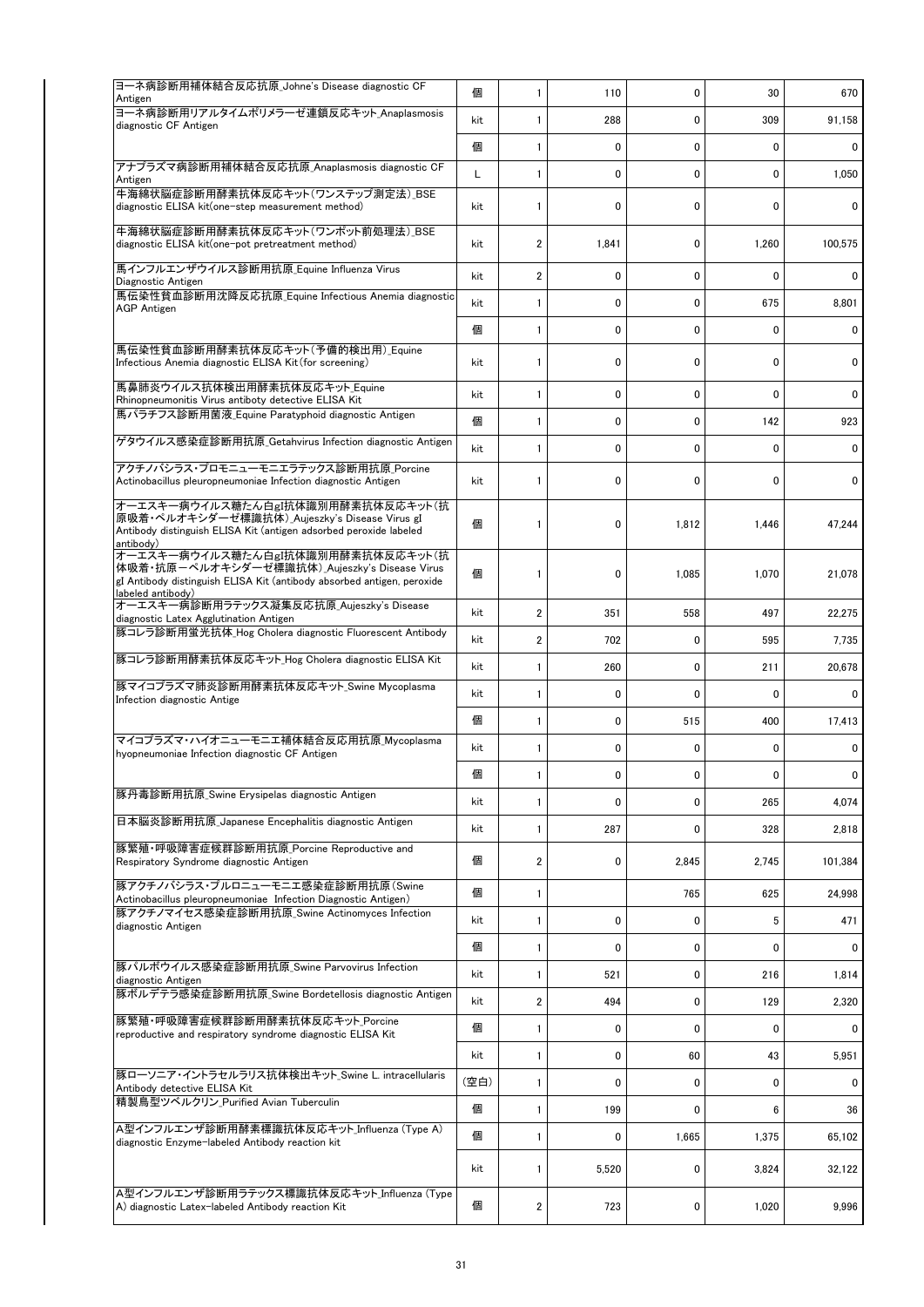| 鳥インフルエンザ診断用酵素標識抗体反応キット Avian Influenza<br>diagnostic Enzyme-labeled Antibody reaction Kit                                                                                                                | 個   | 1                       | 0       | $\mathbf{0}$ | 105     | 2,268   |
|----------------------------------------------------------------------------------------------------------------------------------------------------------------------------------------------------------|-----|-------------------------|---------|--------------|---------|---------|
| ニューカッスル病診断用赤血球凝集抗原_Newcastle Disease diagnostic<br>Hemagglutination Antigen                                                                                                                              | kit | 1                       | 0       | 0            | 0       | 0       |
|                                                                                                                                                                                                          | Г   | $\mathbf{1}$            | 6       | $\mathbf{0}$ | 3       | 5,234   |
| ニューカッスル病診断用抗原 Newcastle Disease diagnostic Antigen                                                                                                                                                       | kit | 1                       | 0       | 0            | 0       | 0       |
|                                                                                                                                                                                                          | 個   | $\mathbf{1}$            | 0       | 710          | 550     | 5.024   |
| 鶏伝染性コリーザ(A型)診断用赤血球凝集抗原 Avian Infectious<br>Coryza (Type A) diagnostic Hemagglutination Antigen                                                                                                           | kit | 2                       | 262     | 0            | 177     | 5,532   |
| 鶏伝染性コリーザ(C型)診断用赤血球凝集抗原 Avian Infectious<br>Coryza (Type C) diagnostic Hemagglutination Antigen                                                                                                           | kit | 1                       | 128     | 0            | 117     | 4,574   |
| 鶏伝染性気管支炎診断用抗原 Infectious Bronchitis diagnostic Antgen                                                                                                                                                    | kit | 1                       | 0       | $\mathbf{0}$ | 0       | 0       |
|                                                                                                                                                                                                          | 個   | $\mathbf{1}$            | 0       | 1,805        | 1,555   | 20,109  |
| 伝染性ファブリキウス嚢病ウイルス感染症診断用酵素抗体反応キット<br>Avian Infectious Bursal Disease diagnostic ELISA Kit                                                                                                                  |     | $\overline{\mathbf{c}}$ | 0       | 0            | 0       | 0       |
| 鶏伝染性ファブリキウス嚢病抗体診断用ラテックス診断液 Avian<br>Infectious Bursal Disease diagnostic Latex-labeled antibody reaction kit                                                                                             | kit | 1                       | 0       | 0            | 0       | 0       |
| 鶏伝染性フアブリキウス嚢病診断用抗原_Avian Infectious Bursal<br>Disease diagnostic Antigen                                                                                                                                 | 個   | $\mathbf{1}$            | 0       | 1,105        | 945     | 11,722  |
| 鶏脳脊髄炎診断用抗原 Avian Encephalomyelitis diagnostic Antigen                                                                                                                                                    | kit | 1                       | 0       | $\mathbf{0}$ | 0       | 0       |
|                                                                                                                                                                                                          | 個   | 1                       | 0       | 755          | 655     | 11,243  |
| ひな白痢急速診断用菌液 Pullorum Disease Rapid diagnostic Antigen                                                                                                                                                    | 個   | $\mathbf{1}$            | 0       | 0            | 515     | 1,591   |
| マイコプラズマ感染症診断用抗原(牛肺疫診断用補体結合反応抗原を<br>除く。) Mycoplasma Infection diagnostic Antigen (except for Contagious<br>Bovine Pleuropneumonia CF Antigen)                                                             | kit | 1                       | 0       | 196          | 146     | 5,490   |
| マイコプラズマ・ガリセプチカム感染症急速診断用菌液_Mycoplasma<br>gallisepticum Rapid diagnostic Antigen                                                                                                                           | Г   | $\mathbf{1}$            | 24      | 0            | 18      | 10,853  |
| マイコプラズマ・シノビエ感染症急速診断用菌液 Mycoplasma synoviae<br>Rapid diagnostic Antigen                                                                                                                                   | L   | $\mathbf{1}$            | 20      | 0            | 17      | 16,717  |
| ロイコチトゾーン病診断用抗原_Leucocytozoonosis diagnostic Antigen                                                                                                                                                      | kit | 1                       | 0       | 0            | 12      | 659     |
| 犬パルボウイルス感染症診断用金コロイド標識抗体反応キット Canine<br>Parvovirus Infection diagnostic Gold colloid-labeled antibody reaction                                                                                            | kit | 5                       | 18,000  | $\mathbf{0}$ | 18,000  | 47,250  |
| 犬パルボウイルス感染症診断用酵素抗体反応キット_Canine Parvovirus<br>Infection diagnostic ELISA kit                                                                                                                              | 個   | $\mathbf{1}$            | 0       | 3,690        | 3,635   | 3,059   |
| 犬パルボウイルス感染症及び犬コロナウイルス感染症診断用金コロイド<br>標識抗体反応キット_Canine Parvovirus Infection, Canine Coronavirus<br>infection diagnostic Gold colloid-labeled antibody reaction Kit                                         | kit | 1                       | 0       | 0            | 0       | 0       |
| 犬パルボウイルス感染症診断用抗原・ジアルジア症診断用複合キット<br>Canine Parvovirus Infection, Canine giardiasis antibody reaction Kit                                                                                                  | kit | 1                       | 0       | 0            | 0       | 0       |
| 犬ブルセラ病診断用菌液 Canine Brucellosis diagnostic Antigen                                                                                                                                                        | Г   | 1                       | 24      | 0            | 14      | 4,472   |
| 犬糸状虫症診断用凝集反応抗体_Canine Filariasis diagnostic<br>Agglutination antibody                                                                                                                                    | kit | 1                       | 150,252 | 0            | 102,161 | 167,099 |
| 犬糸状虫症診断用金コロイド標識抗体反応キット Canine Filariasis<br>diagnostic Gold colloid-labeled antibody reaction Kit                                                                                                        | kit | 4                       | 0       | 80,005       | 68,061  | 111.659 |
| 犬糸状虫症診断用抗体 Canine Filariasis diagnostic Antibody                                                                                                                                                         | 個   | $\mathbf{1}$            | 0       | 544,160      | 537,310 | 190,654 |
| ジステンパー診断用金コロイド標識抗体反応キット_Canine Distemper<br>diagnostic Gold colloid-labeled antibody reaction Kit                                                                                                        | kit | 1                       | 300     | 0            | 300     | 1,095   |
| ジステンパー・犬アデノウイルス感染症・犬パルボウイルス感染症抗体反<br>応キット Canine Distemper, Canine Adenovirus Infection, Canine<br>Parvovirus Infection, Antibody reaction Kit                                                           | kit | 1                       | 0       | 2,429        | 2,226   | 51,287  |
| ジアルジア症診断用抗体_Giardia infection diagnostic antibody                                                                                                                                                        | 個   | 1                       | 0       | 40,195       | 40,110  | 44,197  |
| 猫白血病診断用金コロイド標識抗体反応キット Feline Leukemia<br>diagnostic Gold colloid-labeled antibody reaction Kit                                                                                                           | kit | 2                       | 350     | 0            | 350     | 1,872   |
| 猫白血病診断用酵素抗体反応キット(デバイス型) Feline Leukemia<br>diagnostic ELISA Kit (Type device)                                                                                                                            | 個   | 1                       | 0       | 0            | 0       | 0       |
| 猫白血病・猫免疫不全ウイルス感染症診断用金コロイド標識抗体反応複<br>合キット Feline Leukemia, Feline immunodeficiency virus infection<br>diagnostic Gold colloid-labeled antibody reaction Kit                                               | kit | 4                       | 83,790  | 17,893       | 78,394  | 216,699 |
| 猫白血病・猫免疫不全ウイルス感染症診断用酵素抗体反応複合キット<br>(組換え型猫免疫不全ウイルス抗原) Feline Leukemia, Feline<br>immunodeficiency virus infection diagnostic antibody reaction Kit<br>(recombinant Feline immunodificiency virus antigen) | 個   | 1                       | 0       | 161,825      | 161,810 | 241,810 |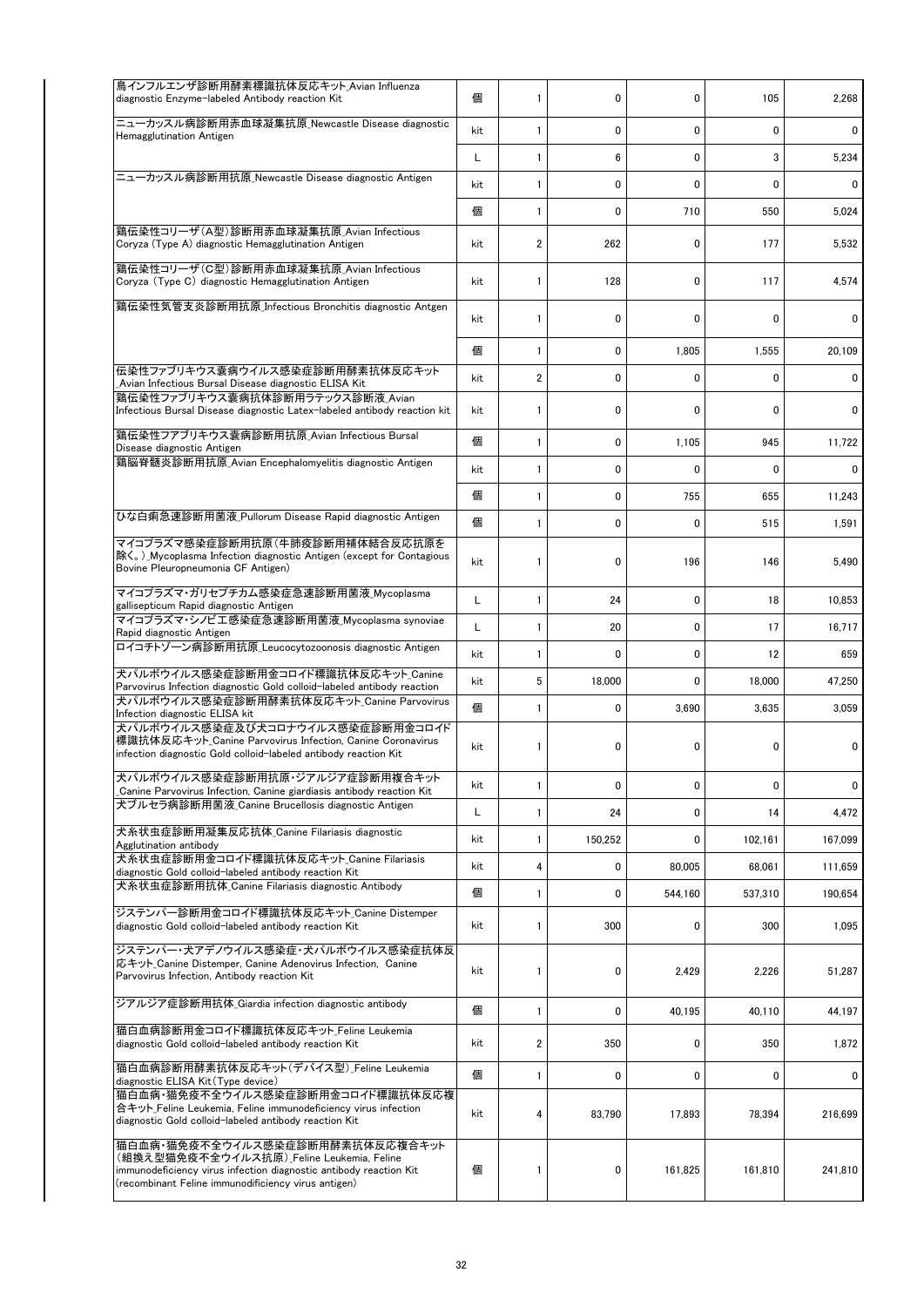| 猫白血病・猫免疫不全ウイルス感染症診断用酵素抗体反応複合キット <br>(組換え型・合成型猫免疫不全ウイルス抗原) Feline Leukemia, Feline<br>immunodeficiency virus infection diagnostic antibody reaction Kit<br>(recombinant, synthetic Feline immunodificiency virus antigen) | 個   |     | 0            |       | $\Omega$ | 0            |
|--------------------------------------------------------------------------------------------------------------------------------------------------------------------------------------------------------------------------|-----|-----|--------------|-------|----------|--------------|
| 猫白血病診断用抗体・猫免疫不全ウイルス感染症・猫の犬糸状虫症診 <br>断用抗原複合キット Feline Leukemia, Feline immunodeficiency virus<br>infection, Feline Filariasis diagnostic antigen Kit                                                                      | 個   |     | $\mathbf{0}$ |       | 0        | $\mathbf{0}$ |
| 猫免疫不全症診断用酵素抗体反応キット_Feline Immunodeficiency Virus <br>Infection diagnostic ELISA Kit                                                                                                                                      | kit |     | $\Omega$     |       | n        | 0            |
| 猫免疫不全ウイルス感染症診断用金コロイド標識抗体反応複合キット<br>Feline immunodeficiency virus infection diagnostic Gold colloid-labeled<br>antibody reaction Kit                                                                                      | kit |     | $\mathbf{0}$ | ŋ     | $\Omega$ | 0            |
| 血液型判定用抗体 Blood Typing Antibody                                                                                                                                                                                           | kit |     | 0            | 3.336 | 3.368    | 41.808       |
| 狂犬病診断用金コロイド標識抗体反応キット Rabies diagnostic Gold<br>colloid-labeled antibody reaction Kit                                                                                                                                     | kit |     | $\Omega$     | n     | n        | $\Omega$     |
| 合計 Subtotal                                                                                                                                                                                                              |     | 128 |              |       |          | 2,124,970    |
| 総計 Total                                                                                                                                                                                                                 |     | 574 |              |       |          | 35,445,378   |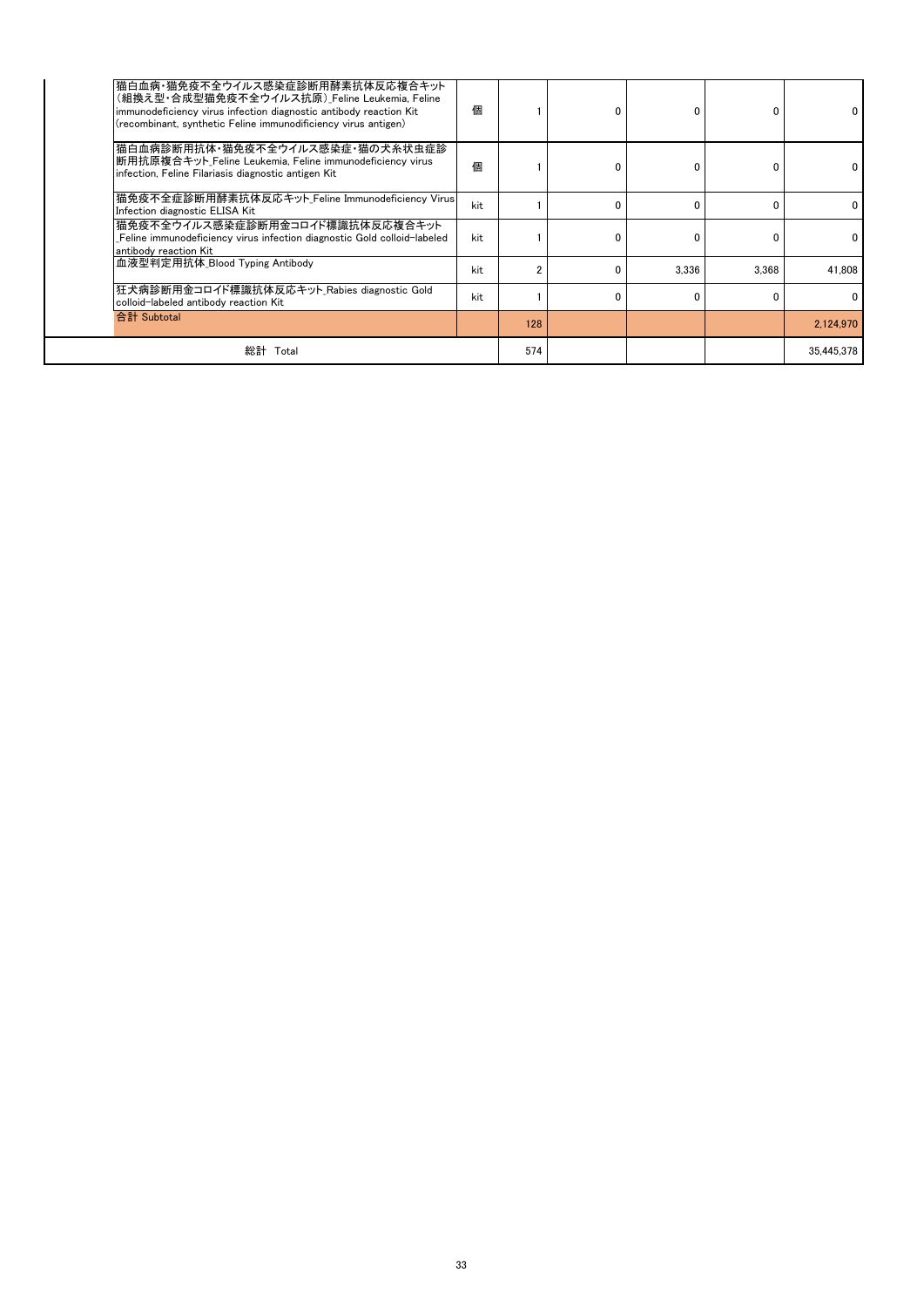#### 第6表 動物用医療機器の製造販売高

Table 6 Sales Amount of Manufactured Medical Devices for Animal Use

| クラス分             | 類別                                                                                       | 用途別                    | 品目数                     | 製造数量                     | 輸入数量                 | 販売高<br>Sales   |              |
|------------------|------------------------------------------------------------------------------------------|------------------------|-------------------------|--------------------------|----------------------|----------------|--------------|
| 類                | Classification                                                                           | Use                    | Number of<br>Medicines  | Manufactured<br>Quantity | Imported<br>Quantity | 数量<br>Quantity | 金額<br>Amount |
|                  | 麻酔器並びに麻酔用呼吸囊及びガス吸収かん<br>Anesthesia apparatus, rebreathing bags and gas                   | 愛玩動物用                  | 6                       | 92                       | 20                   | 89             | 23,275       |
|                  | absorbers                                                                                | 共用(畜産、愛玩動物共用)          | $\overline{7}$          | 248                      | 0                    | 220            | 60,525       |
| 高度管<br>理医療<br>機器 |                                                                                          | 畜産動物用                  | $\overline{\mathbf{2}}$ | 0                        | 0                    | $\mathbf 0$    | 0            |
|                  | 内臓機能代用器<br>Artifical internal organs                                                     | 愛玩動物用                  | 4                       | 30                       | 0                    | 30             | 3            |
|                  | 保育器<br>infant incubator                                                                  | 愛玩動物用                  | 9                       | 209                      | 0                    | 209            | 233,447      |
|                  | 麻酔器並びに麻酔用呼吸囊及びガス吸収かん<br>Anesthesia apparatus, rebreathing bags and gas                   | 愛玩動物用                  | 9                       | 221                      | 0                    | 248            | 97,945       |
|                  | absorbers                                                                                | 共用(畜産、愛玩動物共用)          | 6                       | 229                      | 0                    | 214            | 17,122       |
|                  |                                                                                          | 畜産動物用                  | $\overline{\mathbf{2}}$ | 0                        | 0                    | 0              | 0            |
|                  | 呼吸補助器<br>Respirators                                                                     | 愛玩動物用                  | 8                       | 180                      | 0                    | 151            | 87,295       |
|                  |                                                                                          | 共用(畜産、愛玩動物共用)          | 5                       | 111                      | 0                    | 111            | 7,690        |
|                  | 医療用エックス線装置及び医療用エックス線装置用エッ」愛玩動物用<br>クス線管<br>X-ray equipment and X-ray tube assemblies for |                        | 14                      | 208                      | 0                    | 200            | 269,574      |
|                  | veterinary use                                                                           | 共用(畜産、愛玩動物共用)<br>畜産動物用 | 5                       | 3                        | 31                   | 34             | 27,620       |
|                  | 理学診療用器具                                                                                  | 愛玩動物用                  | $\overline{\mathbf{2}}$ | 230                      | 0                    | 11             | 4,450        |
|                  | Physical therapy instruments and equipment                                               | 共用(畜産、愛玩動物共用)          | 21                      | 814                      | 0                    | 814            | 29.696       |
|                  |                                                                                          | 畜産動物用                  | 9                       | 84                       | 59                   | 133            | 206,398      |
|                  | 血液検査用器具                                                                                  | 愛玩動物用                  | 7                       | 42,490                   | 7                    | 41,147         | 152,085      |
|                  | Hematological test equipment                                                             | 共用(畜産、愛玩動物共用)          | 39                      | 11,008                   | 2,267                | 11,723         | 749,214      |
|                  |                                                                                          | 畜産動物用                  | 12                      | 1,885                    | 0                    | 812            | 637,436      |
| 管理医              | 療機器 内臓機能検査用器具                                                                            | 愛玩動物用                  | 6                       | 203                      | 26                   | 82             | 144,387      |
|                  | Testing instruments for internal organs<br>電気手術器                                         | 愛玩動物用                  | $\boldsymbol{6}$        | 338                      | 304                  | 650            | 189,815      |
|                  | Electro surgical units                                                                   | 畜産動物用                  | 50                      | 0                        | 1,583                | 2,660          | 41,982       |
|                  | 注射筒                                                                                      | (空白)                   | $\overline{2}$          | 0                        | 0                    | $\mathbf 0$    | 0            |
|                  | Syringes                                                                                 | 共用(畜産、愛玩動物共用)          | 3                       | 21                       | 0                    | 21             | 9,480        |
|                  |                                                                                          | 畜産動物用                  | 1                       | 16                       | 0                    | 17             | 432          |
|                  | 医薬品注入器<br>Pharmaceutical products infuser                                                | 空白)                    | 6<br>1                  | 0<br>$\pmb{0}$           | 19<br>0              | 20<br>0        | 21,515<br>0  |
|                  |                                                                                          | 愛玩動物用                  | $\mathbf{1}$            | 0                        | 0                    | 0              | 0            |
|                  |                                                                                          | 共用(畜産、愛玩動物共用)          | 3                       | 2,689                    | 0                    | 2,195          | 197,799      |
|                  |                                                                                          | 畜産動物用                  | 1                       | 0                        | 0                    | 0              | 0            |
|                  | 縫合糸<br>Surgical sutures                                                                  | 愛玩動物用                  | 10                      | 0                        | 20,774               | 19,091         | 155,217      |
|                  | 整形用品<br>Orthopedic material                                                              | 愛玩動物用                  | 499                     | 29,705                   | 69,057               | 110,385        | 431,270      |
|                  | 標識用器具<br>Instruments for marking                                                         | 愛玩動物用                  | 14                      | 0                        | 436,718              | 320,178        | 212,140      |
|                  |                                                                                          | 共用(畜産、愛玩動物共用)          | 3                       | 0                        | 1,592                | 744            | 16,368       |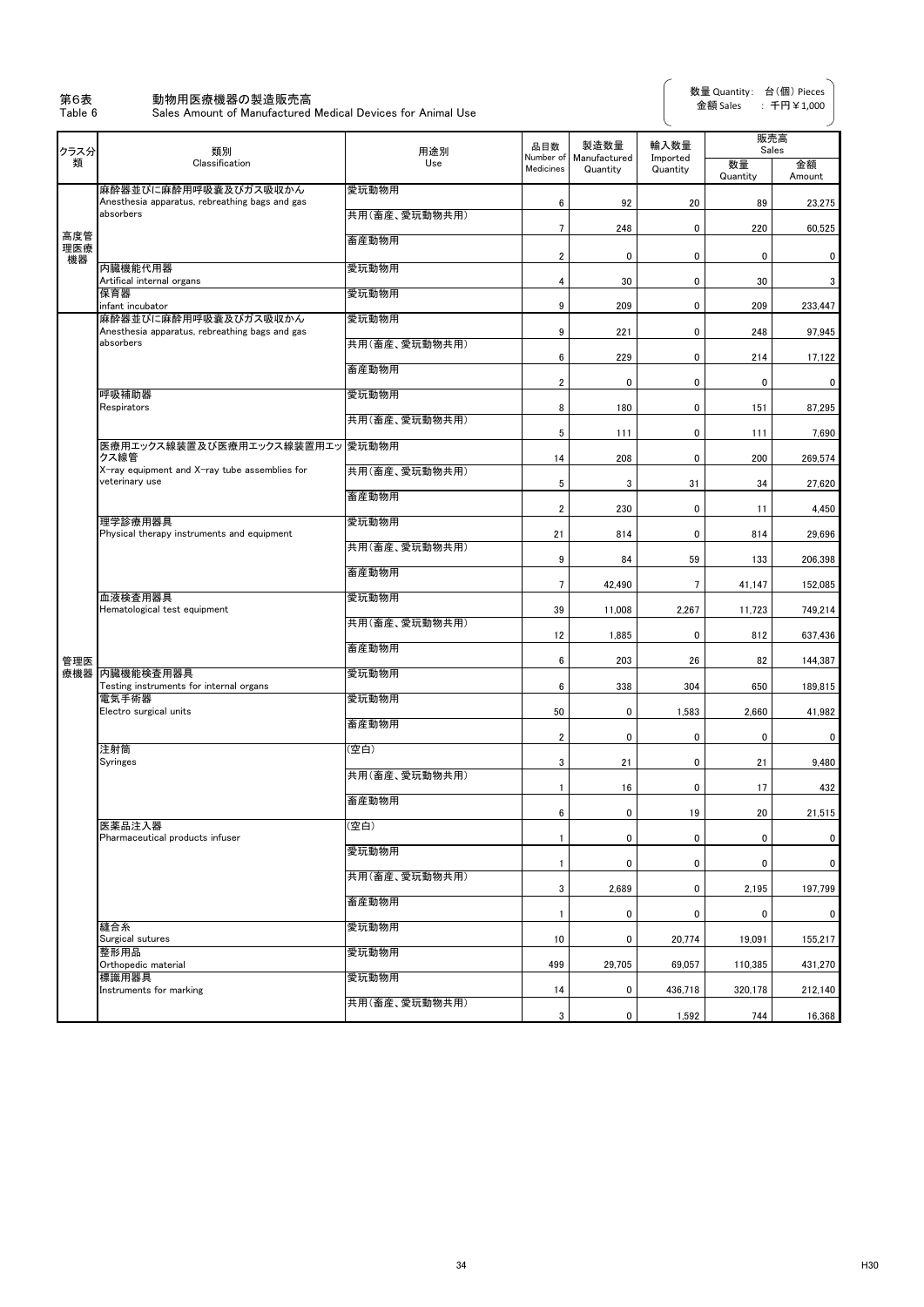| 医療用エックス線装置及び医療用エックス線装置用エッ  愛玩動物用<br>クス線管                        |               |                         |                |             |             |             |
|-----------------------------------------------------------------|---------------|-------------------------|----------------|-------------|-------------|-------------|
| X-ray equipment and X-ray tube assemblies for<br>veterinary use | 共用(畜産、愛玩動物共用) | 37                      | 186            | 87          | 263         | 109,843     |
| 理学診療用器具                                                         | 愛玩動物用         | 36                      | 316            | 247         | 514         | 502,097     |
| Physical therapy instruments and equipment                      | 共用(畜産、愛玩動物共用) | 18                      | 385            | 62          | 477         | 414,026     |
|                                                                 | 畜産動物用         | 48                      | 136            | 295         | 400         | 263,983     |
| 内臓機能検査用器具                                                       | 愛玩動物用         | 34                      | 440            | 60,024      | 57,999      | 161,840     |
| Testing instruments for internal organs                         | 共用(畜産、愛玩動物共用) | 27                      | 680            | 91          | 566         | 775,108     |
|                                                                 | 畜産動物用         | 6                       | 0              | 19          | 19          | 1,444       |
| 注射針及び穿刺針                                                        | 愛玩動物用         | 1                       | 0              | 8           | 8           | 2,461       |
| Injection devices and puncture devices                          | 共用(畜産、愛玩動物共用) | 24                      | 0              | 16,418,284  | 17,236,777  | 55,808      |
|                                                                 | 畜産動物用         | 5                       | 18,850         | 22,458,200  | 23,663,545  | 68,145      |
| 採血又は輸血用器具                                                       | 畜産動物用         | 36                      | 1,078,103      | 376,318     | 1,376,267   | 194,712     |
| Blood collection or transfusion equipment<br>妊娠診断用器具            | 畜産動物用         | 1                       | 109,200        | 0           | 109,200     | 4,105       |
| Pregnancy testers<br>手術台及び治療台                                   | 愛玩動物用         | $\mathbf{1}$            | 0              | 20          | 12          | 1,560       |
| Operating and treatment tables for veterinary use               | 共用(畜産、愛玩動物共用) | 127                     | 963            | 10          | 1,016       | 329,969     |
|                                                                 | 畜産動物用         | 22                      | 0              | 0           | 0           | 0           |
| 医療用照明器                                                          | 愛玩動物用         | 15                      | $\overline{7}$ | 0           | 6           | 53,105      |
| Lamps and light for veterinary use                              | 共用(畜産、愛玩動物共用) | 140                     | 136            | 188         | 355         | 83,281      |
|                                                                 | 畜産動物用         | 12                      | 40             | $\pmb{0}$   | 33          | 1,348       |
| 医療用消毒器                                                          | 愛玩動物用         | $\overline{\mathbf{c}}$ | 0              | $\pmb{0}$   | 0           | 0           |
| Medical sterllizer                                              | 共用(畜産、愛玩動物共用) | $\mathbf{1}$            | 0              | $\pmb{0}$   | 0           | 0           |
|                                                                 | 畜産動物用         | 5                       | 27             | $\mathbf 0$ | 27          | 22,463      |
| 聴診器                                                             | 愛玩動物用         | 4                       | 0              | 0           | 0           | 0           |
| Stethoscopes                                                    |               | 8                       | $\mathbf 0$    | $\pmb{0}$   | 10          | 2,285       |
|                                                                 | 共用(畜産、愛玩動物共用) | 1                       | 0              | 0           | 0           | 0           |
|                                                                 | 畜産動物用         | $\overline{\mathbf{2}}$ | 0              | 0           | 0           | 0           |
| 打診器<br><b>Percussion hammers</b>                                | 愛玩動物用         | $\mathbf{1}$            | 0              | 0           | 0           | 0           |
|                                                                 | 畜産動物用         | $\overline{\mathbf{c}}$ | 0              | 0           | 0           | 0           |
| 舌圧子<br>Tongue depressor                                         | 愛玩動物用         | 8                       | 0              | 11          | 15          | 78          |
| 体温計<br>Clinical thermometers                                    | 愛玩動物用         | 17                      | 0              | 12,891      | 11,956      | 21,359      |
|                                                                 | 共用(畜産、愛玩動物共用) | $\boldsymbol{2}$        | 0              | 2,410       | 2,193       | 5,702       |
|                                                                 | 畜産動物用         | 24                      | 339            | 40,671      | 61,691      | 100,006     |
| 血圧検査又は脈波検査用器具<br>Blood pressure measuring equipment             | 愛玩動物用         | 8                       | 41             | 587         | 573         | 46,924      |
|                                                                 | 共用(畜産、愛玩動物共用) | $\overline{\mathbf{2}}$ | 0              | 30          | 42          | 4,998       |
| 尿検査又は糞便検査用器具<br>Urine and excrement test instruments            | 愛玩動物用         | 4                       | 96,000         | 970         | 96,709      | 33,416      |
|                                                                 | 共用(畜産、愛玩動物共用) | $\overline{7}$          | 113            | $\pmb{0}$   | 92          | 2,465       |
|                                                                 | 畜産動物用         | 6                       | 250            | 0           | 18,693      | 16,009      |
| 体液検査用器具<br>Body fluid examining instruments                     | 畜産動物用         | 5                       | 4,970          | 0           | 2,667       | 5,106       |
| 検眼用器具<br>Testing instruments for eye                            | 愛玩動物用         | 18                      | 34             | 70          | 78          | 5,004       |
|                                                                 | 共用(畜産、愛玩動物共用) | 5                       |                |             |             |             |
|                                                                 | 畜産動物用         |                         | 431            | 0           | 205         | 68,671      |
| 知覚検査又は運動機能検査用器具                                                 | 愛玩動物用         | 1                       | 0              | 0           | 0           | $\mathbf 0$ |
| Perception and locomotion organ testing equipment               | 共用(畜産、愛玩動物共用) | 5                       | 0              | 16          | 15          | 858         |
|                                                                 | 畜産動物用         | $\mathbf{1}$            | 0              | 0           | 0           | 0           |
| 医療用鏡                                                            | 愛玩動物用         | 3                       | 23             | 0           | 28          | 723         |
| Medical speculum                                                | 共用(畜産、愛玩動物共用) | 168                     | 216            | 301         | 534         | 187,518     |
|                                                                 | 畜産動物用         | 33                      | 225            | 13          | 184         | 64,237      |
|                                                                 |               | 22                      | $\mathbf 0$    | $\pmb{0}$   | $\mathbf 0$ | $\mathbf 0$ |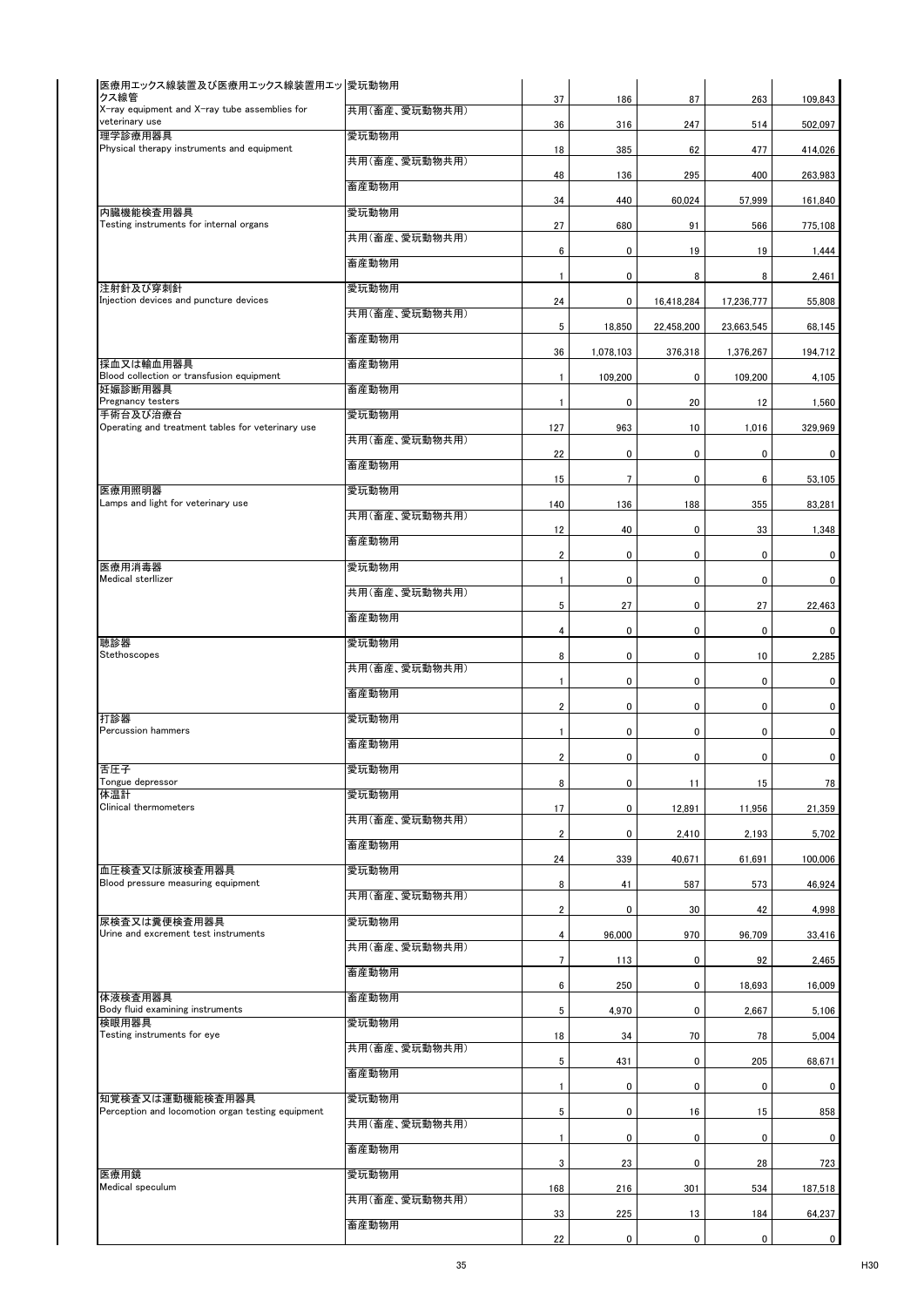| 医療用遠心ちんでん器                                          | 愛玩動物用         |                         |              |             |             |             |
|-----------------------------------------------------|---------------|-------------------------|--------------|-------------|-------------|-------------|
| Centrifugal separator for medical use               |               | $\overline{2}$          | 0            | 0           | $\mathbf 0$ | $\mathbf 0$ |
|                                                     | 畜産動物用         | $\mathbf{1}$            | 0            | 0           | 0           | 0           |
| 医療用ミクロトーム<br>Medical microtome                      | 共用(畜産、愛玩動物共用) | 4                       | $\pmb{0}$    | $\pmb{0}$   | $\mathbf 0$ | $\mathbf 0$ |
| 医療用定温器<br>Clinical thermostats                      | 畜産動物用         | 6                       |              | 0           |             |             |
| 結紮器及び縫合器                                            | (空白)          |                         | 33           |             | 28          | 3,962       |
| Apparatus for ligature                              | 愛玩動物用         | $\overline{\mathbf{2}}$ | 0            | 0           | 0           | $\mathbf 0$ |
|                                                     | 共用(畜産、愛玩動物共用) | 121                     | 15           | 4,556       | 5,674       | 17,892      |
|                                                     | 畜産動物用         | $\overline{7}$          | 73           | 217         | 241         | 2,188       |
| 医療用焼灼器                                              | 愛玩動物用         | 5                       | 920          | 0           | 983         | 2,195       |
| Cautery instruments                                 |               | 95                      | 587          | 1,440       | 1,403       | 66,094      |
|                                                     | 共用(畜産、愛玩動物共用) | 31                      | 1,202        | 636         | 1,801       | 169,399     |
|                                                     | 畜産動物用         | 5                       | 0            | 439         | 409         | 14,684      |
| 医療用吸引器<br>Aspirators for veterinary use             | 愛玩動物用         | 15                      | 0            | 567         | 500         | 1,272       |
|                                                     | 共用(畜産、愛玩動物共用) | $\mathbf{1}$            | 0            | 0           | 0           | 0           |
|                                                     | 畜産動物用         |                         |              |             |             |             |
| 気胸器及び気腹器                                            | 愛玩動物用         | $\mathbf{1}$            | 10           | $\pmb{0}$   | 12          | 4,295       |
| Pneumothorax and pneumoperipheral apparatus<br>医療用刀 | 愛玩動物用         | 5                       | 0            | 20          | 13          | 12,017      |
| Medical scalpel knife                               | 共用(畜産、愛玩動物共用) | 30                      | 23           | 1,193       | 162         | 1,090       |
|                                                     | 畜産動物用         | 4                       | 0            | $\pmb{0}$   | $\pmb{0}$   | $\mathbf 0$ |
|                                                     |               | 10                      | 205          | 0           | 343         | 461         |
| 医療用はさみ<br>Medical scissors                          | (空白)          | 3                       | $\pmb{0}$    | 0           | 0           | 0           |
|                                                     | 愛玩動物用         | 221                     | 0            | 969         | 2,530       | 16,012      |
|                                                     | 共用(畜産、愛玩動物共用) | 22                      | 187          | 425         | 608         | 2,372       |
|                                                     | 畜産動物用         | 9                       |              |             |             |             |
| 医療用ピンセット                                            | 愛玩動物用         |                         | 120          | 356         | 402         | 3,768       |
| Medical tweezer                                     | 共用(畜産、愛玩動物共用) | 88                      | 0            | 928         | 1,336       | 5,447       |
|                                                     | 畜産動物用         | 9                       | 162          | 117         | 264         | 1,417       |
| 医療用匙                                                | 愛玩動物用         | 4                       | $\pmb{0}$    | $\pmb{0}$   | 0           | $\mathbf 0$ |
| Medical curette                                     | 共用(畜産、愛玩動物共用) | 79                      | 0            | 290         | 382         | 2,715       |
|                                                     |               | $\mathbf{1}$            | 0            | 0           | 0           | $\mathbf 0$ |
|                                                     | 畜産動物用         | 8                       | $\mathbf{1}$ | 0           | 3           | 15          |
| 医療用鈎<br>Medical hook                                | (空白)          | $\overline{2}$          | 0            | $\mathbf 0$ | $\mathbf 0$ | $\mathbf 0$ |
|                                                     | 愛玩動物用         | 37                      | 220          | 539         | 762         | 3,770       |
|                                                     | 共用(畜産、愛玩動物共用) | 4                       | $\mathbf 0$  | 81          | 81          | 246         |
|                                                     | 畜産動物用         |                         |              |             |             |             |
| 医療用鉗子                                               | (空白)          | 8                       | 200          | 50          | 248         | 1,391       |
| Medical forceps                                     | 愛玩動物用         | 10                      | 0            | $\pmb{0}$   | $\mathbf 0$ | $\mathbf 0$ |
|                                                     | 共用(畜産、愛玩動物共用) | 706                     | 194          | 3,265       | 8,141       | 41,199      |
|                                                     | 畜産動物用         | 30                      | 759          | 7,824       | 2,694       | 17,143      |
|                                                     |               | 22                      | 30           | 136         | 143         | 2,495       |
| 医療用のこぎり<br>Medical saw                              | 愛玩動物用         | 26                      | 289          | 163         | 1,028       | 3,576       |
|                                                     | 共用(畜産、愛玩動物共用) | $\mathbf{1}$            | 0            | $\pmb{0}$   | 0           | $\mathbf 0$ |
|                                                     | 畜産動物用         | 9                       | 170          | 535         | 769         | 2,129       |
| 医療用のみ<br>Medical chisel                             | 愛玩動物用         | 35                      | 0            | 229         | 270         | 1,935       |
|                                                     | 共用(畜産、愛玩動物共用) |                         |              |             |             |             |
|                                                     | 畜産動物用         | $\mathbf{1}$            | 0            | $\mathbf 0$ | $\mathbf 0$ | $\mathbf 0$ |
| 医療用剥離子                                              | (空白)          | $\mathbf{1}$            | 0            | $\mathbf 0$ | $\mathbf 0$ | $\mathbf 0$ |
| Medical raspatory                                   | 愛玩動物用         | $\mathbf{1}$            | 0            | 0           | 0           | $\mathbf 0$ |
|                                                     | 共用(畜産、愛玩動物共用) | 28                      | 10           | 10,160      | 10,341      | 2,159       |
|                                                     |               | 4                       | 14           | 30          | 36          | 130         |
|                                                     | 畜産動物用         | 3                       | $\mathbf 0$  | $\mathbf 0$ | 47          | 411         |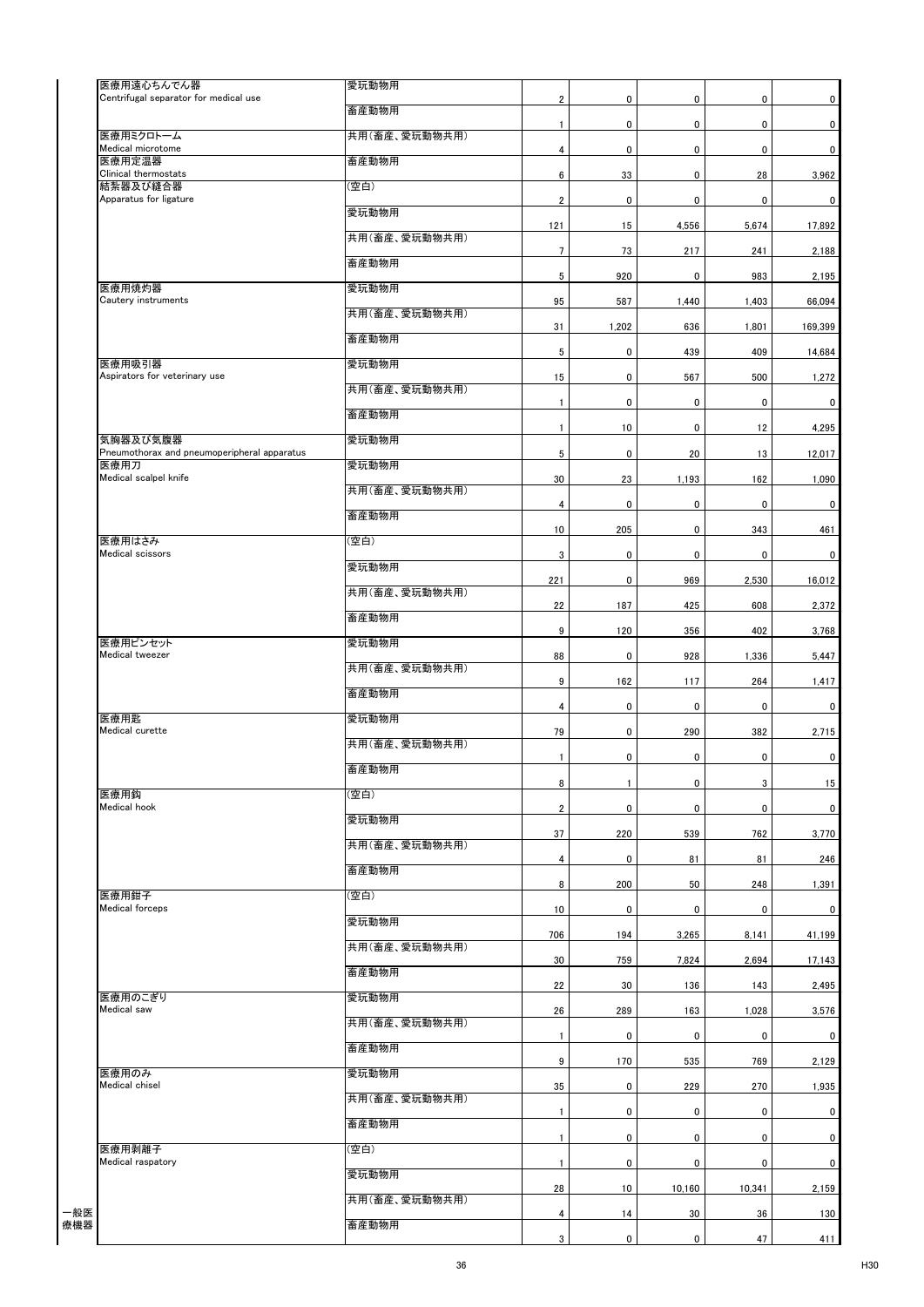| 医療用つち<br>Medical hammer                                               | 愛玩動物用         |                         |           |              |             |             |
|-----------------------------------------------------------------------|---------------|-------------------------|-----------|--------------|-------------|-------------|
|                                                                       | 共用(畜産、愛玩動物共用) | 3                       | 0         | 41           | 43          | 736         |
| 医療用やすり                                                                | 愛玩動物用         | 1                       | 0         | $\pmb{0}$    | 0           | 0           |
| Medical file<br>医療用てこ<br>Medical pry                                  | 共用(畜産、愛玩動物共用) | 21                      | 0         | 41           | 105         | 1,010       |
|                                                                       | 畜産動物用         | $\mathbf{1}$            | 0         | $\pmb{0}$    | 0           | $\mathbf 0$ |
|                                                                       | 愛玩動物用         | 18                      | 0         | 10           | 11          | 165         |
|                                                                       | 畜産動物用         | 42                      | 0         | 296          | 324         | 1,389       |
| 医療用絞断器                                                                | 【空白】          | 3                       | 590       | $\pmb{0}$    | 590         | 1,626       |
| Medical embryotory instrument                                         | 愛玩動物用         | $\mathbf{1}$            | 0         | $\pmb{0}$    | 0           | 0           |
|                                                                       | 共用(畜産、愛玩動物共用) | 24                      | 0         | 99           | 92          | 2,257       |
|                                                                       | 畜産動物用         | 9                       | 0         | $\pmb{0}$    | 0           | 0           |
| 注射筒                                                                   | 愛玩動物用         | 5                       | 0         | 61           | 38          | 891         |
| Syringes                                                              | 共用(畜産、愛玩動物共用) | 5                       | 8,820,000 | 3,694,680    | 11,717,175  | 145,793     |
|                                                                       | 畜産動物用         | 4                       | 185       | 16,814,800   | 15,805,540  | 182,008     |
| 医療用穿刺器、穿削器及び穿孔器<br>Puncture                                           | 愛玩動物用         | 91                      | 5,538     | 51,366       | 56,686      | 78,113      |
|                                                                       | 共用(畜産、愛玩動物共用) | 150                     | 2,406     | 240          | 2,555       | 15,256      |
|                                                                       | 畜産動物用         | $\mathbf{1}$            | 0         | $\pmb{0}$    | 11          | 47          |
|                                                                       |               | 14                      | 483       | 0            | 578         | 3,333       |
| 開創又は開孔用器具<br>Retractor                                                | (空白)          | 3                       | 0         | 0            | 0           | 0           |
|                                                                       | 愛玩動物用         | 251                     | 24        | 1,645        | 2,297       | 18,337      |
|                                                                       | 共用(畜産、愛玩動物共用) | $\pmb{4}$               | 27        | $\pmb{0}$    | 26          | 418         |
|                                                                       | 畜産動物用         | 9                       | 134       | 0            | 274         | 10,794      |
| 医療用嘴管及び体液誘導管<br>Suckers, tubes and catheters for infusion or drainage | 愛玩動物用         | 391                     | 6,822     | 12,288       | 21,508      | 67,539      |
|                                                                       | 共用(畜産、愛玩動物共用) | 5                       | 94        | 0            | 35,894      | 3,019       |
|                                                                       | 畜産動物用         | 23                      | 11,856    | 1,651        | 14,437      | 21,494      |
| 医療用拡張器<br>Medical dilator                                             | 愛玩動物用         | 16                      | 0         | $\mathbf{1}$ | 8           | 131         |
|                                                                       | 共用(畜産、愛玩動物共用) | $\mathbf{1}$            | 0         | $\pmb{0}$    | 0           | 0           |
|                                                                       | 畜産動物用         | 5                       | 104       | 360          | 518         | 2,017       |
| 医療用消息子<br>Medical sound (bougie)                                      | 愛玩動物用         | $10$                    | 0         | 56           | 13          | 129         |
|                                                                       | 畜産動物用         | 3                       | 0         | $\pmb{0}$    | $\mathbf 0$ | $\mathbf 0$ |
| 医療用捲綿子<br>Medical applicator                                          | 愛玩動物用         | $\mathbf{1}$            | 0         | 250          | 153         | 145         |
|                                                                       | 共用(畜産、愛玩動物共用) | $\mathbf{1}$            |           |              | $\mathbf 0$ | $\mathbf 0$ |
|                                                                       | 畜産動物用         |                         | 0         | 0            |             |             |
| 医療用洗浄器                                                                | 【空白】          | $\mathbf{1}$            | 0         | $\pmb{0}$    | 0           | 0           |
| Medical irrigator                                                     | 愛玩動物用         | 9                       | 0         | $\pmb{0}$    | 0           | 0           |
|                                                                       | 共用(畜産、愛玩動物共用) | 25                      | 5         | 30           | 147         | 1,343       |
|                                                                       | 畜産動物用         | $\mathbf{1}$            | 0         | 0            | $\mathbf 0$ | $\mathbf 0$ |
| 種痘用器具                                                                 | 畜産動物用         | 4                       | 0         | $\pmb{0}$    | 6           | 218         |
| Vaccination device<br>整形用機械器具                                         | (空白)          | $\overline{\mathbf{2}}$ | 0         | $\pmb{0}$    | 0           | 0           |
| Orthopedic instruments and apparatus                                  | 愛玩動物用         | $\mathbf{1}$            | 0         | 0            | $\mathbf 0$ | 0           |
|                                                                       | 共用(畜産、愛玩動物共用) | 670                     | 1,839     | 7,377        | 12,021      | 306,616     |
| 歯科用ユニット                                                               | 愛玩動物用         | 1                       | 0         | 0            | 0           | 0           |
| Dental unit                                                           | 畜産動物用         | 23                      | 405       | 0            | 400         | 92,050      |
| 歯科用エンジン                                                               | 愛玩動物用         | $\mathbf{1}$            | 0         | 0            | $\mathbf 0$ | 0           |
| Dental engine<br>歯科用ハンドピース                                            | 愛玩動物用         | 18                      | 141       | $\pmb{0}$    | 139         | 9,816       |
| Dental hand piece<br>歯科用切削器                                           | 愛玩動物用         | 31                      | 500       | $\pmb{0}$    | 497         | 22,541      |
| Dental cutter                                                         |               | 62                      | 4,369     | 163          | 4,557       | 20,502      |
|                                                                       | 畜産動物用         | $\overline{2}$          | 0         | 30           | 30          | 1,801       |